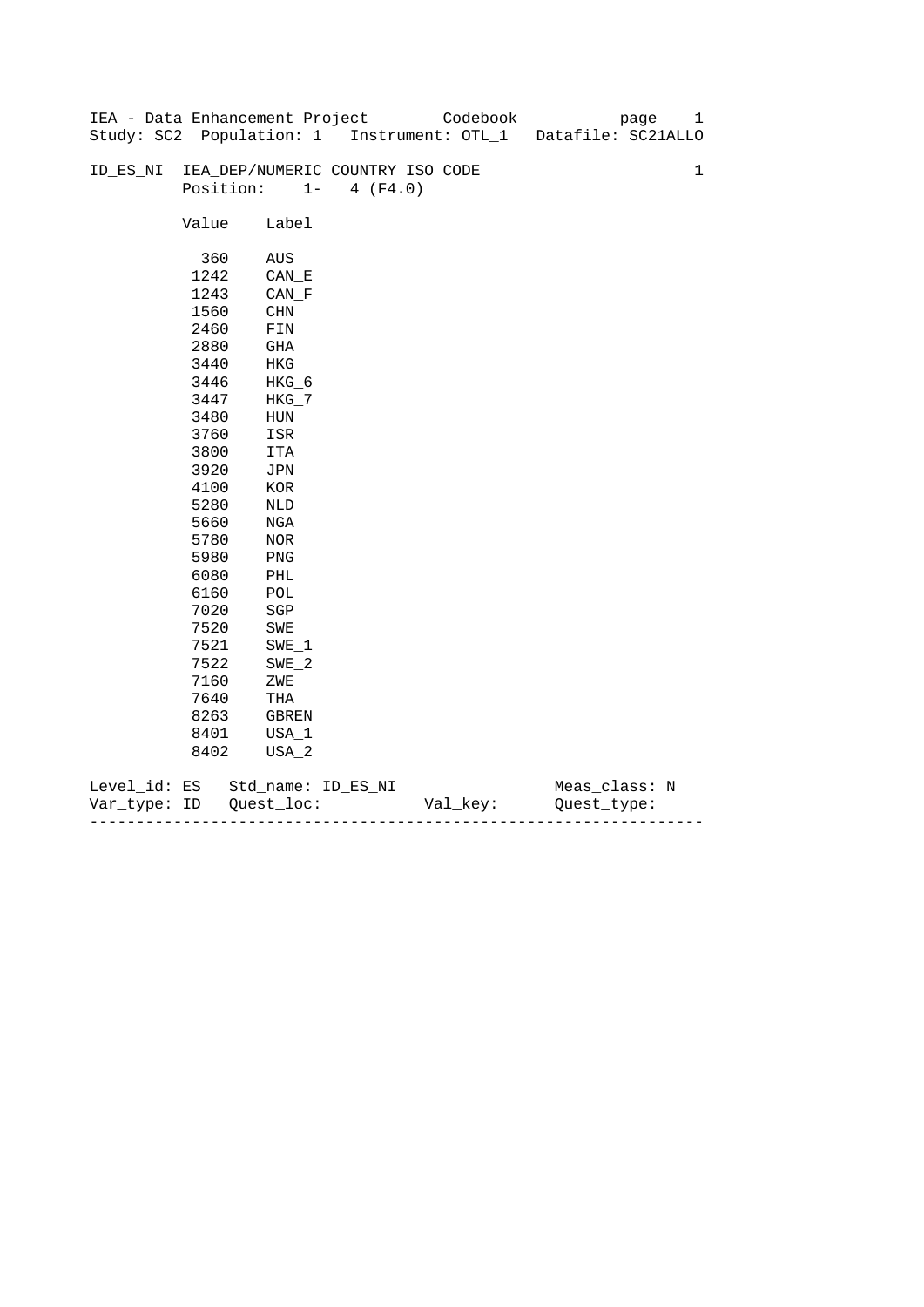|                           |                                                                                                                                                                                                      | Codebook<br>IEA - Data Enhancement Project<br>Study: SC2 Population: 1 Instrument: OTL_1 Datafile: SC21ALLO                                                                                                                                                                                                                                               | page                         | 2 |
|---------------------------|------------------------------------------------------------------------------------------------------------------------------------------------------------------------------------------------------|-----------------------------------------------------------------------------------------------------------------------------------------------------------------------------------------------------------------------------------------------------------------------------------------------------------------------------------------------------------|------------------------------|---|
| ID ES AI                  | Position:                                                                                                                                                                                            | IEA_DEP/ALPHANUMERIC COUNTRY ISO CODE<br>$5 -$<br>9(AB)                                                                                                                                                                                                                                                                                                   |                              | 2 |
|                           | Value                                                                                                                                                                                                | Label                                                                                                                                                                                                                                                                                                                                                     |                              |   |
|                           | AUS<br>CAN E<br>CAN F<br>CHN<br>FIN<br>GBREN<br>GHA<br>HKG<br>$HKG_6$<br>HKG_7<br>HUN<br>ISR<br>ITA<br>JPN<br>KOR<br>NLD<br>NGA<br>NOR<br>PNG<br>PHL<br>POL<br>SGP<br>SWE<br>SWE 1<br>$SWE_2$<br>THA | Australia<br>Canada (English)<br>Canada (French)<br>China<br>Finland<br>UK (England)<br>Ghana<br>Hong Kong<br>Hong Kong (6)<br>Hong Kong (7)<br>Hungary<br>Israel<br>Italy<br>Japan<br>Korea, Republic of<br>Netherlands<br>Nigeria<br>Norway<br>Papua New Guinea<br>Philippines<br>Poland<br>Singapore<br>Sweden<br>Sweden (A)<br>Sweden (B)<br>Thailand |                              |   |
|                           | USA 1<br>USA 2<br>ZWE                                                                                                                                                                                | United States (A)<br>United States (B)<br>Zimbabwe                                                                                                                                                                                                                                                                                                        |                              |   |
| Level_id: ES<br>Var type: | ID                                                                                                                                                                                                   | Std name: ID ES AI<br>Quest loc:<br>Val_key:                                                                                                                                                                                                                                                                                                              | Meas_class: N<br>Ouest type: |   |

------------------------------------------------------------------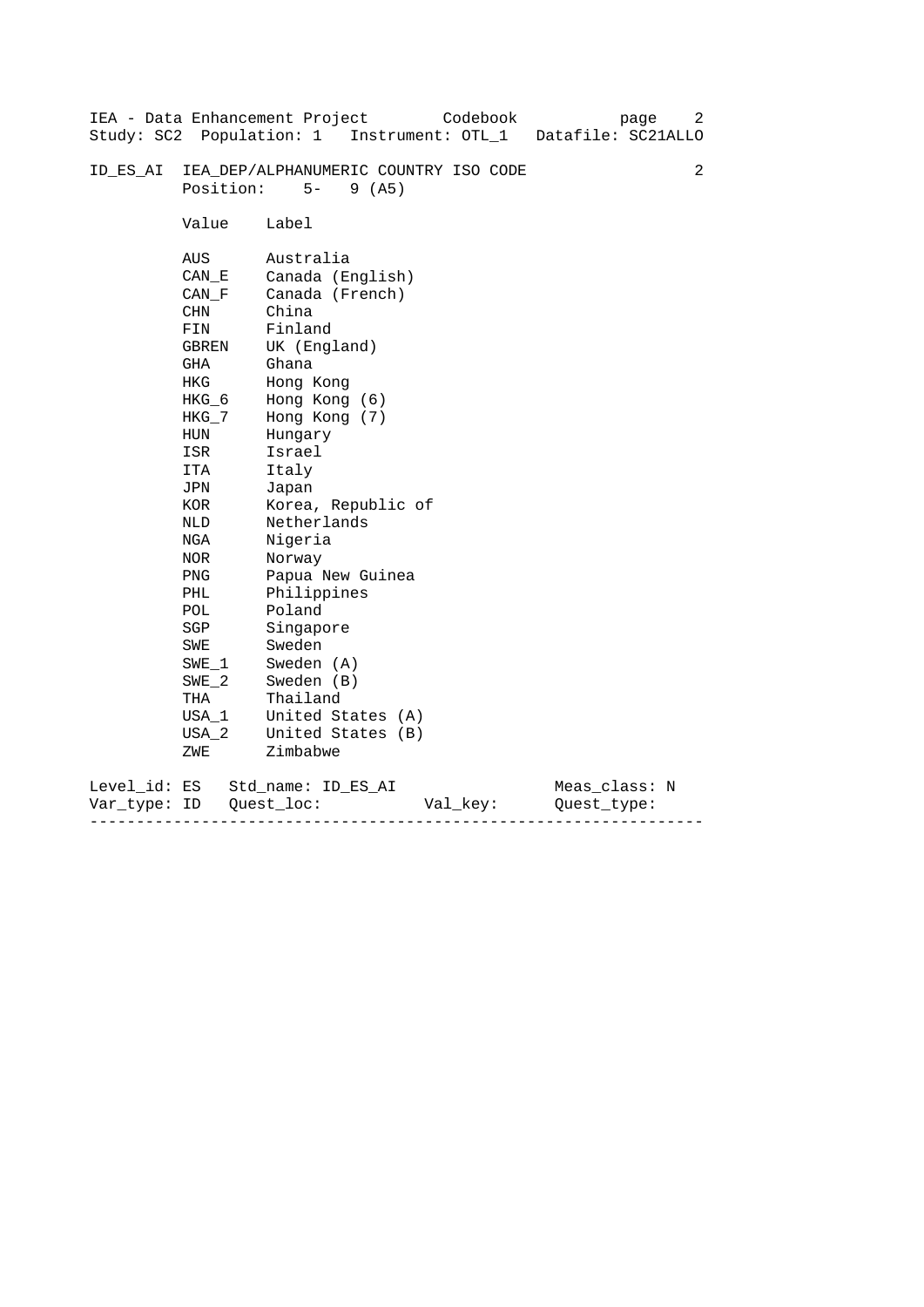| IEA - Data Enhancement Project Codebook |                                                                                                                                       |                                                                                                                                                                                                                                               |                                                              |          |  | page<br>Study: SC2 Population: 1 Instrument: OTL_1 Datafile: SC21ALLO | 3 |
|-----------------------------------------|---------------------------------------------------------------------------------------------------------------------------------------|-----------------------------------------------------------------------------------------------------------------------------------------------------------------------------------------------------------------------------------------------|--------------------------------------------------------------|----------|--|-----------------------------------------------------------------------|---|
| CNTRYNUM                                | COUNTRY NUMBER<br>Position: 10- 11 (F2.0)                                                                                             |                                                                                                                                                                                                                                               |                                                              |          |  |                                                                       | 3 |
|                                         | Value                                                                                                                                 | Label                                                                                                                                                                                                                                         |                                                              |          |  |                                                                       |   |
|                                         | 10<br>16<br>18<br>$20 \,$<br>22<br>24<br>26<br>30<br>32<br>34<br>36<br>38<br>40<br>44<br>48<br>50<br>52<br>54<br>56<br>60<br>66<br>70 | Australia<br>Canada (French)<br>China<br>UK (England)<br>Finland<br>Ghana<br>Hong Kong<br>Hungary<br>Israel<br>Italy<br>Japan<br>Korea<br>Netherlands<br>Nigeria<br>Norway<br>Philippines<br>Poland<br>Singapore<br>Sweden (A, B)<br>Thailand | Canada (English)<br>Papua New Guinea                         |          |  |                                                                       |   |
|                                         | 72<br>74                                                                                                                              | Zimbabwe                                                                                                                                                                                                                                      | United States (A, B)                                         |          |  |                                                                       |   |
| Level_id: ES Std_name: ID_ES_N          |                                                                                                                                       |                                                                                                                                                                                                                                               |                                                              | Val_key: |  | Meas_class: N<br>Quest_type:                                          |   |
| POPN                                    | POPULATION<br>Position: 12- 12 (F1.0)<br>Value Label                                                                                  |                                                                                                                                                                                                                                               |                                                              |          |  |                                                                       | 4 |
|                                         | 1<br>2<br>3                                                                                                                           |                                                                                                                                                                                                                                               | I (10-year olds)<br>II (14-year olds)<br>III (preuniversity) |          |  |                                                                       |   |
| Level_id: Std_name: ID_POP              |                                                                                                                                       |                                                                                                                                                                                                                                               |                                                              |          |  | Meas_class: N                                                         |   |
| STRATUM STRATUM NUMBER                  | Position: 13- 14 (F2.0)                                                                                                               |                                                                                                                                                                                                                                               |                                                              |          |  |                                                                       | 5 |
| Level_id: SM Std_name: ID_SM_N          | ---------------------                                                                                                                 |                                                                                                                                                                                                                                               |                                                              | Val_key: |  | Meas_class: N<br>Quest_type:                                          |   |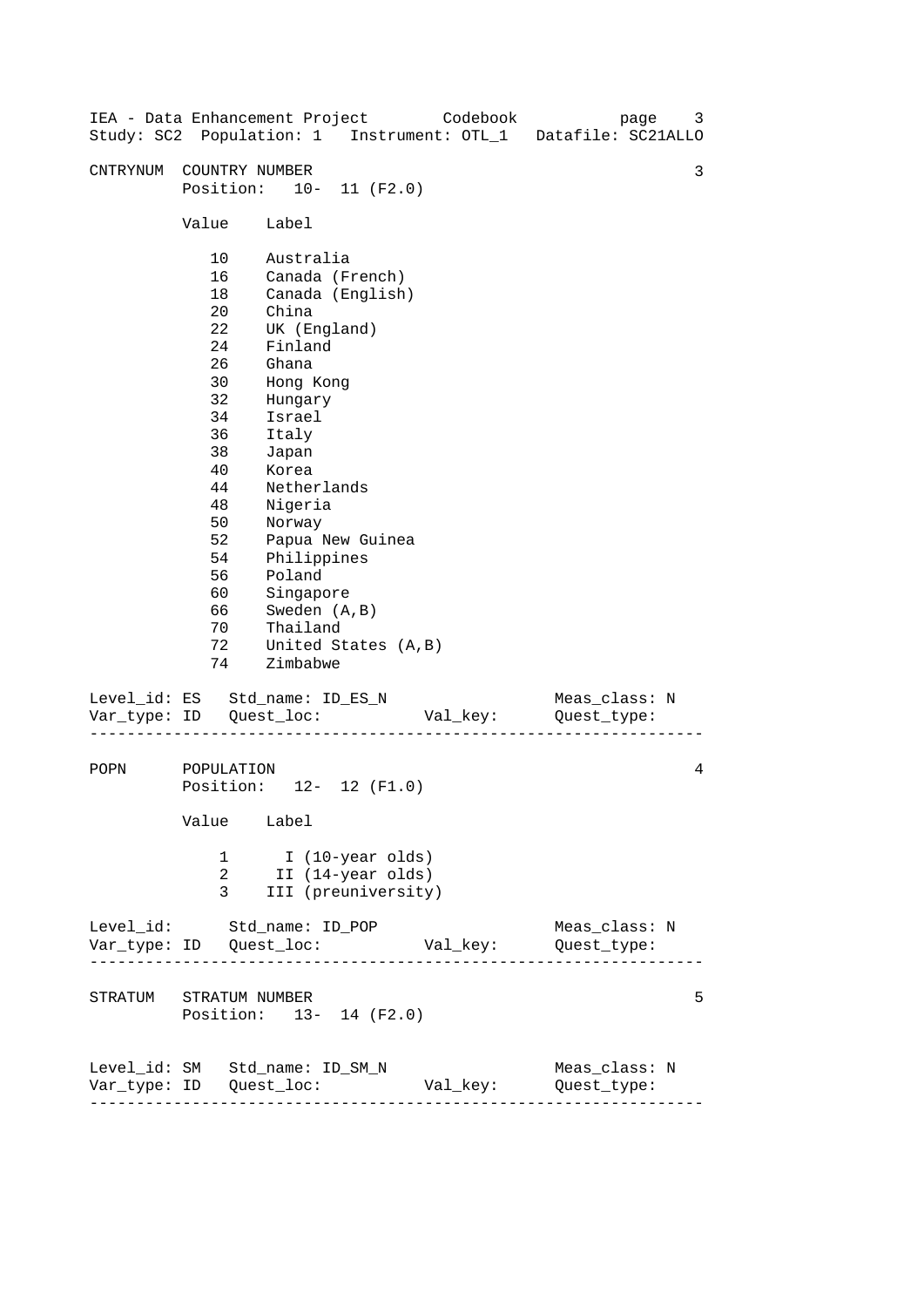------------------------------------------------------------------ ------------------------------------------------------------------ ------------------------------------------------------------------ ------------------------------------------------------------------ ------------------------------------------------------------------ ------------------------------------------------------------------ IEA - Data Enhancement Project Codebook page 4 Study: SC2 Population: 1 Instrument: OTL\_1 Datafile: SC21ALLO SCHOOL SCHOOL NUMBER 6 Position: 15- 19 (F5.0) Level\_id: SC Std\_name: ID\_SC\_N Meas\_class: N Var\_type: ID Quest\_loc: Val\_key: Quest\_type: CLASS CLASS NUMBER 7 Position: 20- 21 (F2.0) Level\_id: CL Std\_name: ID\_CL\_N Meas\_class: N Var\_type: ID Quest\_loc: Val\_key: Quest\_type: TEACHER TEACHER NUMBER 8 Position: 22- 23 (F2.0) Level\_id: TE Std\_name: ID\_TE\_N Meas\_class: N Var\_type: ID Quest\_loc: Val\_key: Quest\_type: RATING RATING LEVEL OTL 9 Position: 24- 24 (F1.0) Value Label 0 rating by school 1 rating by teacher Level\_id: ES Std\_name: FL\_OT\_L Meas\_class: N Var\_type: FL Quest\_loc: Val\_key: Quest\_type: FORMAT NON-STANDARD OTL RATING FORMAT 10 Position: 25- 25 (F1.0) Value Label 0 standard 1 non-standard Level\_id: ES Std\_name: FL\_OT\_F Meas\_class: N Var\_type: FL Quest\_loc: Val\_key: Quest\_type: STRWGT STRATUM WEIGHT 11 Position: 26- 33 (F8.6) Level\_id: SM Std\_name: WT\_SM Meas\_class: N Var\_type: WT Quest\_loc: Val\_key: Quest\_type: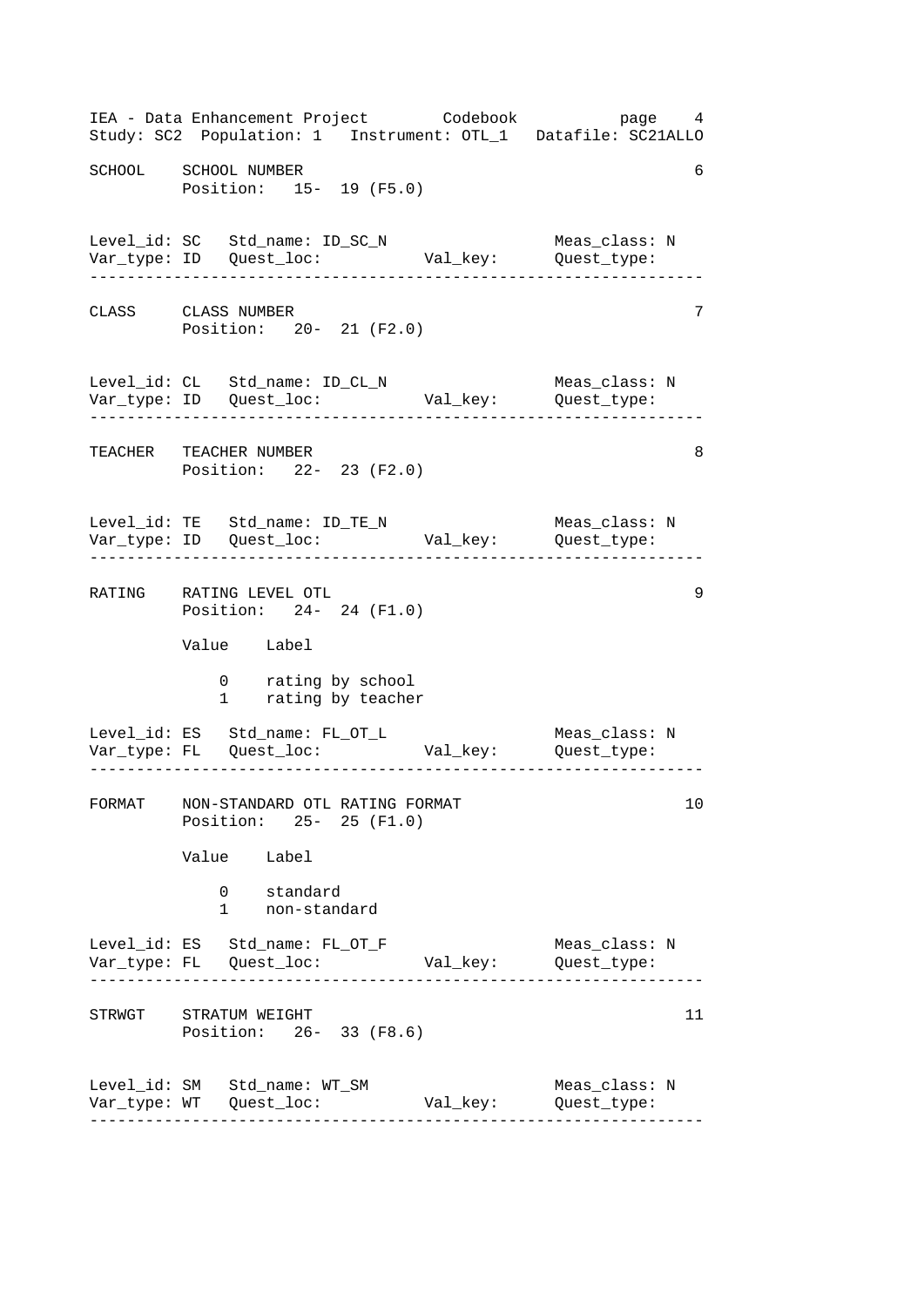------------------------------------------------------------------ ------------------------------------------------------------------ ------------------------------------------------------------------ ------------------------------------------------------------------ IEA - Data Enhancement Project Codebook page 5 Study: SC2 Population: 1 Instrument: OTL\_1 Datafile: SC21ALLO OUESTASK OTL OUESTIONS ASKED 12 Position: 34- 34 (F1.0) Value Label 1 percent rating 2 grade rating 3 percent and grade Level\_id: ES Std\_name: FL\_OT\_Q Meas\_class: N Var\_type: FL Quest\_loc: Val\_key: Quest\_type: R1M01 WHY CAN WE SEE THE MOON Position: 35- 35 (F1.0) Value Label 1 All or most, 76-100% 2 Some, 26-75% 3 Few, 1-25% 4 None, 0% 8 .A not ascertained Level\_id: CL Std\_name: ALOP1M01 Meas\_class: O Var\_type: OT Quest\_loc: Val\_key: Quest\_type: MC R1M02 ROCKET SHIP TO MOON 14 Position: 36- 36 (F1.0) Value Label 1 All or most, 76-100% 2 Some, 26-75% 3 Few, 1-25% 4 None, 0% 8 .A not ascertained Level\_id: CL Std\_name: ALOP1M02 Meas\_class: O Var\_type: OT Quest\_loc: Val\_key: Quest\_type: MC R1M03 THREE SHADOWS 15 Position: 37- 37 (F1.0) Value Label 1 All or most, 76-100% 2 Some, 26-75% 3 Few, 1-25% 4 None, 0% 8 .A not ascertained Level\_id: CL Std\_name: ALOP1M03 Meas\_class: O Var\_type: OT Quest\_loc: Val\_key: Quest\_type: MC 13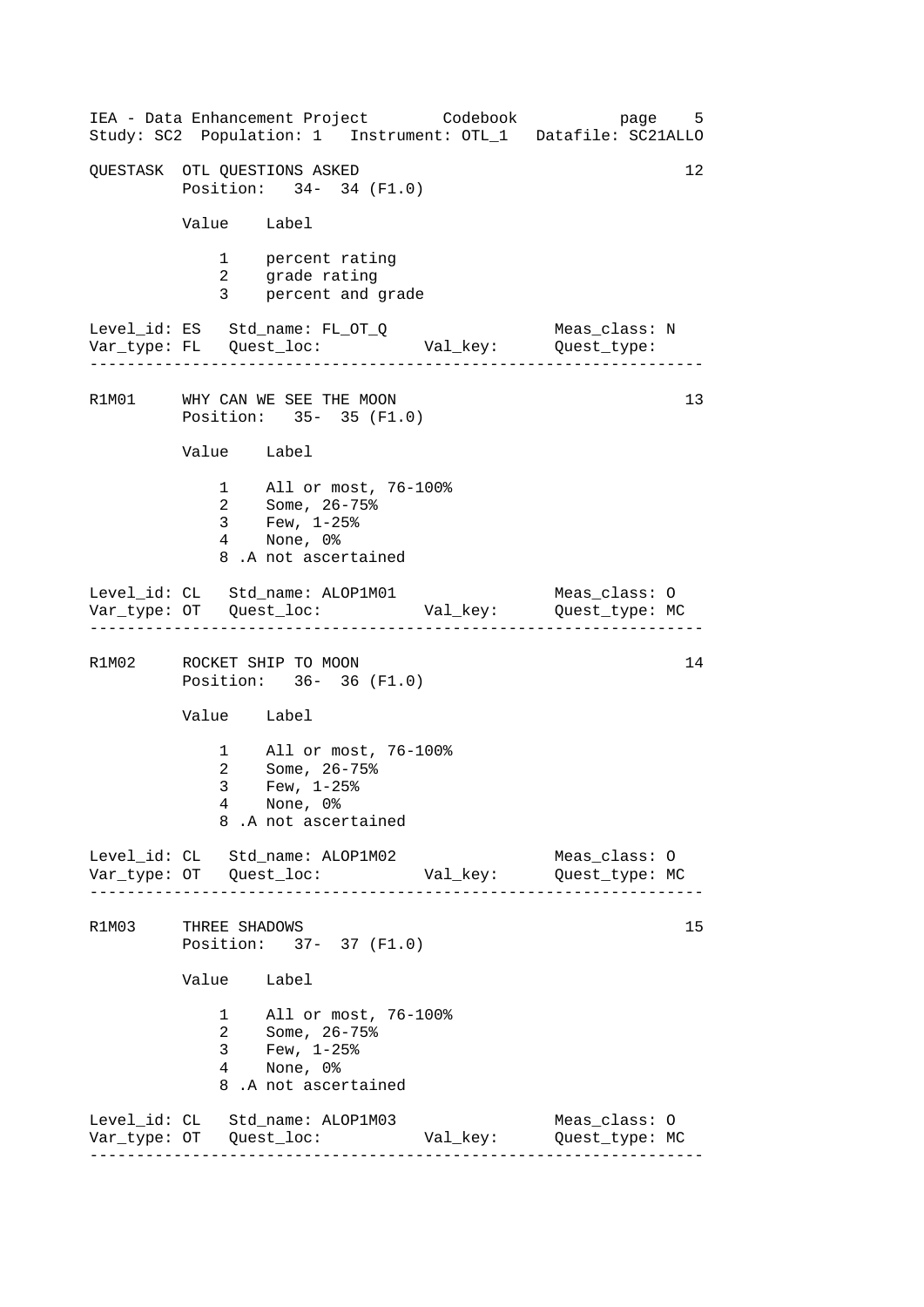------------------------------------------------------------------ ------------------------------------------------------------------ ------------------------------------------------------------------ IEA - Data Enhancement Project Codebook page 6 Study: SC2 Population: 1 Instrument: OTL\_1 Datafile: SC21ALLO R1M04 READ TEMP TABLE 16 Position: 38- 38 (F1.0) Value Label 1 All or most, 76-100% 2 Some, 26-75% 3 Few, 1-25% 4 None, 0% 8 .A not ascertained Level\_id: CL Std\_name: ALOP1M04 Meas\_class: O Var\_type: OT Quest\_loc: Val\_key: Quest\_type: MC R1M05 READ THERMOMETER 17 Position: 39- 39 (F1.0) Value Label 1 All or most, 76-100% 2 Some, 26-75% 3 Few, 1-25% 4 None, 0% 8 .A not ascertained Level\_id: CL Std\_name: ALOP1M05 Meas\_class: 0 Var\_type: OT Quest\_loc: Val\_key: Quest\_type: MC R1M06 WHEN COOL WIND BLOWS 18 Position: 40- 40 (F1.0) Value Label 1 All or most, 76-100% 2 Some, 26-75% 3 Few, 1-25% 4 None, 0% 8 .A not ascertained Level\_id: CL Std\_name: ALOP1M06 Meas\_class: O Var\_type: OT Quest\_loc: Val\_key: Quest\_type: MC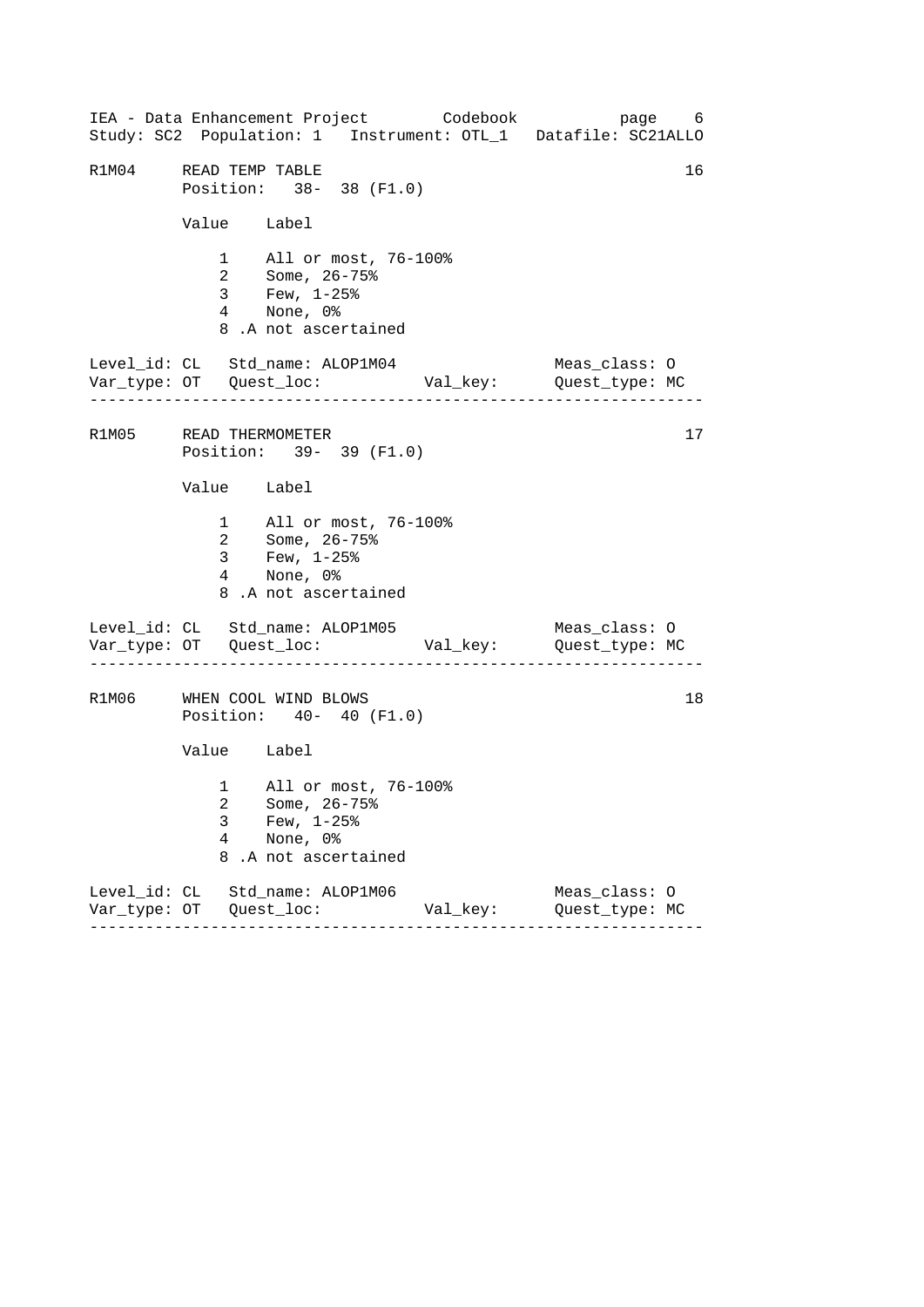------------------------------------------------------------------ ------------------------------------------------------------------ ------------------------------------------------------------------ IEA - Data Enhancement Project Codebook page 7 Study: SC2 Population: 1 Instrument: OTL\_1 Datafile: SC21ALLO R1M07 BEAKS 19 Position: 41- 41 (F1.0) Value Label 1 All or most, 76-100% 2 Some, 26-75% 3 Few, 1-25% 4 None, 0% 8 .A not ascertained Level\_id: CL Std\_name: ALOP1M07 Meas\_class: O Var\_type: OT Quest\_loc: Val\_key: Quest\_type: MC R1M08 GIRL FOUND SKULL 20 Position: 42- 42 (F1.0) Value Label 1 All or most, 76-100% 2 Some, 26-75% 3 Few, 1-25% 4 None, 0% 8 .A not ascertained Level\_id: CL Std\_name: ALOP1M08 Meas\_class: 0 Var\_type: OT Quest\_loc: Val\_key: Quest\_type: MC R1M09 50 METRE RACE 21 Position: 43- 43 (F1.0) Value Label 1 All or most, 76-100% 2 Some, 26-75% 3 Few, 1-25% 4 None, 0% 8 .A not ascertained Level\_id: CL Std\_name: ALOP1M09 Meas\_class: O Var\_type: OT Quest\_loc: Val\_key: Quest\_type: MC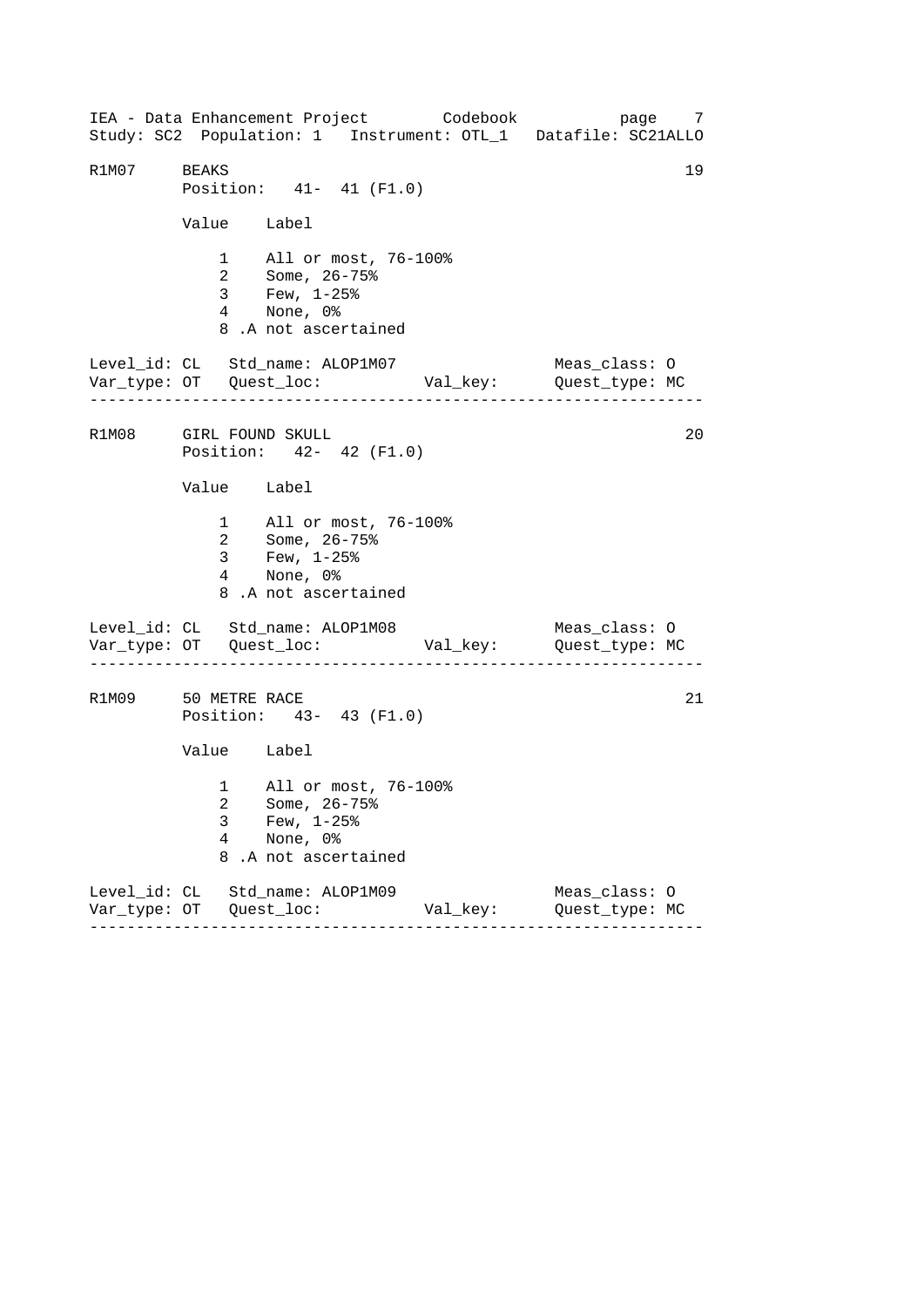------------------------------------------------------------------ ------------------------------------------------------------------ ------------------------------------------------------------------ IEA - Data Enhancement Project Codebook page 8 Study: SC2 Population: 1 Instrument: OTL\_1 Datafile: SC21ALLO R1M10 BEANS SOWN IN POTS 22 Position: 44- 44 (F1.0) Value Label 1 All or most, 76-100% 2 Some, 26-75% 3 Few, 1-25% 4 None, 0% 8 .A not ascertained Level\_id: CL Std\_name: ALOP1M10 Meas\_class: O Var\_type: OT Quest\_loc: Val\_key: Quest\_type: MC R1M11 TRUE ABOUT SEEDS 23 Position: 45- 45 (F1.0) Value Label 1 All or most, 76-100% 2 Some, 26-75% 3 Few, 1-25% 4 None, 0% 8 .A not ascertained Level\_id: CL Std\_name: ALOP1M11 Meas\_class: O Var\_type: OT Quest\_loc: Val\_key: Quest\_type: MC R1M12 NO FLOWER SEEDS UNLESS 24 Position: 46- 46 (F1.0) Value Label 1 All or most, 76-100% 2 Some, 26-75% 3 Few, 1-25% 4 None, 0% 8 .A not ascertained Level\_id: CL Std\_name: ALOP1M12 Meas\_class: O Var\_type: OT Quest\_loc: Val\_key: Quest\_type: MC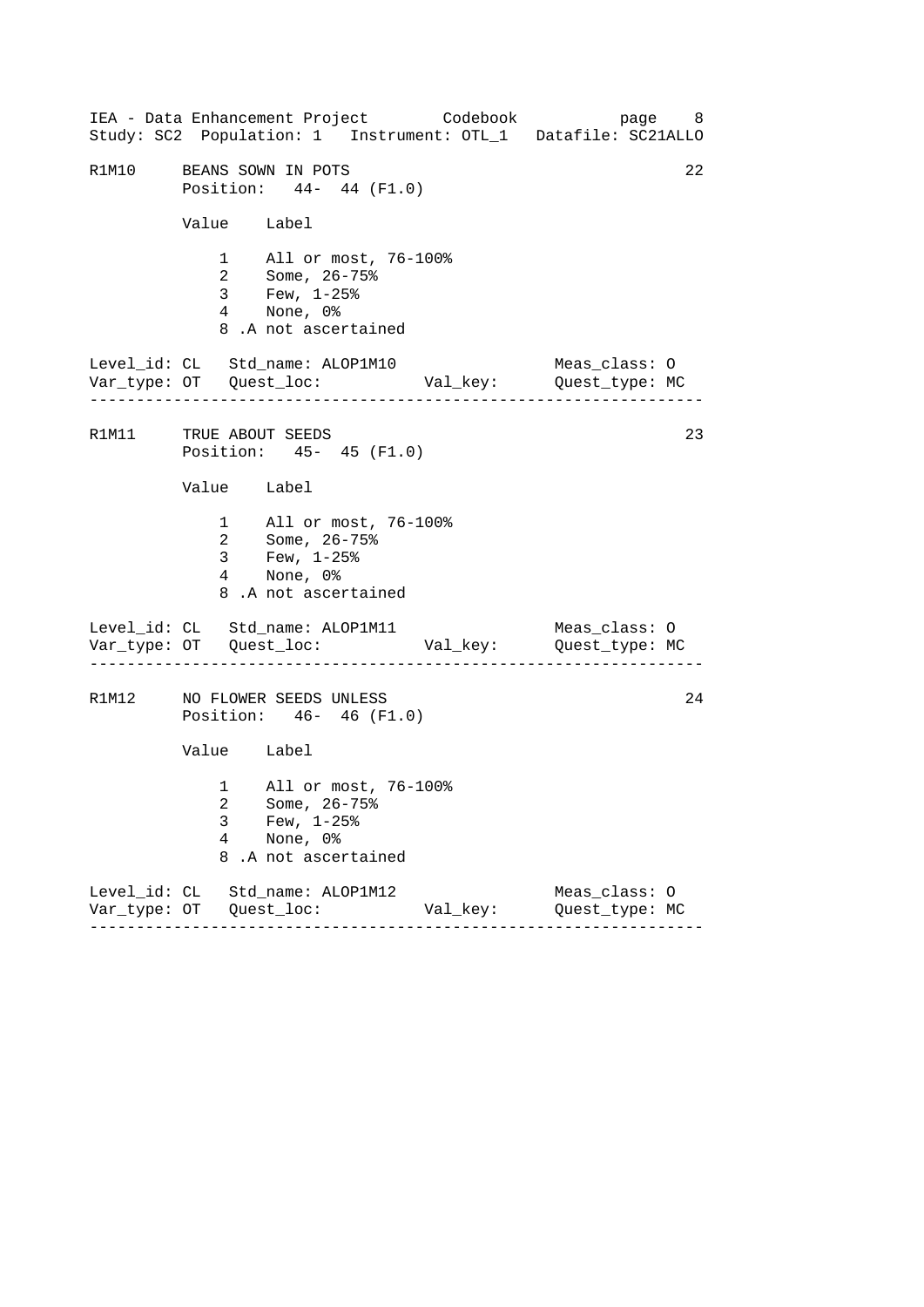------------------------------------------------------------------ ------------------------------------------------------------------ ------------------------------------------------------------------ IEA - Data Enhancement Project Codebook page 9 Study: SC2 Population: 1 Instrument: OTL\_1 Datafile: SC21ALLO R1M13 SEEDS GERMINATE Position: 47- 47 (F1.0) Value Label 1 All or most, 76-100% 2 Some, 26-75% 3 Few, 1-25% 4 None, 0% 8 .A not ascertained Level\_id: CL Std\_name: ALOP1M13 Meas\_class: O Var\_type: OT Quest\_loc: Val\_key: Quest\_type: MC R1M14 MILK IN REFRIGERATOR 26 Position: 48- 48 (F1.0) Value Label 1 All or most, 76-100% 2 Some, 26-75% 3 Few, 1-25% 4 None, 0% 8 .A not ascertained Level\_id: CL Std\_name: ALOP1M14 Meas\_class: 0 Var\_type: OT Quest\_loc: Val\_key: Quest\_type: MC R1M15 CANDLES GO OUT 27 Position: 49- 49 (F1.0) Value Label 1 All or most, 76-100% 2 Some, 26-75% 3 Few, 1-25% 4 None, 0% 8 .A not ascertained Level\_id: CL Std\_name: ALOP1M15 Meas\_class: O Var\_type: OT Quest\_loc: Val\_key: Quest\_type: MC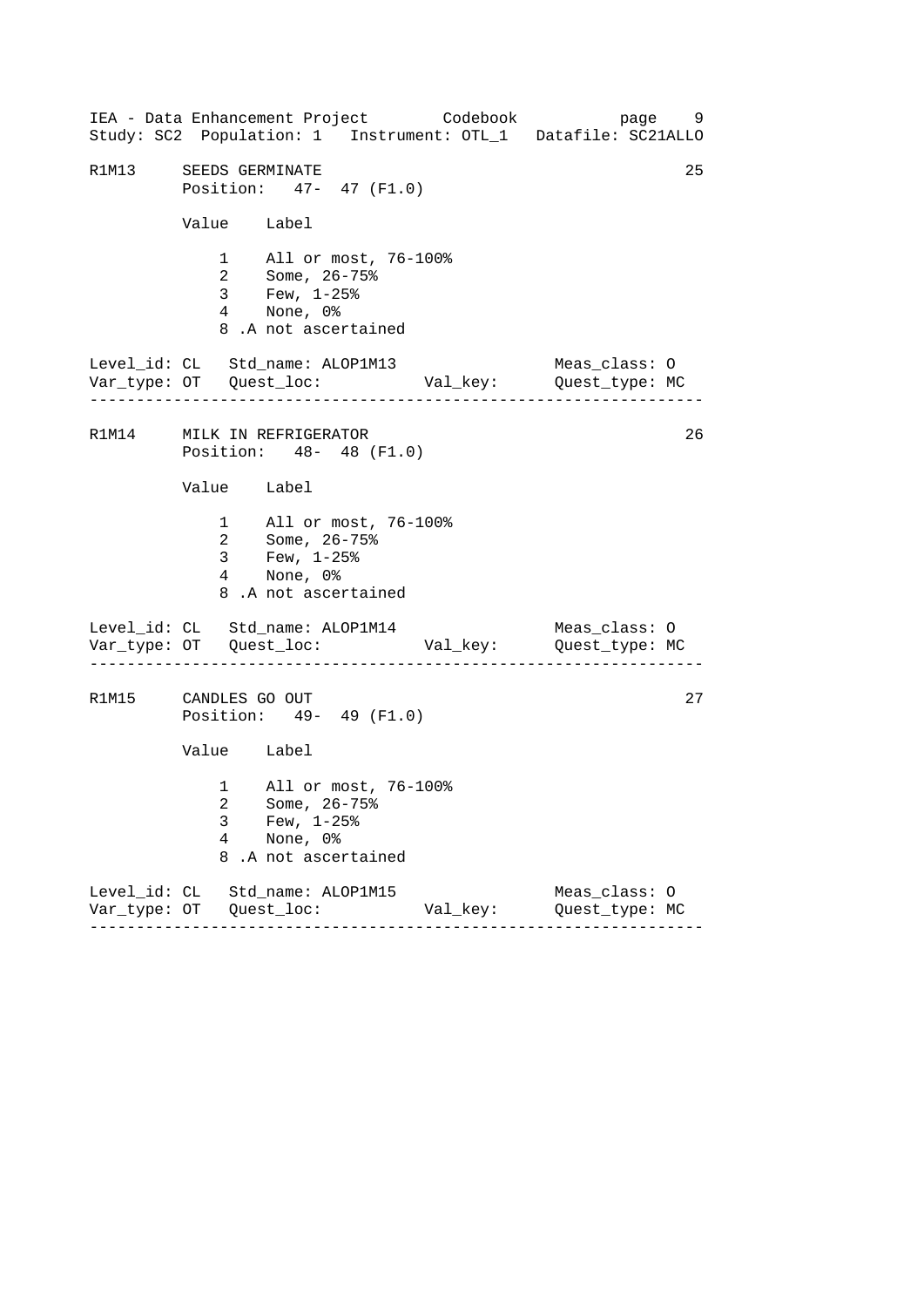------------------------------------------------------------------ ------------------------------------------------------------------ ------------------------------------------------------------------ IEA - Data Enhancement Project Codebook page 10 Study: SC2 Population: 1 Instrument: OTL\_1 Datafile: SC21ALLO R1M16 PAINT ON IRON 28 Position: 50- 50 (F1.0) Value Label 1 All or most, 76-100% 2 Some, 26-75% 3 Few, 1-25% 4 None, 0% 8 .A not ascertained Level\_id: CL Std\_name: ALOP1M16 Meas\_class: O Var\_type: OT Quest\_loc: Val\_key: Quest\_type: MC R1M17 LENGTH OF WOOD BLOCK 29 Position: 51- 51 (F1.0) Value Label 1 All or most, 76-100% 2 Some, 26-75% 3 Few, 1-25% 4 None, 0% 8 .A not ascertained Level\_id: CL Std\_name: ALOP1M17 Meas\_class: 0 Var\_type: OT Quest\_loc: Val\_key: Quest\_type: MC R1M18 BOUNCE RUBBER BALLS 30 Position: 52- 52 (F1.0) Value Label 1 All or most, 76-100% 2 Some, 26-75% 3 Few, 1-25% 4 None, 0% 8 .A not ascertained Level\_id: CL Std\_name: ALOP1M18 Meas\_class: O Var\_type: OT Quest\_loc: Val\_key: Quest\_type: MC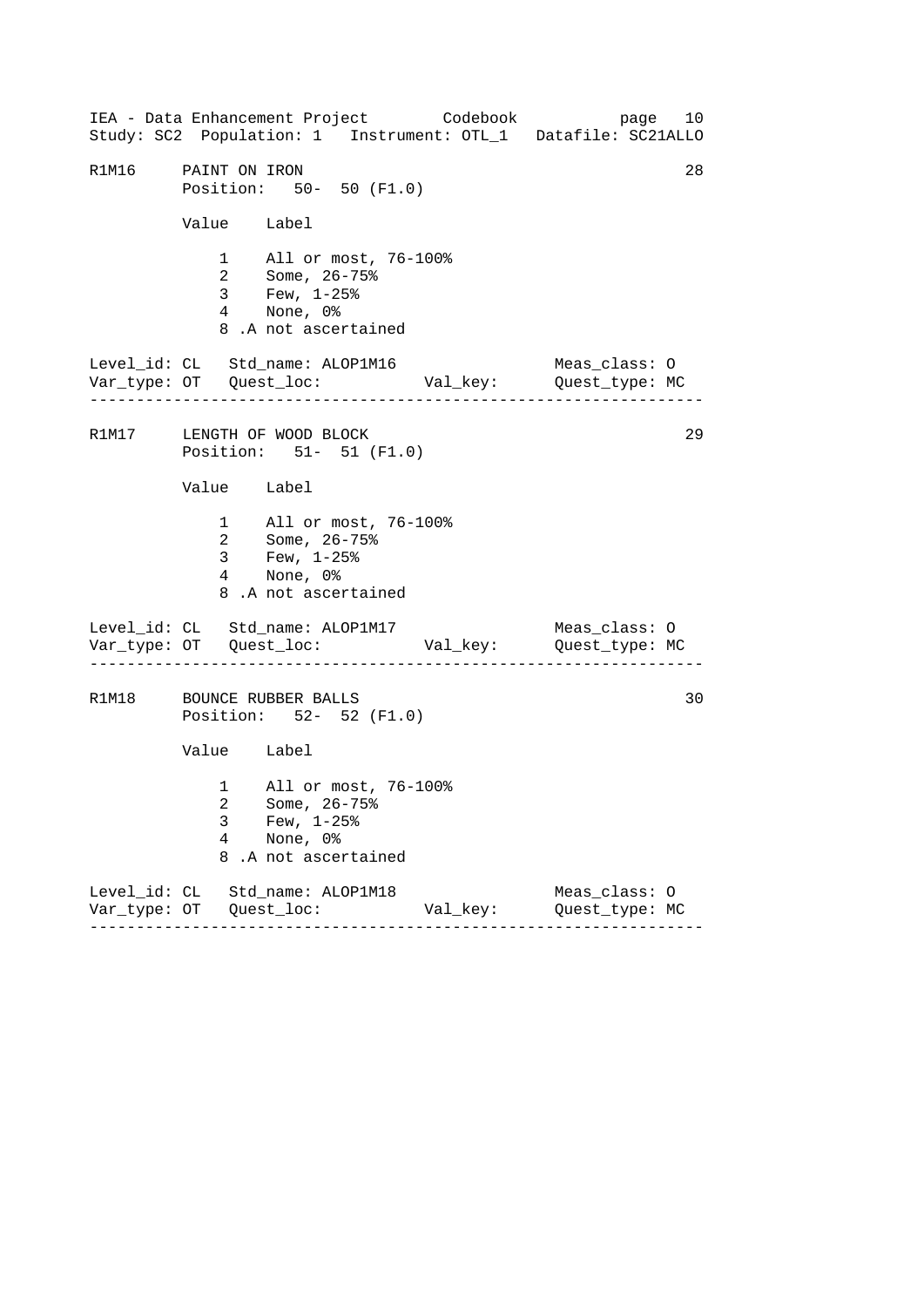------------------------------------------------------------------ ------------------------------------------------------------------ ------------------------------------------------------------------ IEA - Data Enhancement Project Codebook page 11 Study: SC2 Population: 1 Instrument: OTL\_1 Datafile: SC21ALLO R1M19 TWO HOLES TO POUR JUICE **1998** S1 Position: 53- 53 (F1.0) Value Label 1 All or most, 76-100% 2 Some, 26-75% 3 Few, 1-25% 4 None, 0% 8 .A not ascertained Level\_id: CL Std\_name: ALOP1M19 Meas\_class: O Var\_type: OT Quest\_loc: Val\_key: Quest\_type: MC R1M20 SEESAW 32 Position: 54- 54 (F1.0) Value Label 1 All or most, 76-100% 2 Some, 26-75% 3 Few, 1-25% 4 None, 0% 8 .A not ascertained Level\_id: CL Std\_name: ALOP1M20 Meas\_class: 0 Var\_type: OT Quest\_loc: Val\_key: Quest\_type: MC R1M21 PUMPING BICYCLE TYRE 33 Position: 55- 55 (F1.0) Value Label 1 All or most, 76-100% 2 Some, 26-75% 3 Few, 1-25% 4 None, 0% 8 .A not ascertained Level\_id: CL Std\_name: ALOP1M21 Meas\_class: O Var\_type: OT Quest\_loc: Val\_key: Quest\_type: MC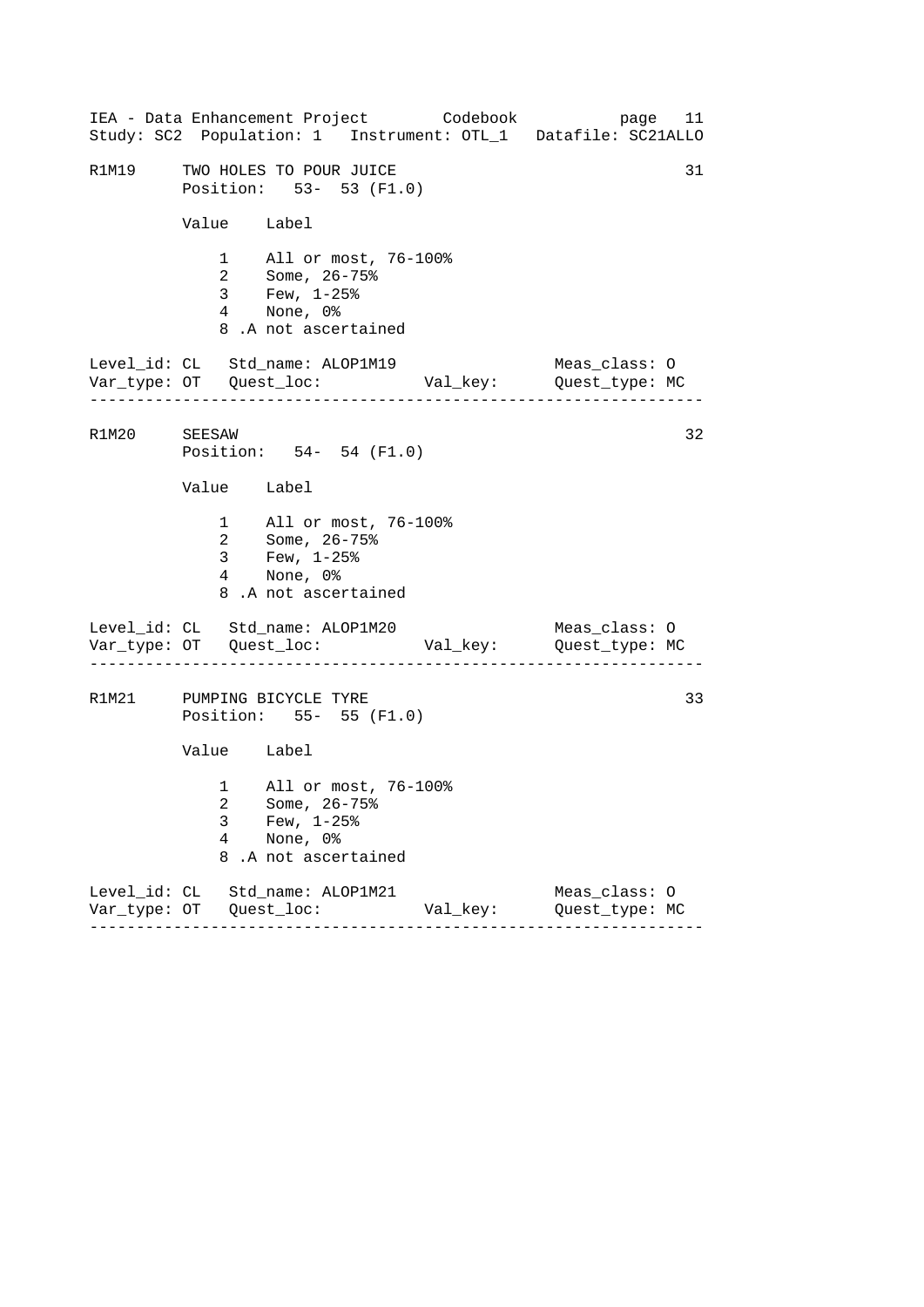------------------------------------------------------------------ ------------------------------------------------------------------ ------------------------------------------------------------------ IEA - Data Enhancement Project Codebook page 12 Study: SC2 Population: 1 Instrument: OTL\_1 Datafile: SC21ALLO R1M22 EVAPORATION 34 Position: 56- 56 (F1.0) Value Label 1 All or most, 76-100% 2 Some, 26-75% 3 Few, 1-25% 4 None, 0% 8 .A not ascertained Level\_id: CL Std\_name: ALOP1M22 Meas\_class: O Var\_type: OT Quest\_loc: Val\_key: Quest\_type: MC R1M23 PIPE CHIMES 35 Position: 57- 57 (F1.0) Value Label 1 All or most, 76-100% 2 Some, 26-75% 3 Few, 1-25% 4 None, 0% 8 .A not ascertained Level\_id: CL Std\_name: ALOP1M23 Meas\_class: 0 Var\_type: OT Quest\_loc: Val\_key: Quest\_type: MC R1M24 FLASHLIGHT BATTERIES 36 Position: 58- 58 (F1.0) Value Label 1 All or most, 76-100% 2 Some, 26-75% 3 Few, 1-25% 4 None, 0% 8 .A not ascertained Level\_id: CL Std\_name: ALOP1M24 Meas\_class: O Var\_type: OT Quest\_loc: Val\_key: Quest\_type: MC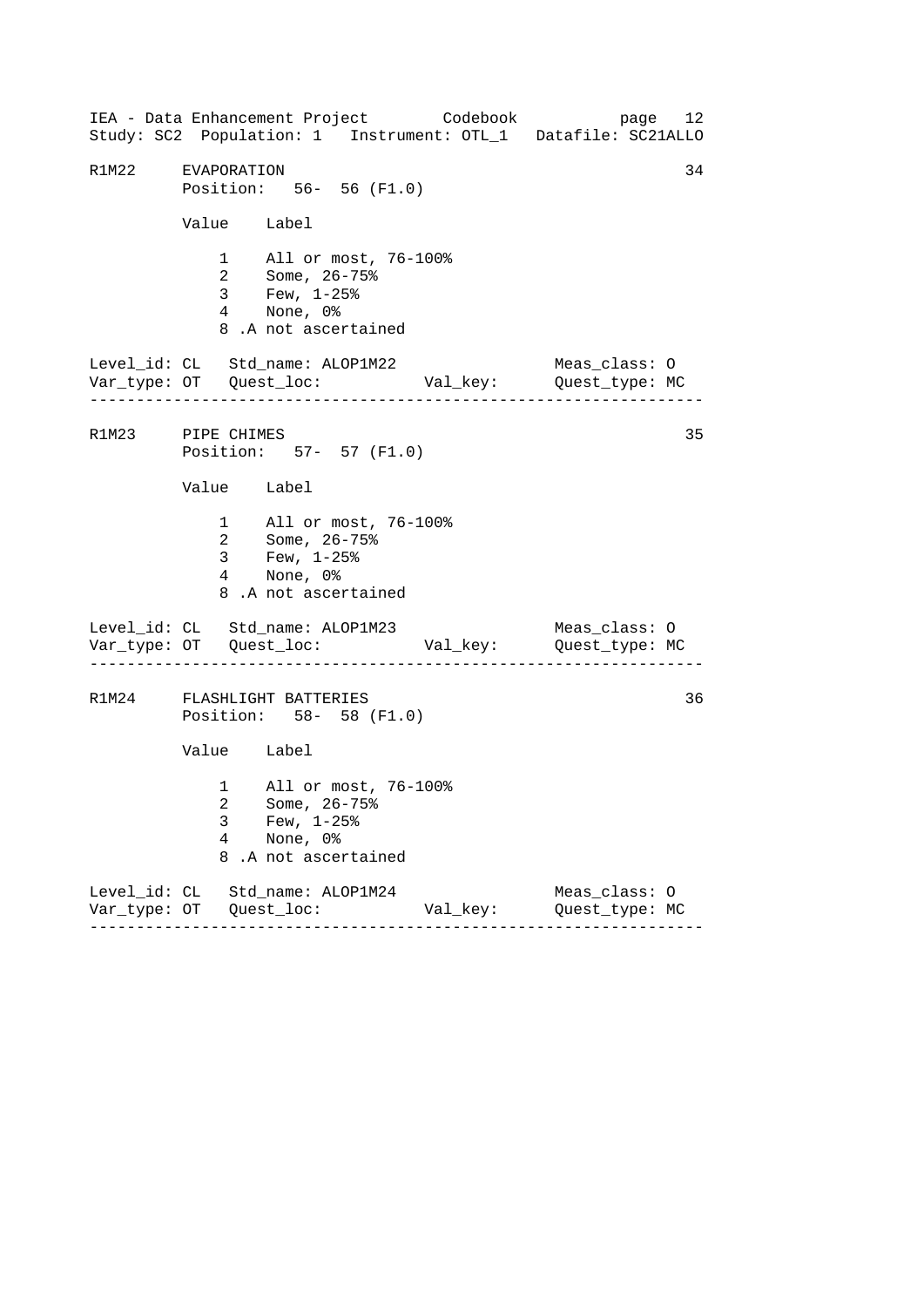------------------------------------------------------------------ ------------------------------------------------------------------ ------------------------------------------------------------------ IEA - Data Enhancement Project Codebook page 13 Study: SC2 Population: 1 Instrument: OTL\_1 Datafile: SC21ALLO R1A01 GAS TO BREATHE 37 Position: 59- 59 (F1.0) Value Label 1 All or most, 76-100% 2 Some, 26-75% 3 Few, 1-25% 4 None, 0% 8 .A not ascertained Level\_id: CL Std\_name: ALOP1A01 Meas\_class: O Var\_type: OT Quest\_loc: Val\_key: Quest\_type: MC R1A02 WEBBED FEET 38 Position: 60- 60 (F1.0) Value Label 1 All or most, 76-100% 2 Some, 26-75% 3 Few, 1-25% 4 None, 0% 8 .A not ascertained Level\_id: CL Std\_name: ALOP1A02 Meas\_class: 0 Var\_type: OT Quest\_loc: Val\_key: Quest\_type: MC R1A03 INJURED RABBIT Position: 61- 61 (F1.0) Value Label 1 All or most, 76-100% 2 Some, 26-75% 3 Few, 1-25% 4 None, 0% 8 .A not ascertained Level\_id: CL Std\_name: ALOP1A03 Meas\_class: O Var\_type: OT Quest\_loc: Val\_key: Quest\_type: MC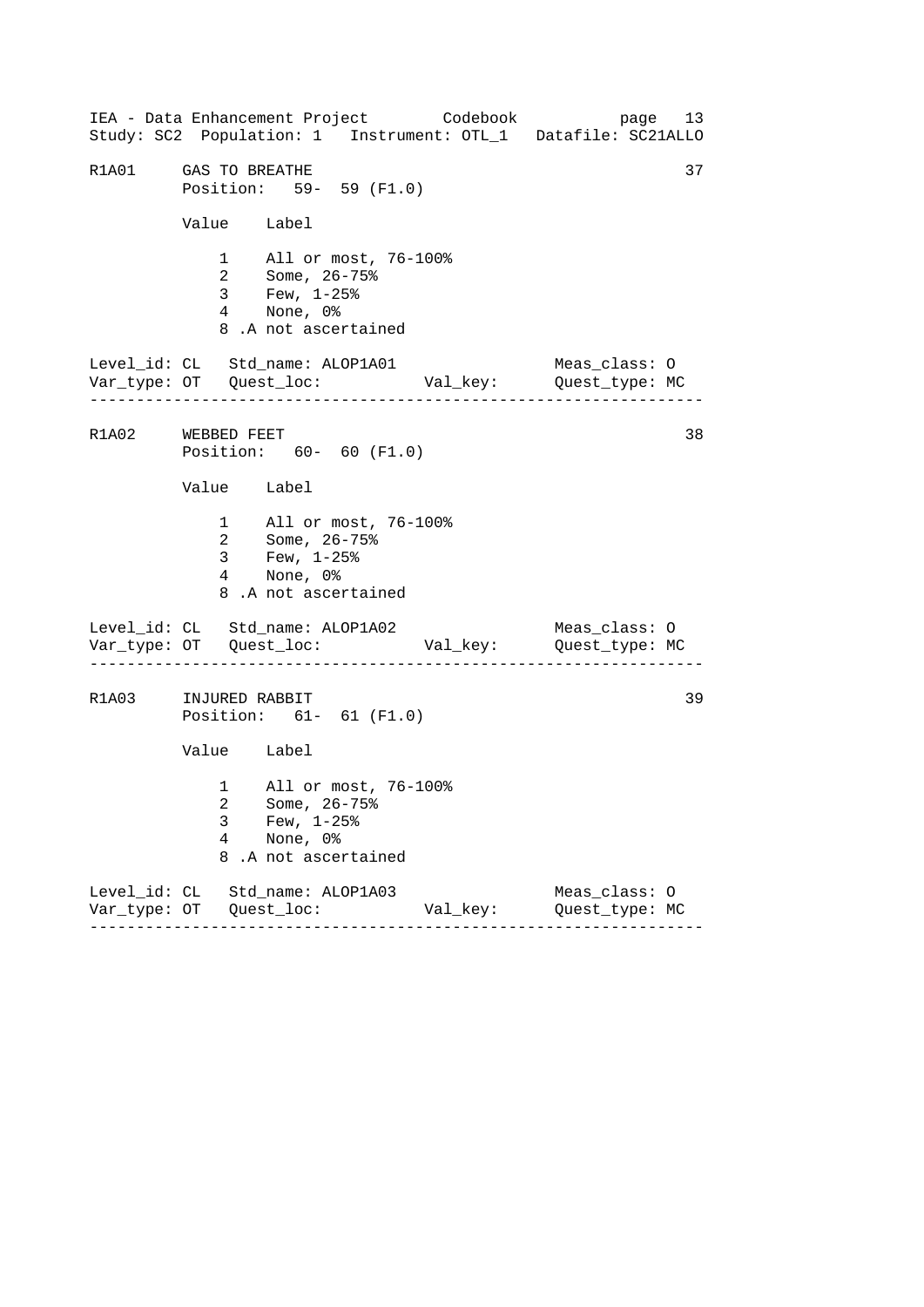------------------------------------------------------------------ ------------------------------------------------------------------ ------------------------------------------------------------------ IEA - Data Enhancement Project Codebook page 14 Study: SC2 Population: 1 Instrument: OTL\_1 Datafile: SC21ALLO R1A04 BUTTERFLY STAGES 40 Position: 62- 62 (F1.0) Value Label 1 All or most, 76-100% 2 Some, 26-75% 3 Few, 1-25% 4 None, 0% 8 .A not ascertained Level\_id: CL Std\_name: ALOP1A04 Meas\_class: O Var\_type: OT Quest\_loc: Val\_key: Quest\_type: MC R1A05 NOT DISSOLVE IN WATER 41 Position: 63- 63 (F1.0) Value Label 1 All or most, 76-100% 2 Some, 26-75% 3 Few, 1-25% 4 None, 0% 8 .A not ascertained Level\_id: CL Std\_name: ALOP1A05 Meas\_class: 0 Var\_type: OT Quest\_loc: Val\_key: Quest\_type: MC R1A06 BLOCKS ON STRINGS 42 Position: 64- 64 (F1.0) Value Label 1 All or most, 76-100% 2 Some, 26-75% 3 Few, 1-25% 4 None, 0% 8 .A not ascertained Level\_id: CL Std\_name: ALOP1A06 Meas\_class: O Var\_type: OT Quest\_loc: Val\_key: Quest\_type: MC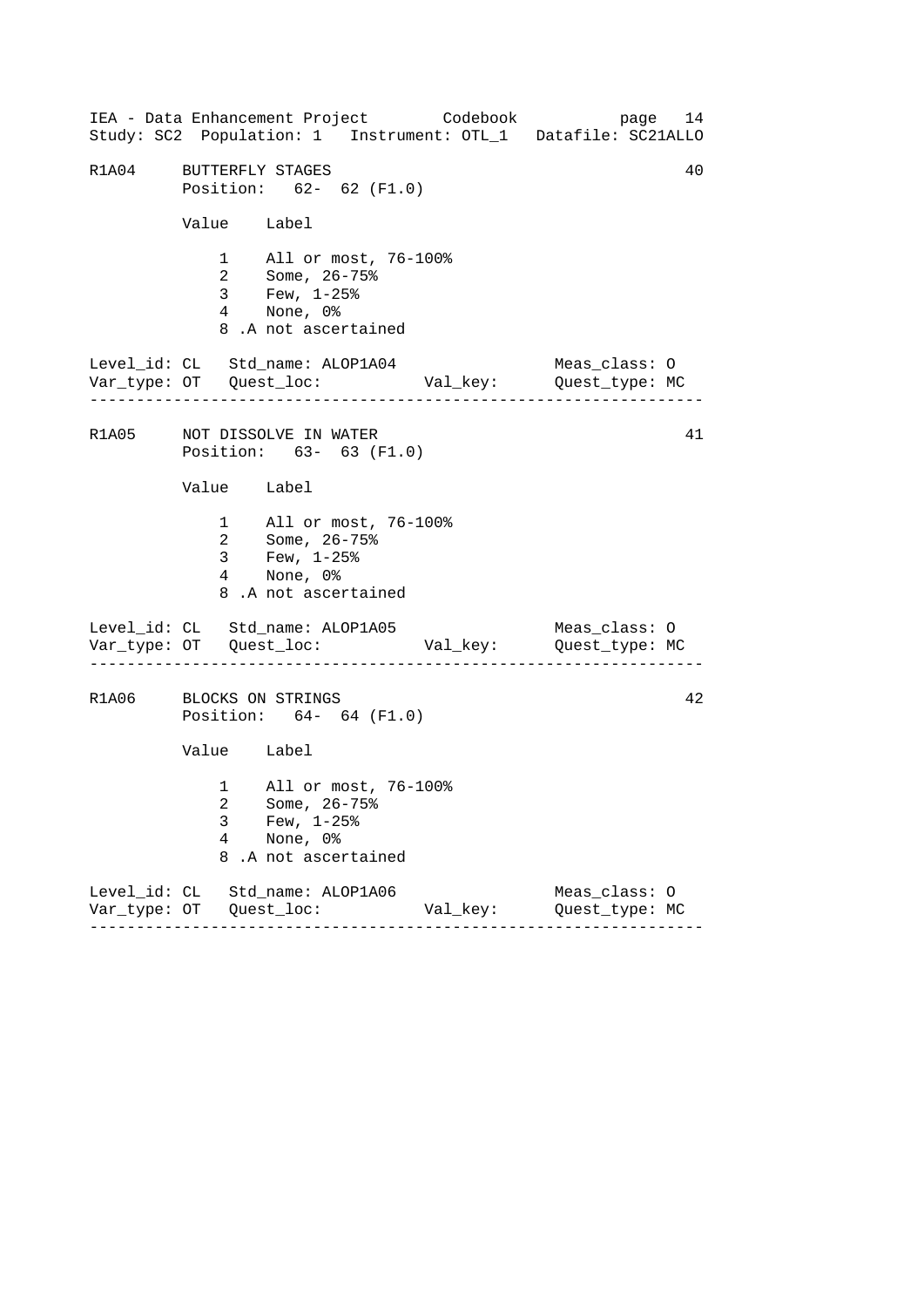------------------------------------------------------------------ ------------------------------------------------------------------ ------------------------------------------------------------------ IEA - Data Enhancement Project Codebook page 15 Study: SC2 Population: 1 Instrument: OTL\_1 Datafile: SC21ALLO R1A07 BALL RETURNS TO GROUND 43 Position: 65- 65 (F1.0) Value Label 1 All or most, 76-100% 2 Some, 26-75% 3 Few, 1-25% 4 None, 0% 8 .A not ascertained Level\_id: CL Std\_name: ALOP1A07 Meas\_class: O Var\_type: OT Quest\_loc: Val\_key: Quest\_type: MC R1A08 STRING TELEPHONE 44 Position: 66- 66 (F1.0) Value Label 1 All or most, 76-100% 2 Some, 26-75% 3 Few, 1-25% 4 None, 0% 8 .A not ascertained Level\_id: CL Std\_name: ALOP1A08 Meas\_class: 0 Var\_type: OT Quest\_loc: Val\_key: Quest\_type: MC R1A09 NATIONAL OPTION/ITEM 9 45 Position: 67- 67 (F1.0) Value Label 1 All or most, 76-100% 2 Some, 26-75% 3 Few, 1-25% 4 None, 0% 8 .A not ascertained Level\_id: CL Std\_name: ALOP1A09 Meas\_class: O Var\_type: OT Quest\_loc: Val\_key: Quest\_type: MC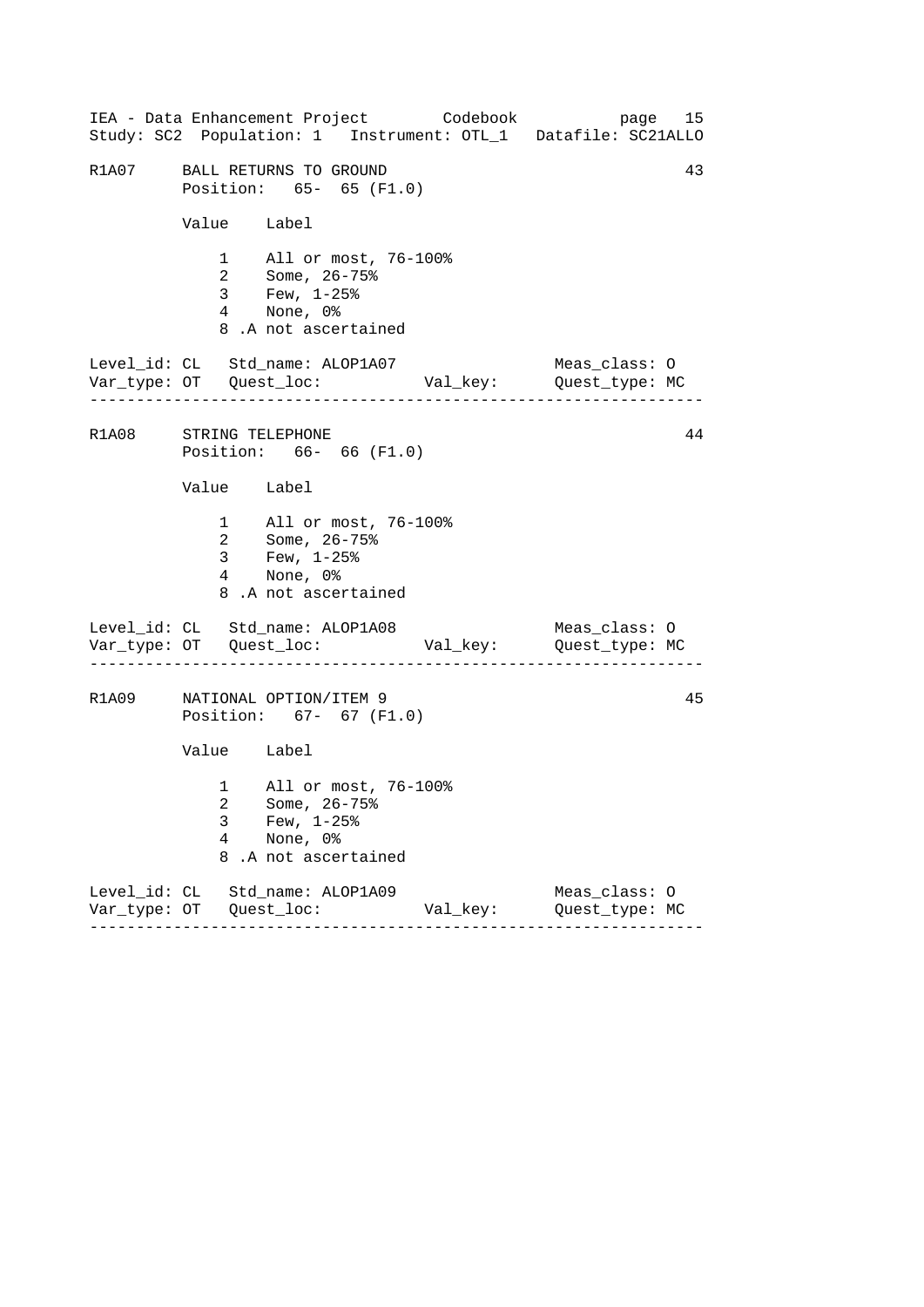------------------------------------------------------------------ ------------------------------------------------------------------ ------------------------------------------------------------------ IEA - Data Enhancement Project Codebook page 16 Study: SC2 Population: 1 Instrument: OTL\_1 Datafile: SC21ALLO R1A10 NATIONAL OPTION/ITEM 10 46 Position: 68- 68 (F1.0) Value Label 1 All or most, 76-100% 2 Some, 26-75% 3 Few, 1-25% 4 None, 0% 8 .A not ascertained Level\_id: CL Std\_name: ALOP1A10 Meas\_class: O Var\_type: OT Quest\_loc: Val\_key: Quest\_type: MC R1A11 MATIONAL OPTION/ITEM 11 47 Position: 69- 69 (F1.0) Value Label 1 All or most, 76-100% 2 Some, 26-75% 3 Few, 1-25% 4 None, 0% 8 .A not ascertained Level\_id: CL Std\_name: ALOP1A11 Meas\_class: 0 Var\_type: OT Quest\_loc: Val\_key: Quest\_type: MC R1A12 NATIONAL OPTION/ITEM 12 48 Position: 70- 70 (F1.0) Value Label 1 All or most, 76-100% 2 Some, 26-75% 3 Few, 1-25% 4 None, 0% 8 .A not ascertained Level\_id: CL Std\_name: ALOP1A12 Meas\_class: O Var\_type: OT Quest\_loc: Val\_key: Quest\_type: MC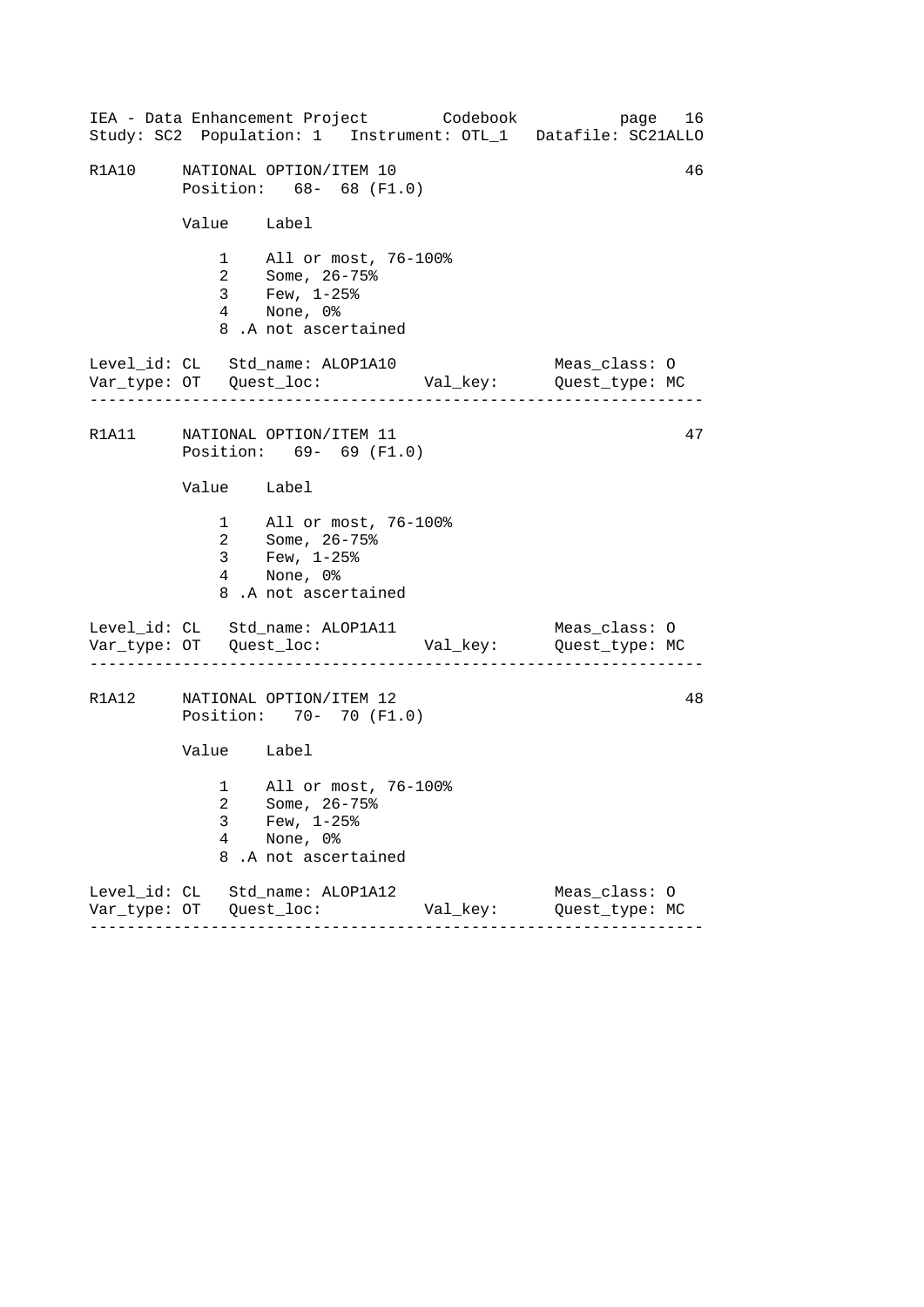------------------------------------------------------------------ ------------------------------------------------------------------ ------------------------------------------------------------------ IEA - Data Enhancement Project Codebook page 17 Study: SC2 Population: 1 Instrument: OTL\_1 Datafile: SC21ALLO R1B01 BALLOON ON BOTTLE 49 Position: 71- 71 (F1.0) Value Label 1 All or most, 76-100% 2 Some, 26-75% 3 Few, 1-25% 4 None, 0% 8 .A not ascertained Level\_id: CL Std\_name: ALOP1B01 Meas\_class: O Var\_type: OT Quest\_loc: Val\_key: Quest\_type: MC R1B02 MAGNET POINTS NORTH 50 Position: 72- 72 (F1.0) Value Label 1 All or most, 76-100% 2 Some, 26-75% 3 Few, 1-25% 4 None, 0% 8 .A not ascertained Level\_id: CL Std\_name: ALOP1B02 Meas\_class: 0 Var\_type: OT Quest\_loc: Val\_key: Quest\_type: MC R1B03 ANT GRAPH 51 Position: 73- 73 (F1.0) Value Label 1 All or most, 76-100% 2 Some, 26-75% 3 Few, 1-25% 4 None, 0% 8 .A not ascertained Level\_id: CL Std\_name: ALOP1B03 Meas\_class: O Var\_type: OT Quest\_loc: Val\_key: Quest\_type: MC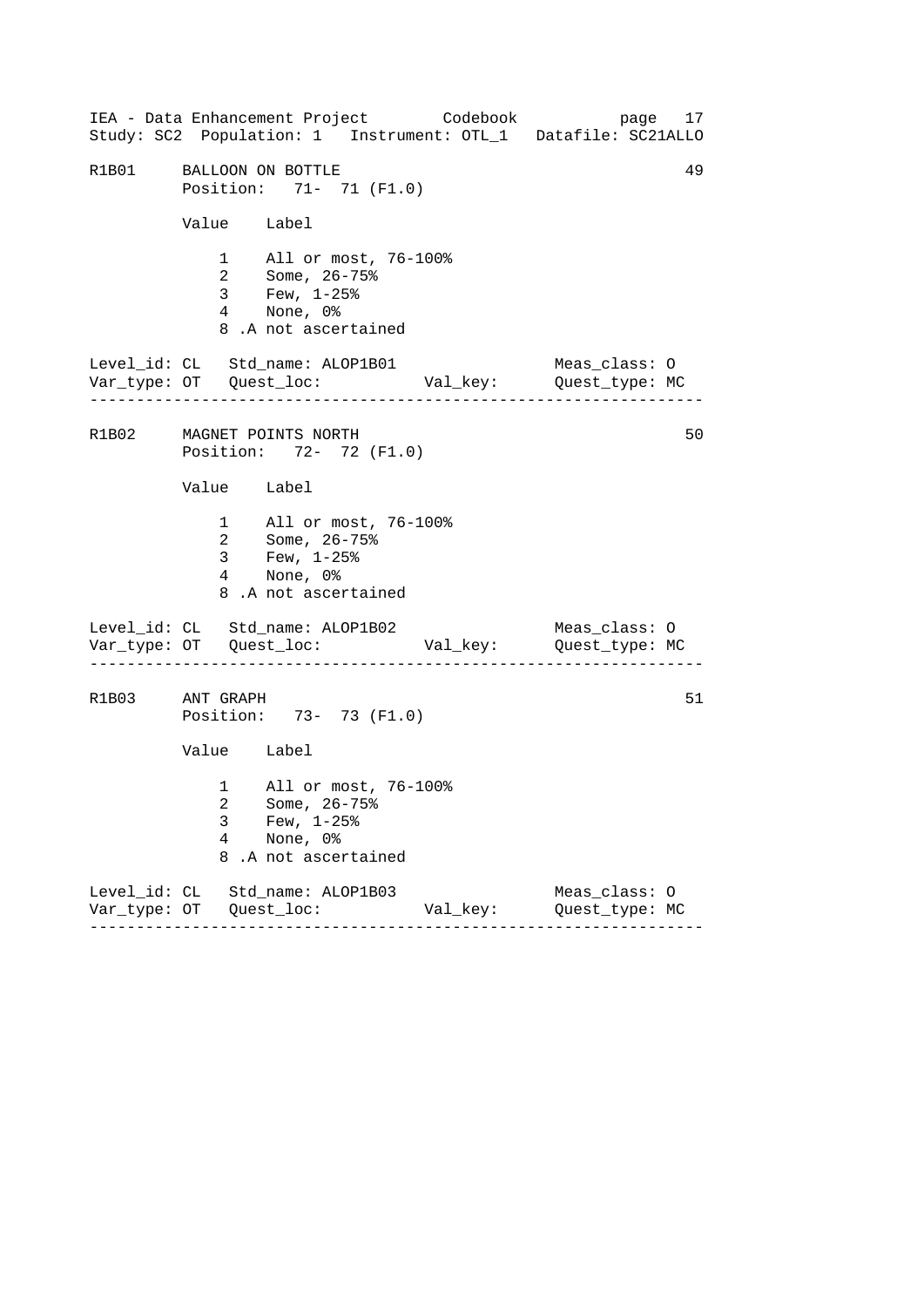------------------------------------------------------------------ ------------------------------------------------------------------ ------------------------------------------------------------------ IEA - Data Enhancement Project Codebook page 18 Study: SC2 Population: 1 Instrument: OTL\_1 Datafile: SC21ALLO R1B04 WHAT IS THE SUN 52 Position: 74- 74 (F1.0) Value Label 1 All or most, 76-100% 2 Some, 26-75% 3 Few, 1-25% 4 None, 0% 8 .A not ascertained Level\_id: CL Std\_name: ALOP1B04 Meas\_class: O Var\_type: OT Quest\_loc: Val\_key: Quest\_type: MC R1B05 CATERPILLAR AS ADULT 53 Position: 75- 75 (F1.0) Value Label 1 All or most, 76-100% 2 Some, 26-75% 3 Few, 1-25% 4 None, 0% 8 .A not ascertained Level\_id: CL Std\_name: ALOP1B05 Meas\_class: 0 Var\_type: OT Quest\_loc: Val\_key: Quest\_type: MC R1B06 MESSAGE EYES TO BRAIN 64 Position: 76- 76 (F1.0) Value Label 1 All or most, 76-100% 2 Some, 26-75% 3 Few, 1-25% 4 None, 0% 8 .A not ascertained Level\_id: CL Std\_name: ALOP1B06 Meas\_class: O Var\_type: OT Quest\_loc: Val\_key: Quest\_type: MC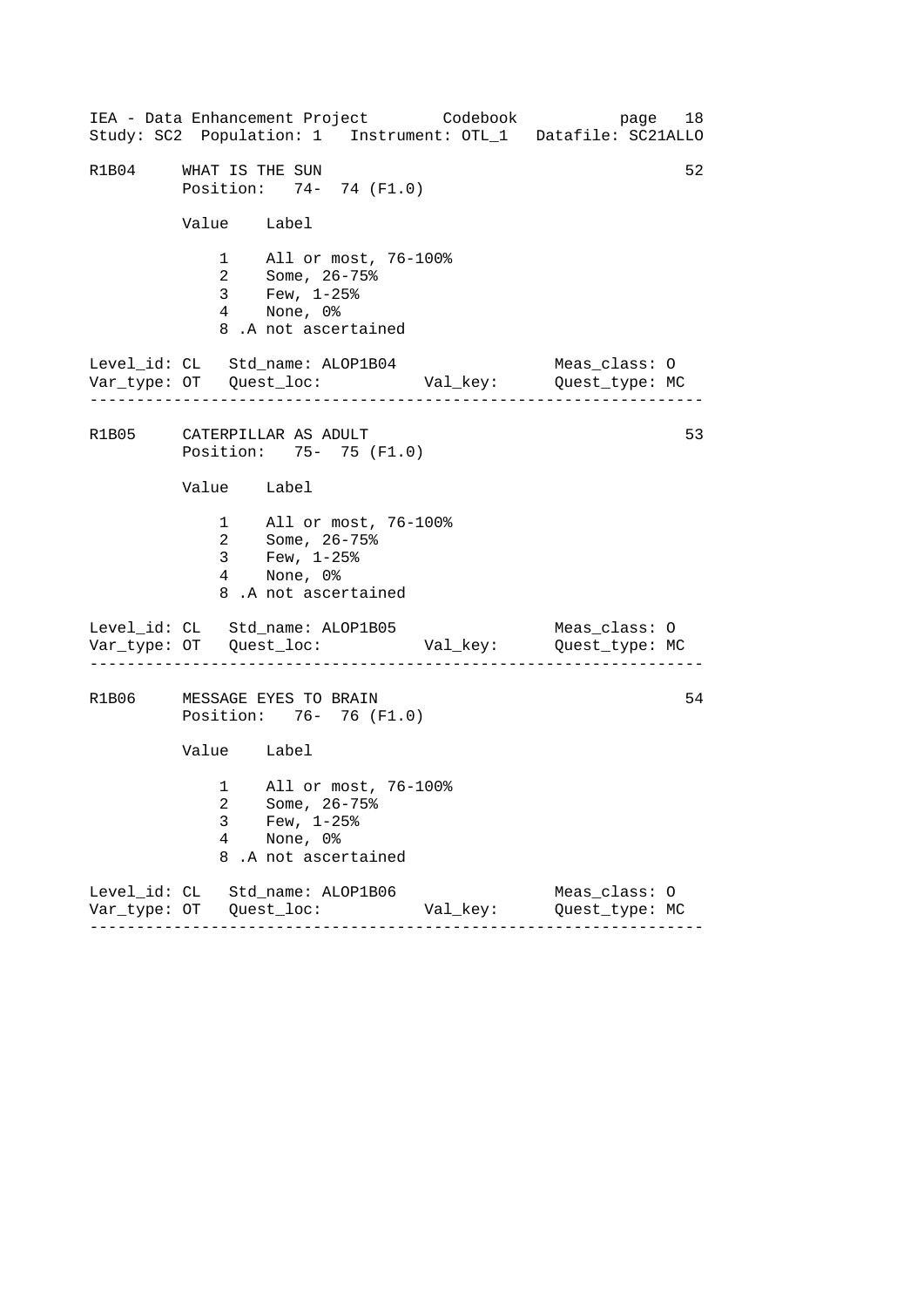------------------------------------------------------------------ ------------------------------------------------------------------ ------------------------------------------------------------------ IEA - Data Enhancement Project Codebook page 19 Study: SC2 Population: 1 Instrument: OTL\_1 Datafile: SC21ALLO R1B07 CHICK FOOD BEFORE HATCH 55 Position: 77- 77 (F1.0) Value Label 1 All or most, 76-100% 2 Some, 26-75% 3 Few, 1-25% 4 None, 0% 8 .A not ascertained Level\_id: CL Std\_name: ALOP1B07 Meas\_class: O Var\_type: OT Quest\_loc: Val\_key: Quest\_type: MC R1B08 WHERE METALS COME 356 Position: 78- 78 (F1.0) Value Label 1 All or most, 76-100% 2 Some, 26-75% 3 Few, 1-25% 4 None, 0% 8 .A not ascertained Level\_id: CL Std\_name: ALOP1B08 Meas\_class: 0 Var\_type: OT Quest\_loc: Val\_key: Quest\_type: MC R1B09 NATIONAL OPTION/ITEM 9 57 Position: 79- 79 (F1.0) Value Label 1 All or most, 76-100% 2 Some, 26-75% 3 Few, 1-25% 4 None, 0% 8 .A not ascertained Level\_id: CL Std\_name: ALOP1B09 Meas\_class: O Var\_type: OT Quest\_loc: Val\_key: Quest\_type: MC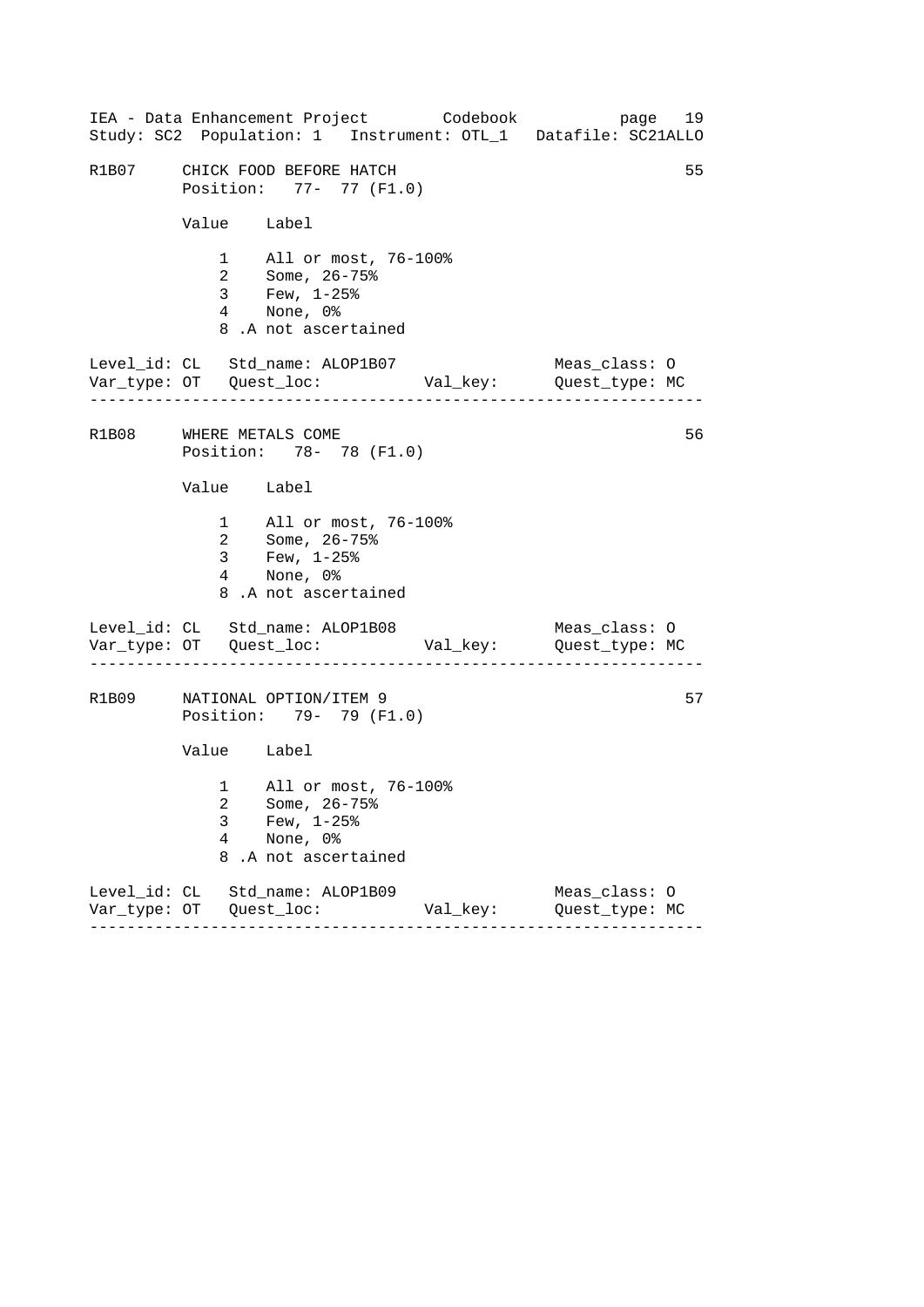------------------------------------------------------------------ ------------------------------------------------------------------ ------------------------------------------------------------------ IEA - Data Enhancement Project Codebook page 20 Study: SC2 Population: 1 Instrument: OTL\_1 Datafile: SC21ALLO R1B10 NATIONAL OPTION/ITEM 10 58 Position: 80- 80 (F1.0) Value Label 1 All or most, 76-100% 2 Some, 26-75% 3 Few, 1-25% 4 None, 0% 8 .A not ascertained Level\_id: CL Std\_name: ALOP1B10 Meas\_class: O Var\_type: OT Quest\_loc: Val\_key: Quest\_type: MC R1B11 NATIONAL OPTION/ITEM 11 59 Position: 81- 81 (F1.0) Value Label 1 All or most, 76-100% 2 Some, 26-75% 3 Few, 1-25% 4 None, 0% 8 .A not ascertained Level\_id: CL Std\_name: ALOP1B11 Meas\_class: 0 Var\_type: OT Quest\_loc: Val\_key: Quest\_type: MC R1B12 NATIONAL OPTION/ITEM 12 60 Position: 82- 82 (F1.0) Value Label 1 All or most, 76-100% 2 Some, 26-75% 3 Few, 1-25% 4 None, 0% 8 .A not ascertained Level\_id: CL Std\_name: ALOP1B12 Meas\_class: O Var\_type: OT Quest\_loc: Val\_key: Quest\_type: MC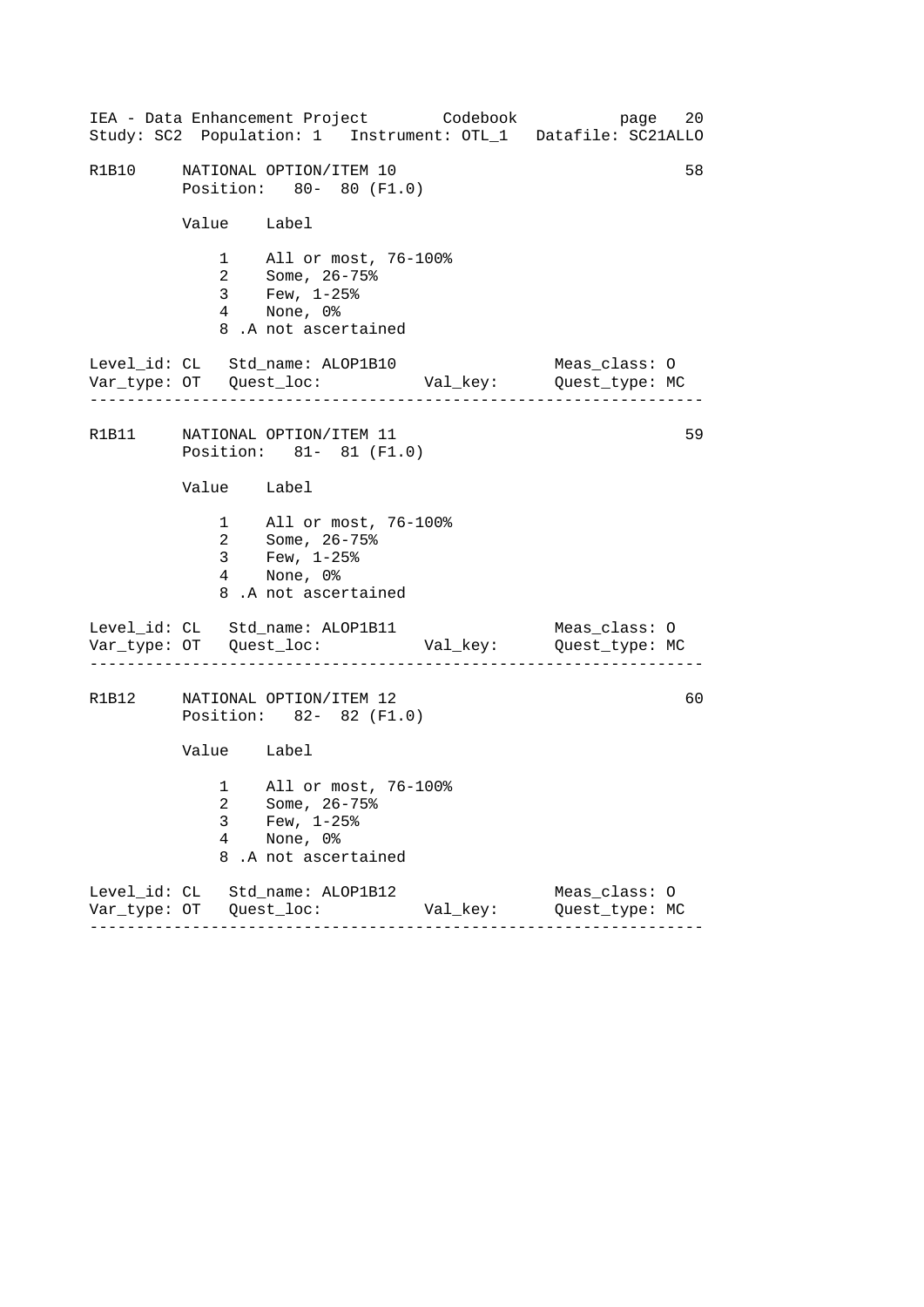------------------------------------------------------------------ ------------------------------------------------------------------ ------------------------------------------------------------------ IEA - Data Enhancement Project Codebook page 21 Study: SC2 Population: 1 Instrument: OTL\_1 Datafile: SC21ALLO R1C01 WHICH NOT LAY EGGS 61 Position: 83- 83 (F1.0) Value Label 1 All or most, 76-100% 2 Some, 26-75% 3 Few, 1-25% 4 None, 0% 8 .A not ascertained Level\_id: CL Std\_name: ALOP1C01 Meas\_class: O Var\_type: OT Quest\_loc: Val\_key: Quest\_type: MC R1C02 MOST SOIL WASHED AWAY 62 Position: 84- 84 (F1.0) Value Label 1 All or most, 76-100% 2 Some, 26-75% 3 Few, 1-25% 4 None, 0% 8 .A not ascertained Level\_id: CL Std\_name: ALOP1C02 Meas\_class: 0 Var\_type: OT Quest\_loc: Val\_key: Quest\_type: MC R1C03 WHY HUMANS NEED LUNG 63 Position: 85- 85 (F1.0) Value Label 1 All or most, 76-100% 2 Some, 26-75% 3 Few, 1-25% 4 None, 0% 8 .A not ascertained Level\_id: CL Std\_name: ALOP1C03 Meas\_class: O Var\_type: OT Quest\_loc: Val\_key: Quest\_type: MC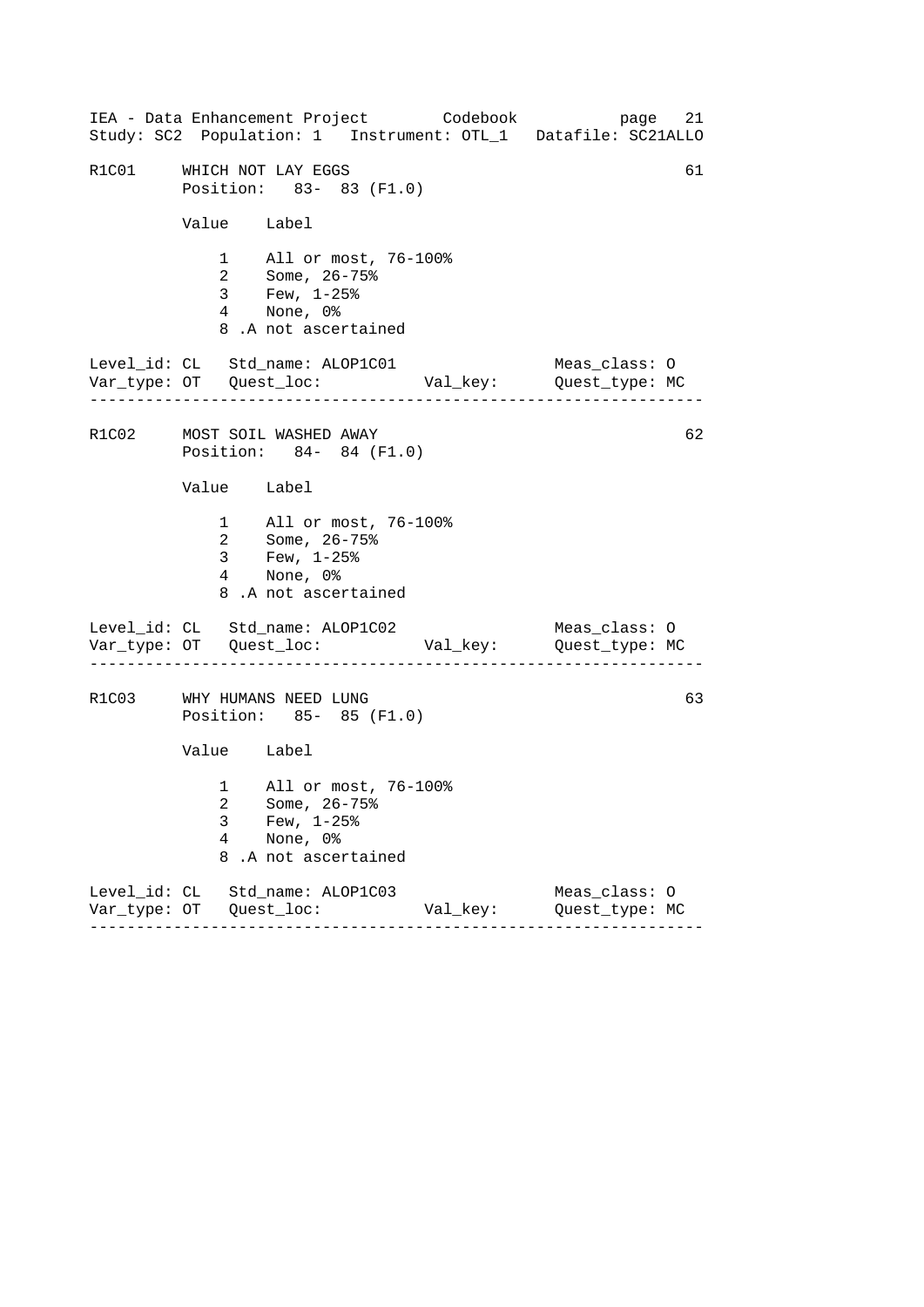------------------------------------------------------------------ ------------------------------------------------------------------ ------------------------------------------------------------------ IEA - Data Enhancement Project Codebook page 22 Study: SC2 Population: 1 Instrument: OTL\_1 Datafile: SC21ALLO R1C04 FROG STAGES 64 Position: 86- 86 (F1.0) Value Label 1 All or most, 76-100% 2 Some, 26-75% 3 Few, 1-25% 4 None, 0% 8 .A not ascertained Level\_id: CL Std\_name: ALOP1C04 Meas\_class: O Var\_type: OT Quest\_loc: Val\_key: Quest\_type: MC R1C05 WHICH BULB LIGHTS UP 65 Position: 87- 87 (F1.0) Value Label 1 All or most, 76-100% 2 Some, 26-75% 3 Few, 1-25% 4 None, 0% 8 .A not ascertained Level\_id: CL Std\_name: ALOP1C05 Meas\_class: 0 Var\_type: OT Quest\_loc: Val\_key: Quest\_type: MC R1C06 COLDEST TO HOTTEST 66 Position: 88- 88 (F1.0) Value Label 1 All or most, 76-100% 2 Some, 26-75% 3 Few, 1-25% 4 None, 0% 8 .A not ascertained Level\_id: CL Std\_name: ALOP1C06 Meas\_class: O Var\_type: OT Quest\_loc: Val\_key: Quest\_type: MC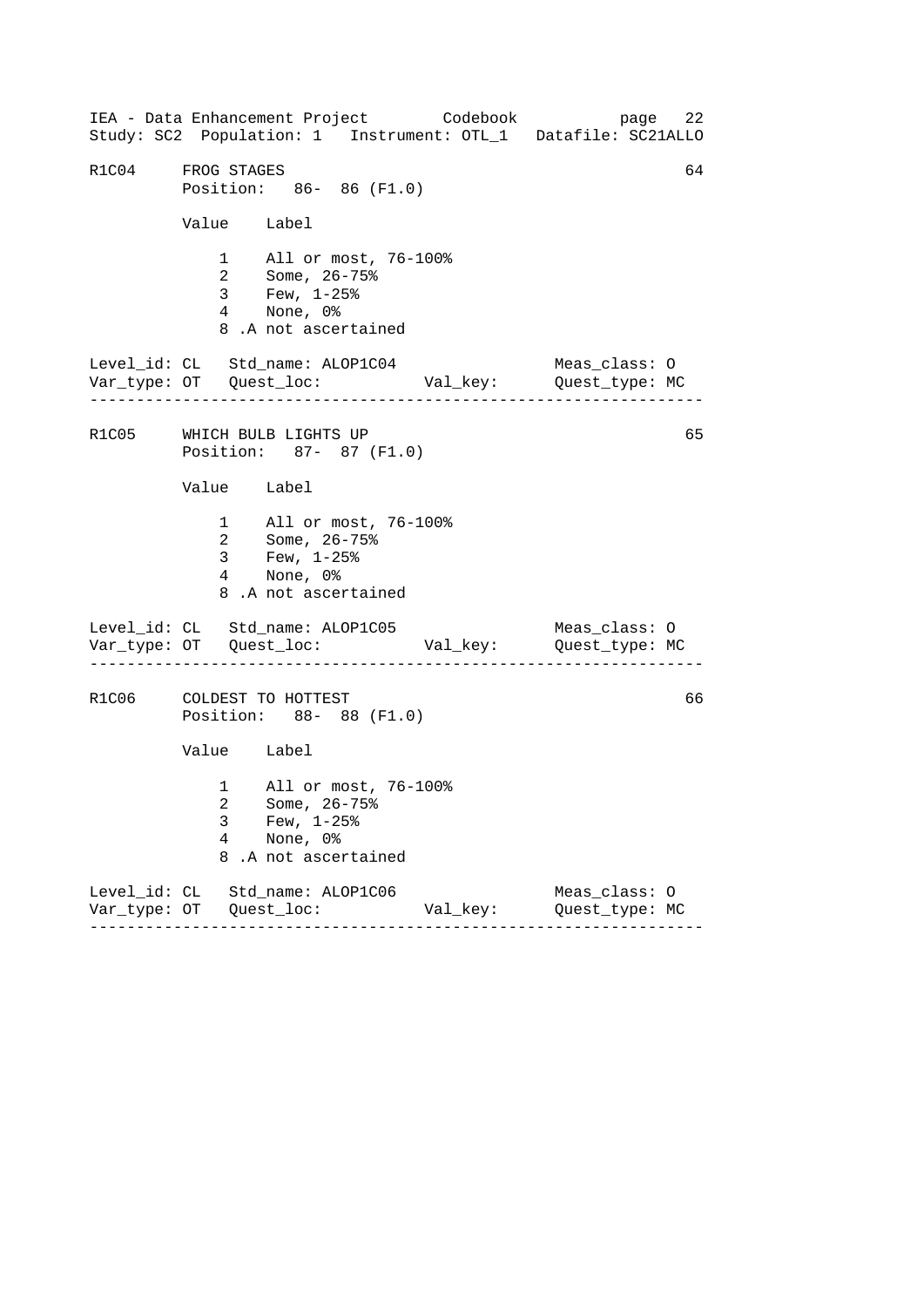------------------------------------------------------------------ ------------------------------------------------------------------ ------------------------------------------------------------------ IEA - Data Enhancement Project Codebook page 23 Study: SC2 Population: 1 Instrument: OTL\_1 Datafile: SC21ALLO R1C07 MAGNETS DIPPED 67 Position: 89- 89 (F1.0) Value Label 1 All or most, 76-100% 2 Some, 26-75% 3 Few, 1-25% 4 None, 0% 8 .A not ascertained Level\_id: CL Std\_name: ALOP1C07 Meas\_class: O Var\_type: OT Quest\_loc: Val\_key: Quest\_type: MC R1C08 MIRROR FUN 68 Position: 90- 90 (F1.0) Value Label 1 All or most, 76-100% 2 Some, 26-75% 3 Few, 1-25% 4 None, 0% 8 .A not ascertained Level\_id: CL Std\_name: ALOP1C08 Meas\_class: O Var\_type: OT Quest\_loc: Val\_key: Quest\_type: MC R1C09 NATIONAL OPTION/ITEM 9 69 Position: 91- 91 (F1.0) Value Label 1 All or most, 76-100% 2 Some, 26-75% 3 Few, 1-25% 4 None, 0% 8 .A not ascertained Level\_id: CL Std\_name: ALOP1C09 Meas\_class: O Var\_type: OT Quest\_loc: Val\_key: Quest\_type: MC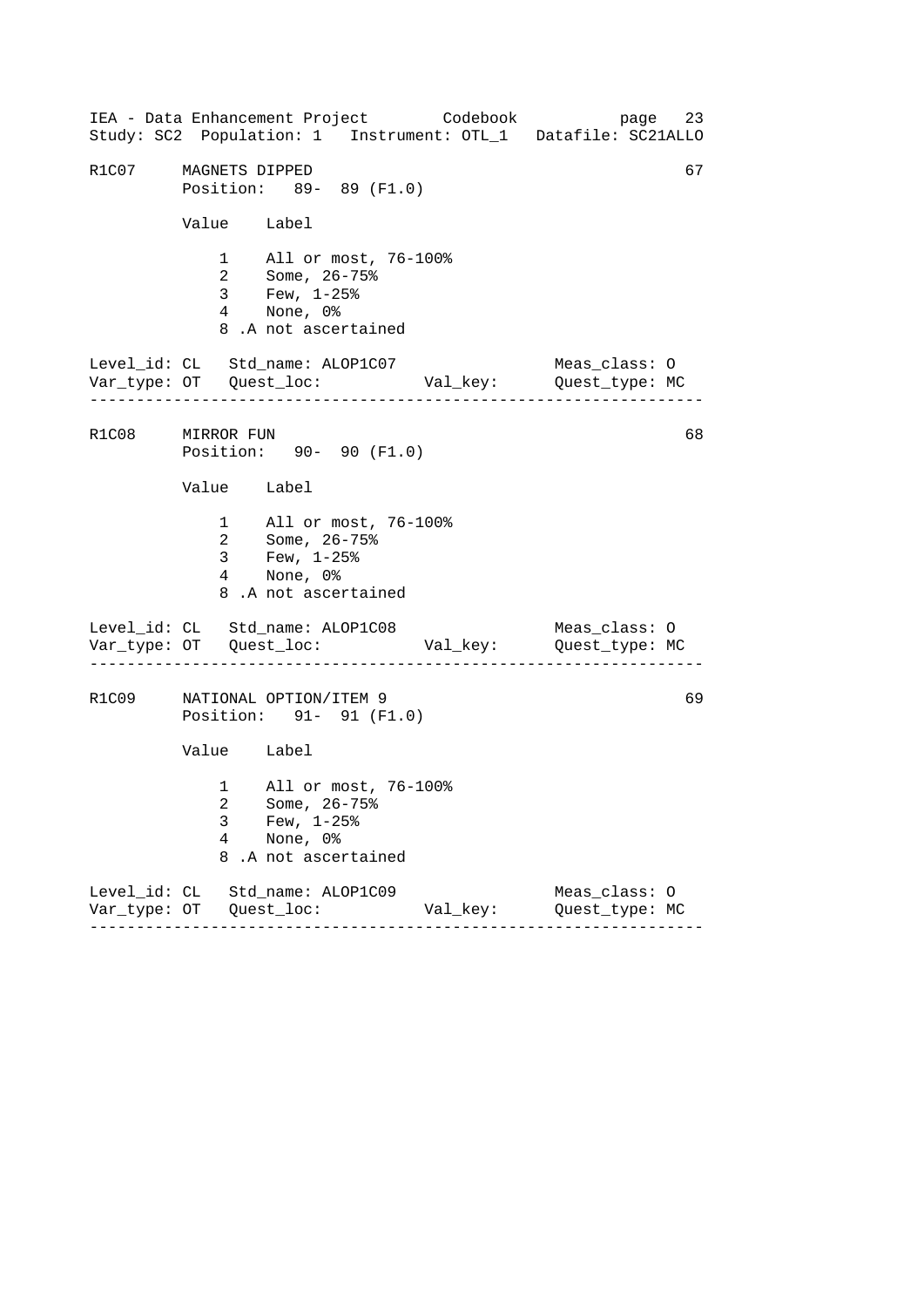------------------------------------------------------------------ ------------------------------------------------------------------ ------------------------------------------------------------------ IEA - Data Enhancement Project Codebook page 24 Study: SC2 Population: 1 Instrument: OTL\_1 Datafile: SC21ALLO R1C10 NATIONAL OPTION/ITEM 10 70 Position: 92- 92 (F1.0) Value Label 1 All or most, 76-100% 2 Some, 26-75% 3 Few, 1-25% 4 None, 0% 8 .A not ascertained Level\_id: CL Std\_name: ALOP1C10 Meas\_class: O Var\_type: OT Quest\_loc: Val\_key: Quest\_type: MC R1C11 MATIONAL OPTION/ITEM 11 71 Position: 93- 93 (F1.0) Value Label 1 All or most, 76-100% 2 Some, 26-75% 3 Few, 1-25% 4 None, 0% 8 .A not ascertained Level\_id: CL Std\_name: ALOP1C11 Meas\_class: 0 Var\_type: OT Quest\_loc: Val\_key: Quest\_type: MC R1C12 NATIONAL OPTION/ITEM 12 72 Position: 94- 94 (F1.0) Value Label 1 All or most, 76-100% 2 Some, 26-75% 3 Few, 1-25% 4 None, 0% 8 .A not ascertained Level\_id: CL Std\_name: ALOP1C12 Meas\_class: O Var\_type: OT Quest\_loc: Val\_key: Quest\_type: MC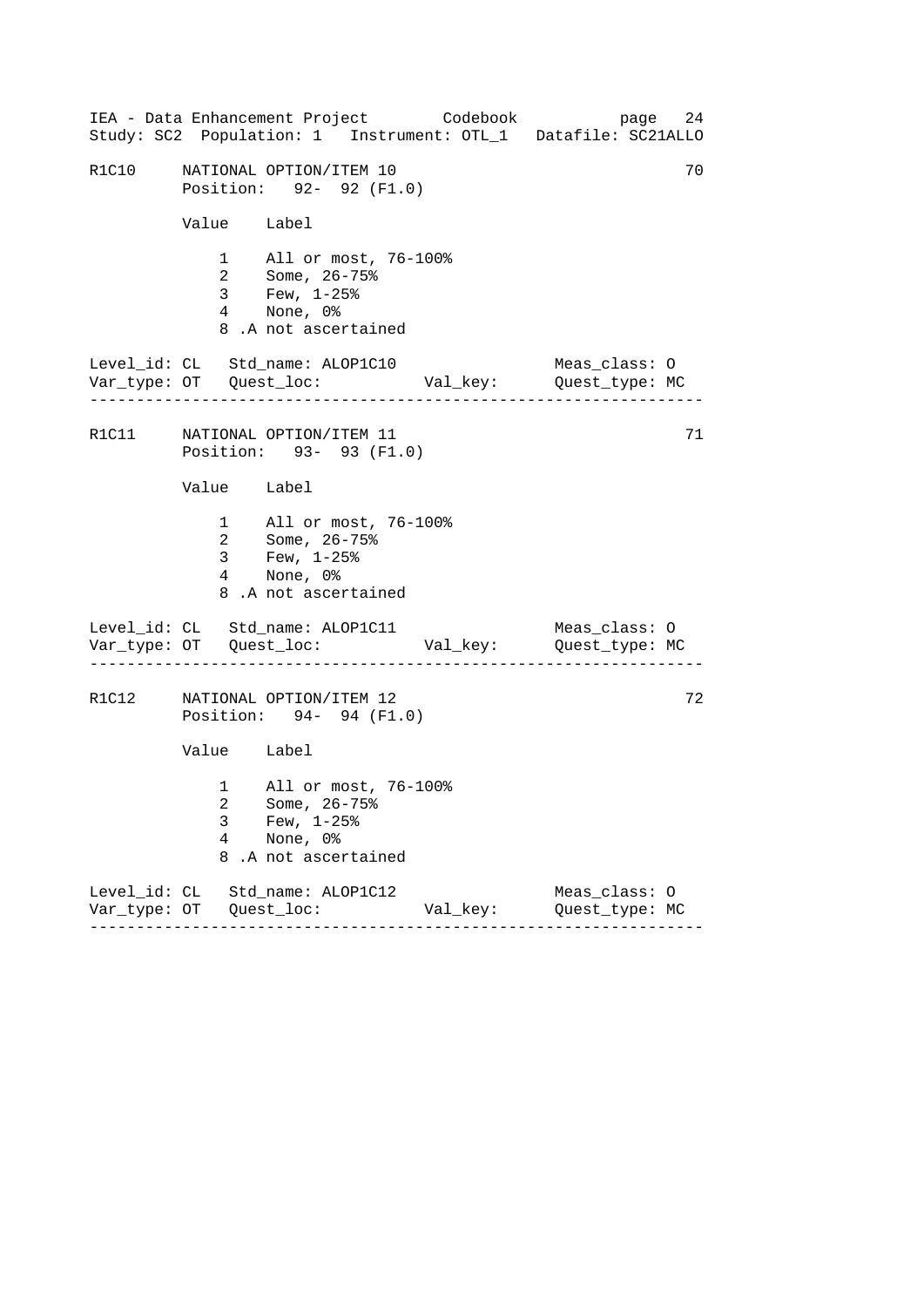------------------------------------------------------------------ ------------------------------------------------------------------ ------------------------------------------------------------------ IEA - Data Enhancement Project Codebook page 25 Study: SC2 Population: 1 Instrument: OTL\_1 Datafile: SC21ALLO R1D01 BEAN PLANT STAGES 73 Position: 95- 95 (F1.0) Value Label 1 All or most, 76-100% 2 Some, 26-75% 3 Few, 1-25% 4 None, 0% 8 .A not ascertained Level\_id: CL Std\_name: ALOP1D01 Meas\_class: O Var\_type: OT Quest\_loc: Val\_key: Quest\_type: MC R1D02 SEEDS STICK TO ANIMALS 74 Position: 96- 96 (F1.0) Value Label 1 All or most, 76-100% 2 Some, 26-75% 3 Few, 1-25% 4 None, 0% 8 .A not ascertained Level\_id: CL Std\_name: ALOP1D02 Meas\_class: 0 Var\_type: OT Quest\_loc: Val\_key: Quest\_type: MC R1D03 CLASSIFY LIVING THINGS 75 Position: 97- 97 (F1.0) Value Label 1 All or most, 76-100% 2 Some, 26-75% 3 Few, 1-25% 4 None, 0% 8 .A not ascertained Level\_id: CL Std\_name: ALOP1D03 Meas\_class: O Var\_type: OT Quest\_loc: Val\_key: Quest\_type: MC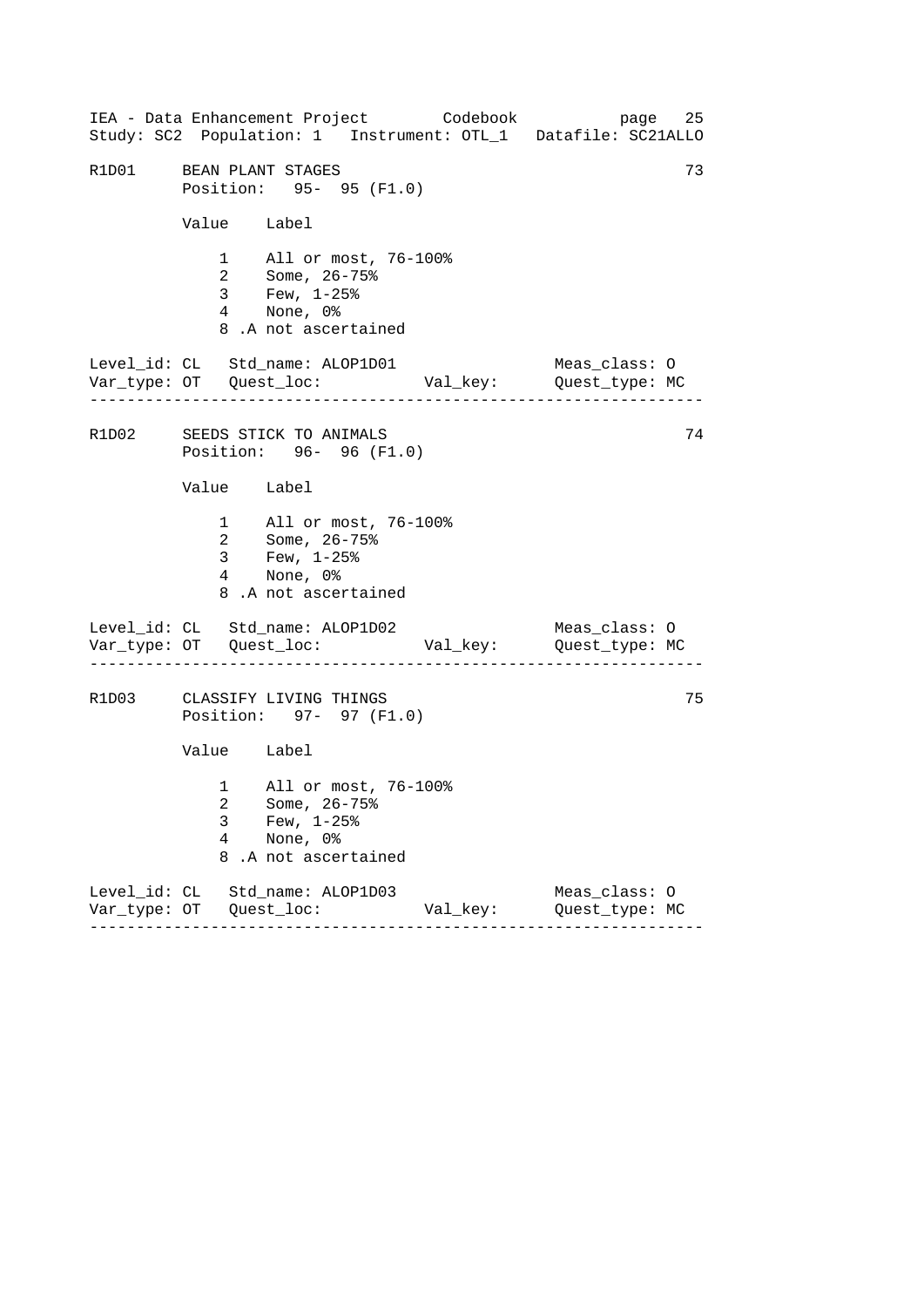------------------------------------------------------------------ ------------------------------------------------------------------ ------------------------------------------------------------------ IEA - Data Enhancement Project Codebook page 26 Study: SC2 Population: 1 Instrument: OTL\_1 Datafile: SC21ALLO R1D04 LEVER MOVES STONE 76 Position: 98- 98 (F1.0) Value Label 1 All or most, 76-100% 2 Some, 26-75% 3 Few, 1-25% 4 None, 0% 8 .A not ascertained Level\_id: CL Std\_name: ALOP1D04 Meas\_class: O Var\_type: OT Quest\_loc: Val\_key: Quest\_type: MC R1D05 BALANCED DIET 77 Position: 99- 99 (F1.0) Value Label 1 All or most, 76-100% 2 Some, 26-75% 3 Few, 1-25% 4 None, 0% 8 .A not ascertained Level\_id: CL Std\_name: ALOP1D05 Meas\_class: 0 Var\_type: OT Quest\_loc: Val\_key: Quest\_type: MC R1D06 SPRING WEIGHING MACHINE 678 Position: 100- 100 (F1.0) Value Label 1 All or most, 76-100% 2 Some, 26-75% 3 Few, 1-25%<br>4 None, 0% None, 0% 8 .A not ascertained Level\_id: CL Std\_name: ALOP1D06 Meas\_class: O Var\_type: OT Quest\_loc: Val\_key: Quest\_type: MC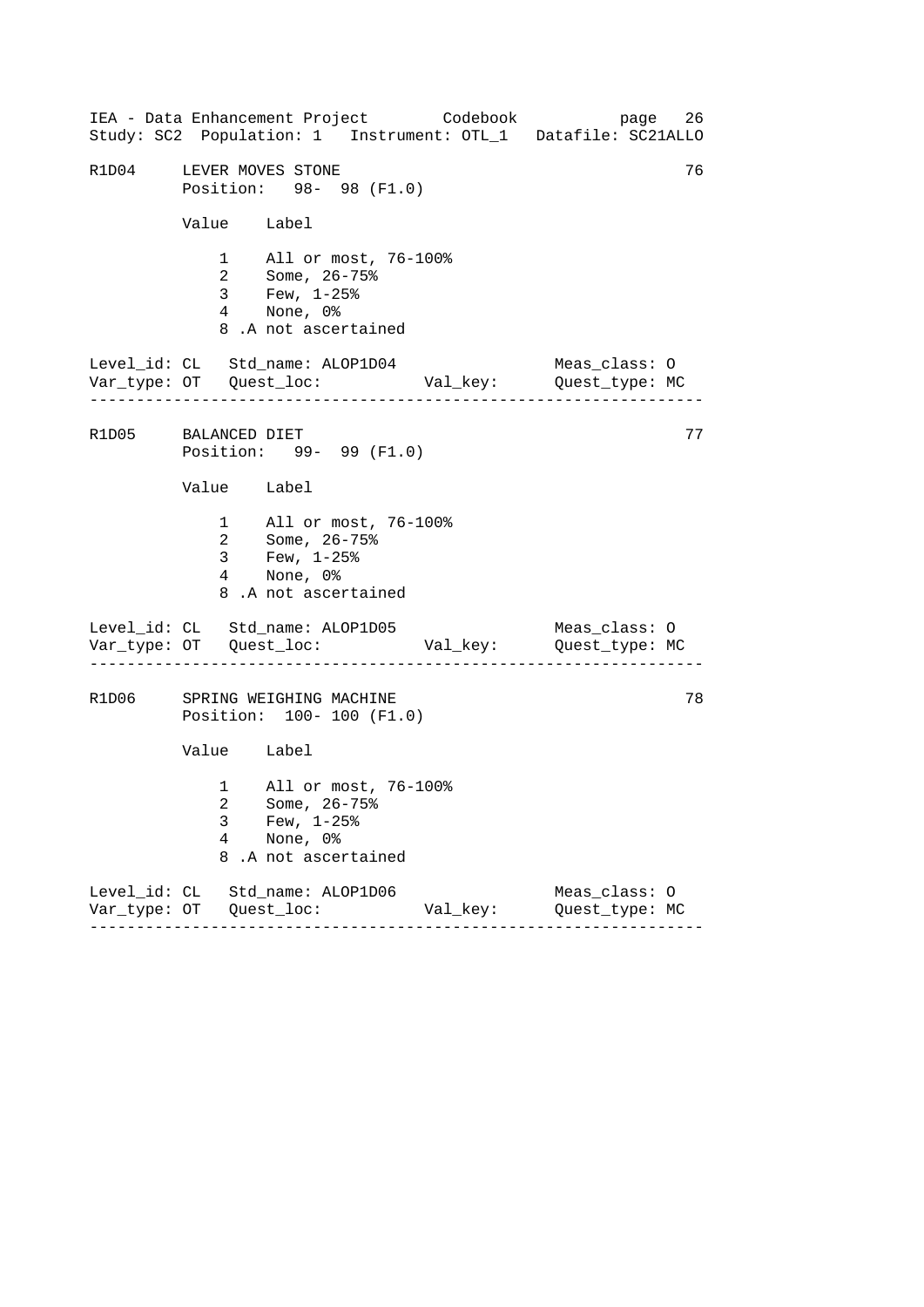------------------------------------------------------------------ ------------------------------------------------------------------ ------------------------------------------------------------------ IEA - Data Enhancement Project Codebook page 27 Study: SC2 Population: 1 Instrument: OTL\_1 Datafile: SC21ALLO R1D07 WHERE FISH GET AIR 79 Position: 101- 101 (F1.0) Value Label 1 All or most, 76-100% 2 Some, 26-75% 3 Few, 1-25% 4 None, 0% 8 .A not ascertained Level\_id: CL Std\_name: ALOP1D07 Meas\_class: O Var\_type: OT Quest\_loc: Val\_key: Quest\_type: MC R1D08 PAN BALANCE 80 Position: 102- 102 (F1.0) Value Label 1 All or most, 76-100% 2 Some, 26-75% 3 Few, 1-25% 4 None, 0% 8 .A not ascertained Level\_id: CL Std\_name: ALOP1D08 Meas\_class: 0 Var\_type: OT Quest\_loc: Val\_key: Quest\_type: MC R1D09 NATIONAL OPTION/ITEM 9 81 Position: 103- 103 (F1.0) Value Label 1 All or most, 76-100% 2 Some, 26-75% 3 Few,  $1-25$ %<br>4 None, 0% None, 0% 8 .A not ascertained Level\_id: CL Std\_name: ALOP1D09 Meas\_class: O Var\_type: OT Quest\_loc: Val\_key: Quest\_type: MC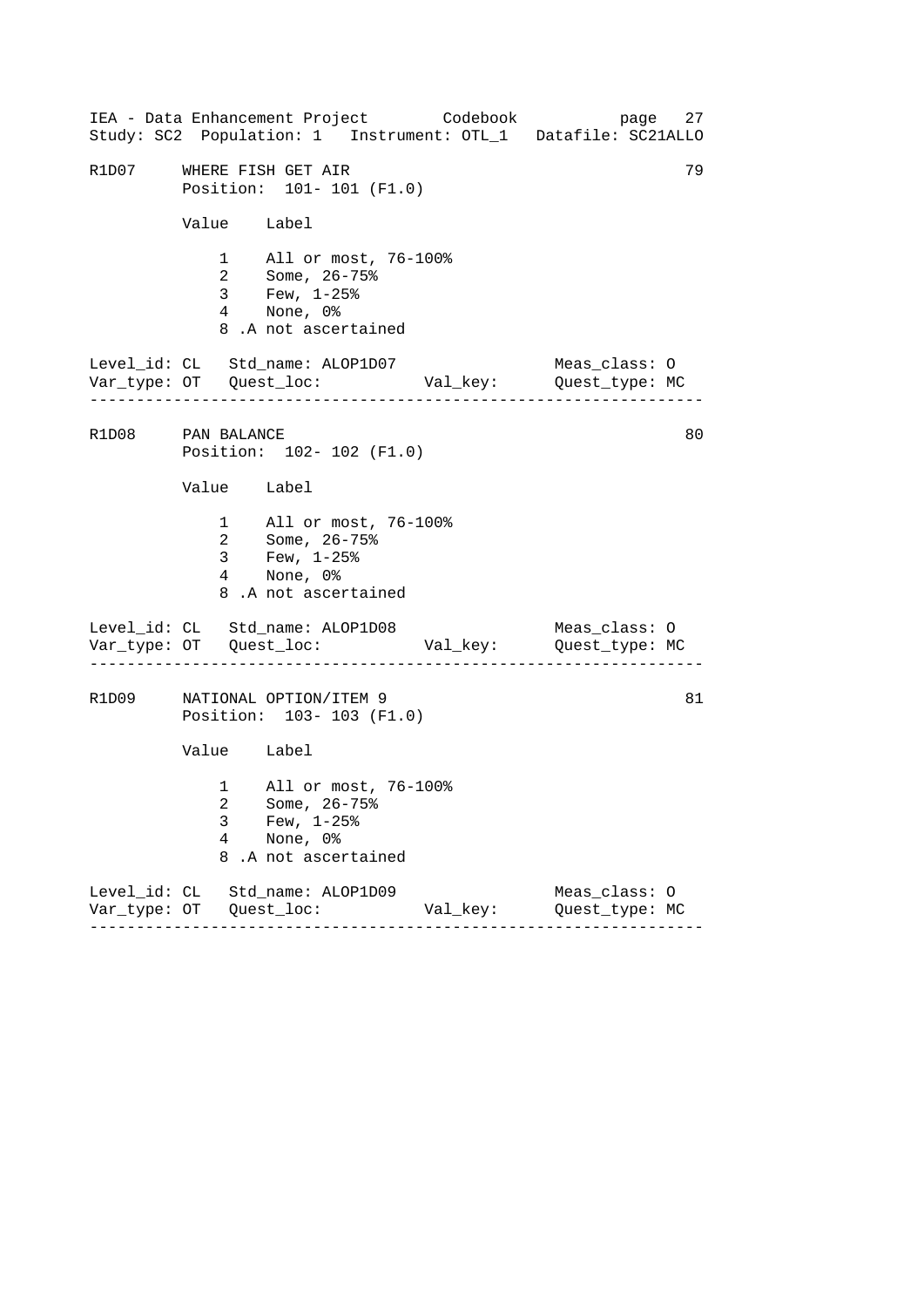|       |             | IEA - Data Enhancement Project Codebook                                                            |          | 28<br>page<br>Study: SC2 Population: 1 Instrument: OTL_1 Datafile: SC21ALLO |
|-------|-------------|----------------------------------------------------------------------------------------------------|----------|-----------------------------------------------------------------------------|
| R1D10 |             | NATIONAL OPTION/ITEM 10<br>Position: 104- 104 (F1.0)                                               |          | 82                                                                          |
|       | Value Label |                                                                                                    |          |                                                                             |
|       |             | 1 All or most, 76-100%<br>2 Some, 26-75%<br>3 Few, 1-25%<br>4 None, 0%<br>8.A not ascertained      |          |                                                                             |
|       |             | Level_id: CL Std_name: ALOP1D10                                                                    |          | Meas_class: O                                                               |
|       |             | R1D11 NATIONAL OPTION/ITEM 11<br>Position: 105- 105 (F1.0)                                         |          | 83                                                                          |
|       | Value Label |                                                                                                    |          |                                                                             |
|       |             | 1 All or most, 76-100%<br>2 Some, 26-75%<br>3 Few, $1-25$ $%$<br>4 None, 0%<br>8.A not ascertained |          |                                                                             |
|       |             | Level_id: CL Std_name: ALOP1D11                                                                    |          | Meas_class: O                                                               |
| R1D12 |             | NATIONAL OPTION/ITEM 12<br>Position: 106-106 (F1.0)                                                |          | 84                                                                          |
|       | Value Label |                                                                                                    |          |                                                                             |
|       | 3<br>4<br>8 | 1 All or most, 76-100%<br>2 Some, 26-75%<br>Few, $1-25$ $%$<br>None, 0%<br>.A not ascertained      |          |                                                                             |
|       |             | Level_id: CL Std_name: ALOP1D12                                                                    | Val_key: | Meas_class: 0<br>Quest_type: MC                                             |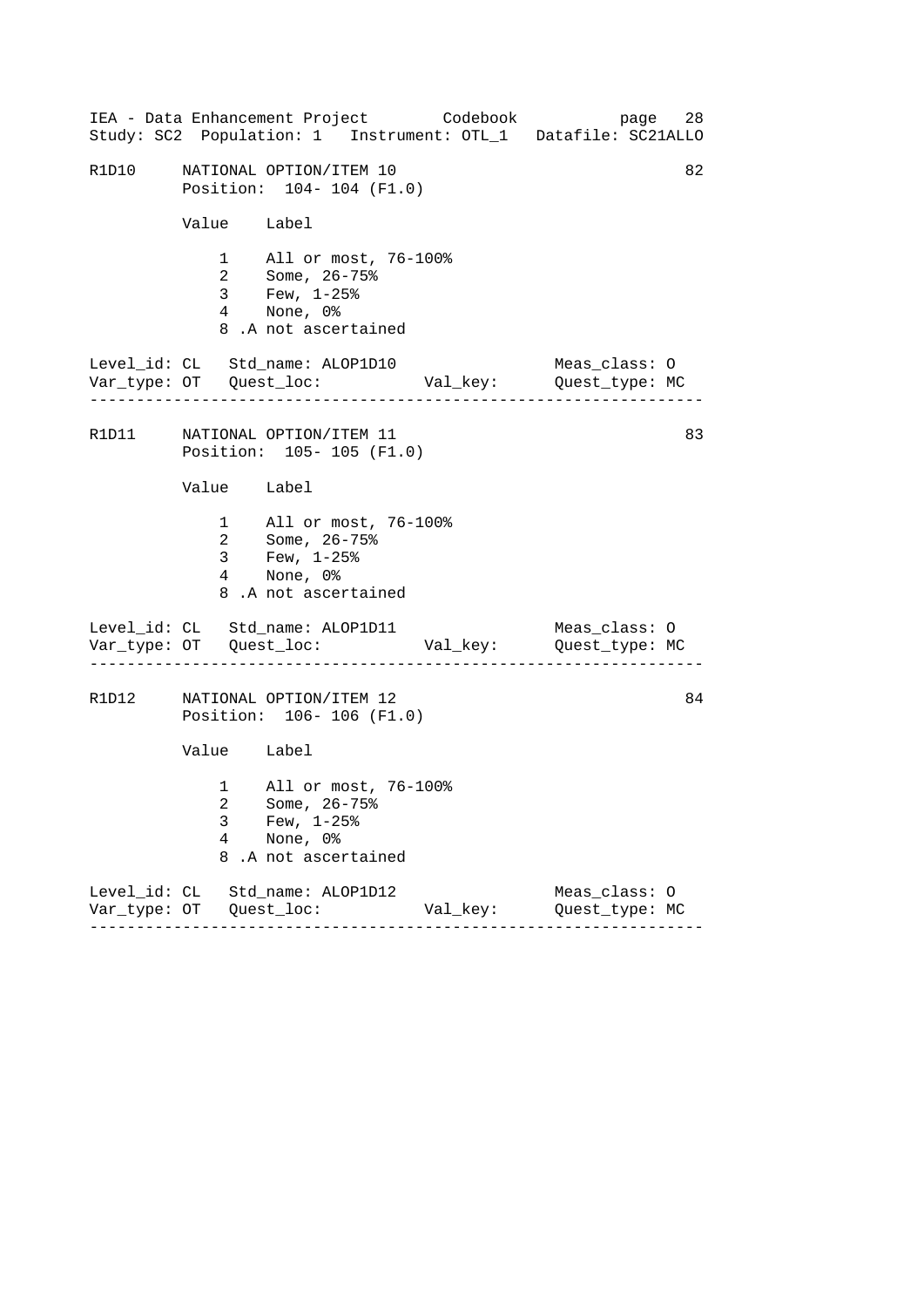| IEA - Data Enhancement Project Codebook<br>Study: SC2 Population: 1 Instrument: OTL_1 Datafile: SC21ALLO | 29<br>page                      |
|----------------------------------------------------------------------------------------------------------|---------------------------------|
| G1M01 WHY CAN WE SEE THE MOON<br>Position: 107- 107 (F1.0)                                               | 85                              |
| Value Label                                                                                              |                                 |
| 1 Grade 4 or earlier<br>2 Grade 5<br>3 Grade 6 or later<br>4 Not at all<br>8.A not ascertained           |                                 |
| Level_id: CL Std_name: ALOG1M01                                                                          | Meas_class: N                   |
| G1M02 ROCKET SHIP TO MOON<br>Position: 108-108 (F1.0)                                                    | 86                              |
| Value Label                                                                                              |                                 |
| 1 Grade 4 or earlier<br>2 Grade 5<br>3 Grade 6 or later<br>4 Not at all<br>8.A not ascertained           |                                 |
| Level_id: CL Std_name: ALOG1M02                                                                          | Meas_class: N                   |
| G1M03 THREE SHADOWS<br>Position: 109- 109 (F1.0)                                                         | 87                              |
| Value Label                                                                                              |                                 |
| 1 Grade 4 or earlier<br>2 Grade 5<br>3<br>Grade 6 or later<br>4<br>Not at all<br>8<br>.A not ascertained |                                 |
| Level_id: CL Std_name: ALOG1M03<br>Val_key:                                                              | Meas_class: N<br>Quest_type: MC |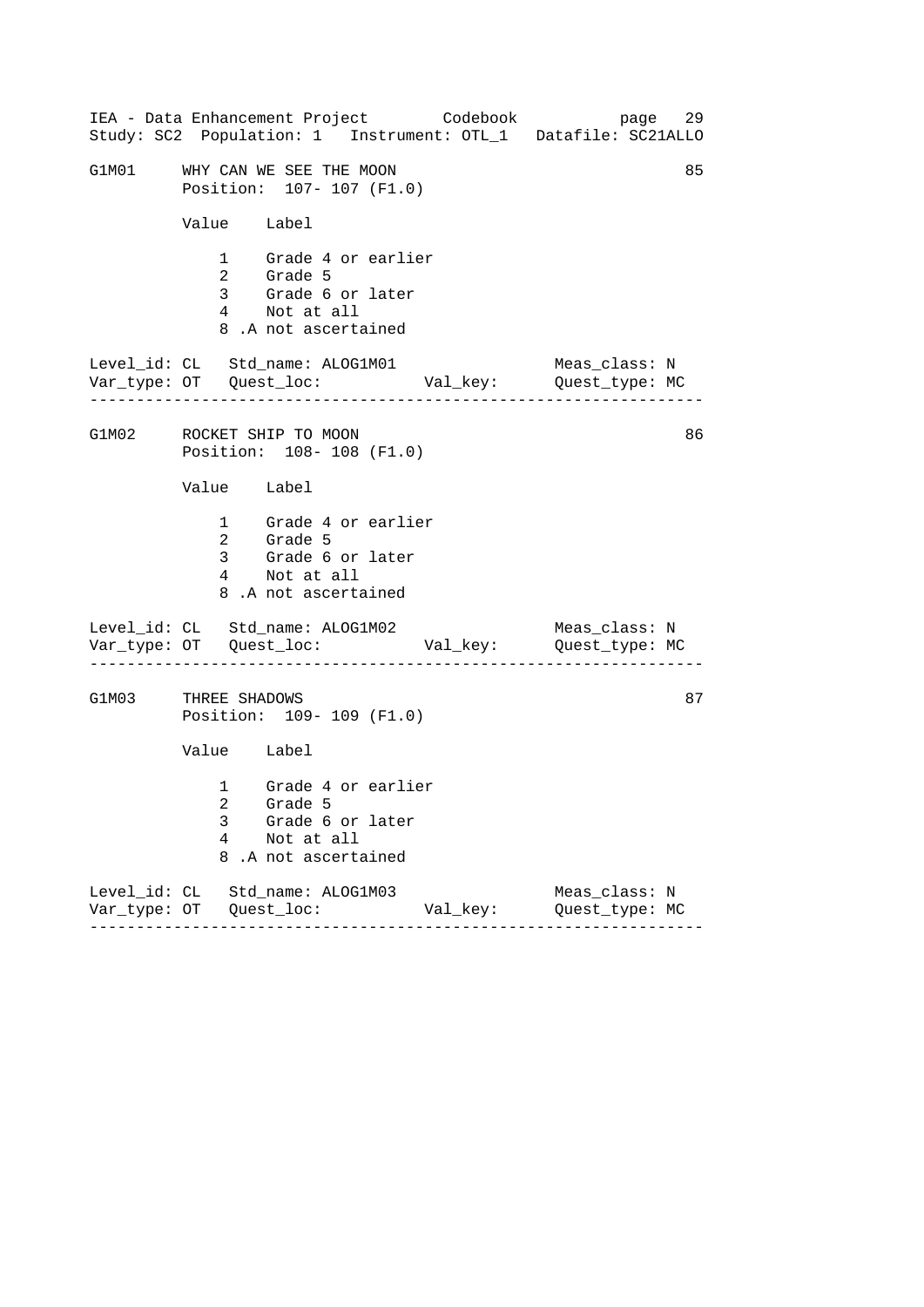------------------------------------------------------------------ ------------------------------------------------------------------ ------------------------------------------------------------------ IEA - Data Enhancement Project Codebook page 30 Study: SC2 Population: 1 Instrument: OTL\_1 Datafile: SC21ALLO G1M04 READ TEMP TABLE 88 Position: 110- 110 (F1.0) Value Label 1 Grade 4 or earlier 2 Grade 5 3 Grade 6 or later 4 Not at all 8 .A not ascertained Level\_id: CL Std\_name: ALOG1M04 Meas\_class: N Var\_type: OT Quest\_loc: Val\_key: Quest\_type: MC G1M05 READ THERMOMETER Position: 111- 111 (F1.0) Value Label 1 Grade 4 or earlier 2 Grade 5 3 Grade 6 or later 4 Not at all 8 .A not ascertained Level\_id: CL Std\_name: ALOG1M05 Var\_type: OT Quest\_loc: Val\_key: Quest\_type: MC Meas\_class: N G1M06 WHEN COOL WIND BLOWS Position: 112- 112 (F1.0) Value Label 1 Grade 4 or earlier 2 Grade 5 3 Grade 6 or later 4 Not at all 8 .A not ascertained Level\_id: CL Std\_name: ALOG1M06 Meas\_class: N Var\_type: OT Quest\_loc: Val\_key: Quest\_type: MC 89 90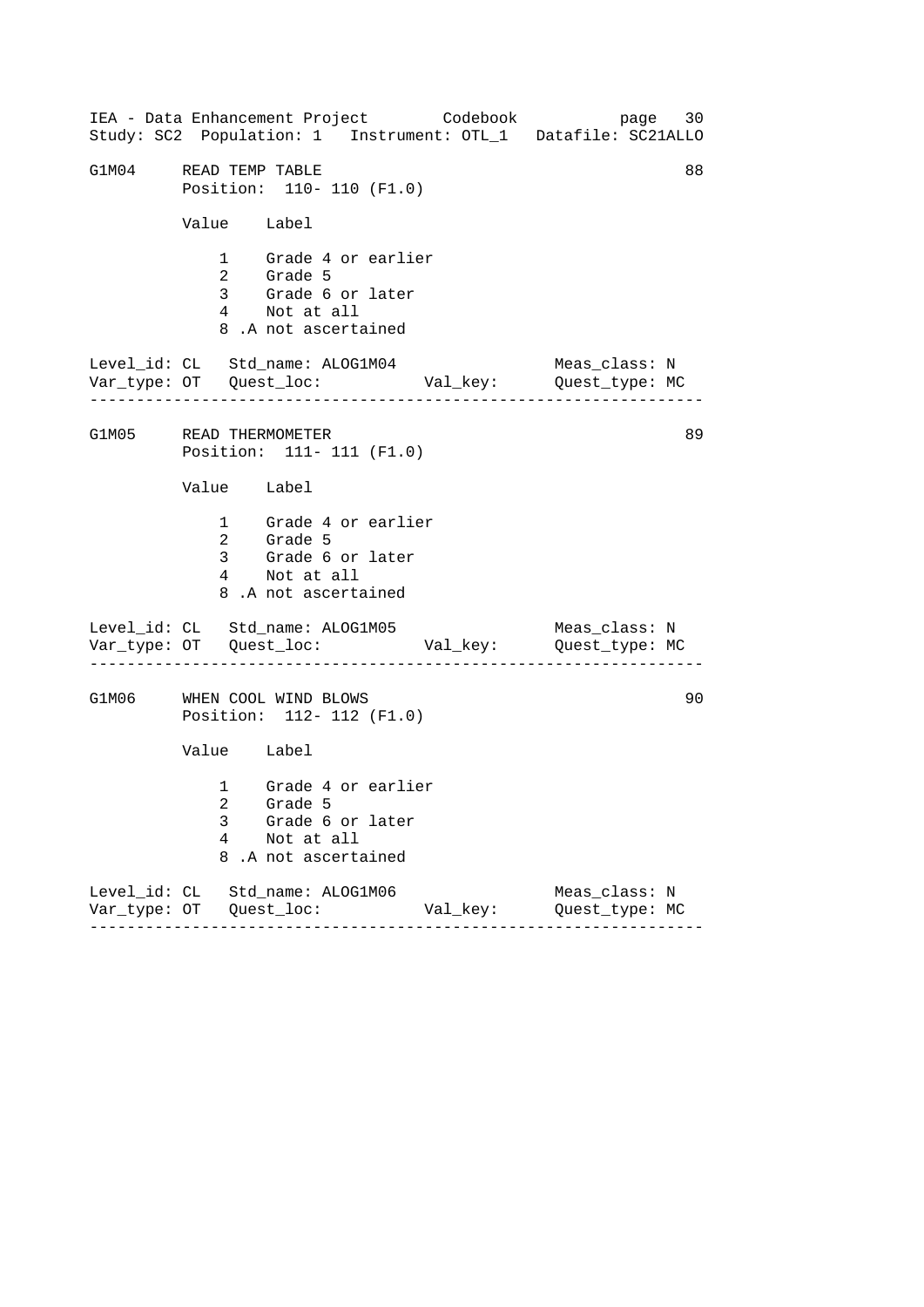------------------------------------------------------------------ ------------------------------------------------------------------ ------------------------------------------------------------------ IEA - Data Enhancement Project Codebook page 31 Study: SC2 Population: 1 Instrument: OTL\_1 Datafile: SC21ALLO G1M07 BEAKS 91 Position: 113- 113 (F1.0) Value Label 1 Grade 4 or earlier 2 Grade 5 3 Grade 6 or later 4 Not at all 8 .A not ascertained Level\_id: CL Std\_name: ALOG1M07 Meas\_class: N Var\_type: OT Quest\_loc: Val\_key: Quest\_type: MC G1M08 GIRL FOUND SKULL Position: 114- 114 (F1.0) Value Label 1 Grade 4 or earlier 2 Grade 5 3 Grade 6 or later 4 Not at all 8 .A not ascertained Level\_id: CL Std\_name: ALOG1M08 Var\_type: OT Quest\_loc: Val\_key: Quest\_type: MC Meas\_class: N G1M09 50 METRE RACE Position: 115- 115 (F1.0) Value Label 1 Grade 4 or earlier 2 Grade 5 3 Grade 6 or later 4 Not at all 8 .A not ascertained Level\_id: CL Std\_name: ALOG1M09 Meas\_class: N Var\_type: OT Quest\_loc: Val\_key: Quest\_type: MC 92 93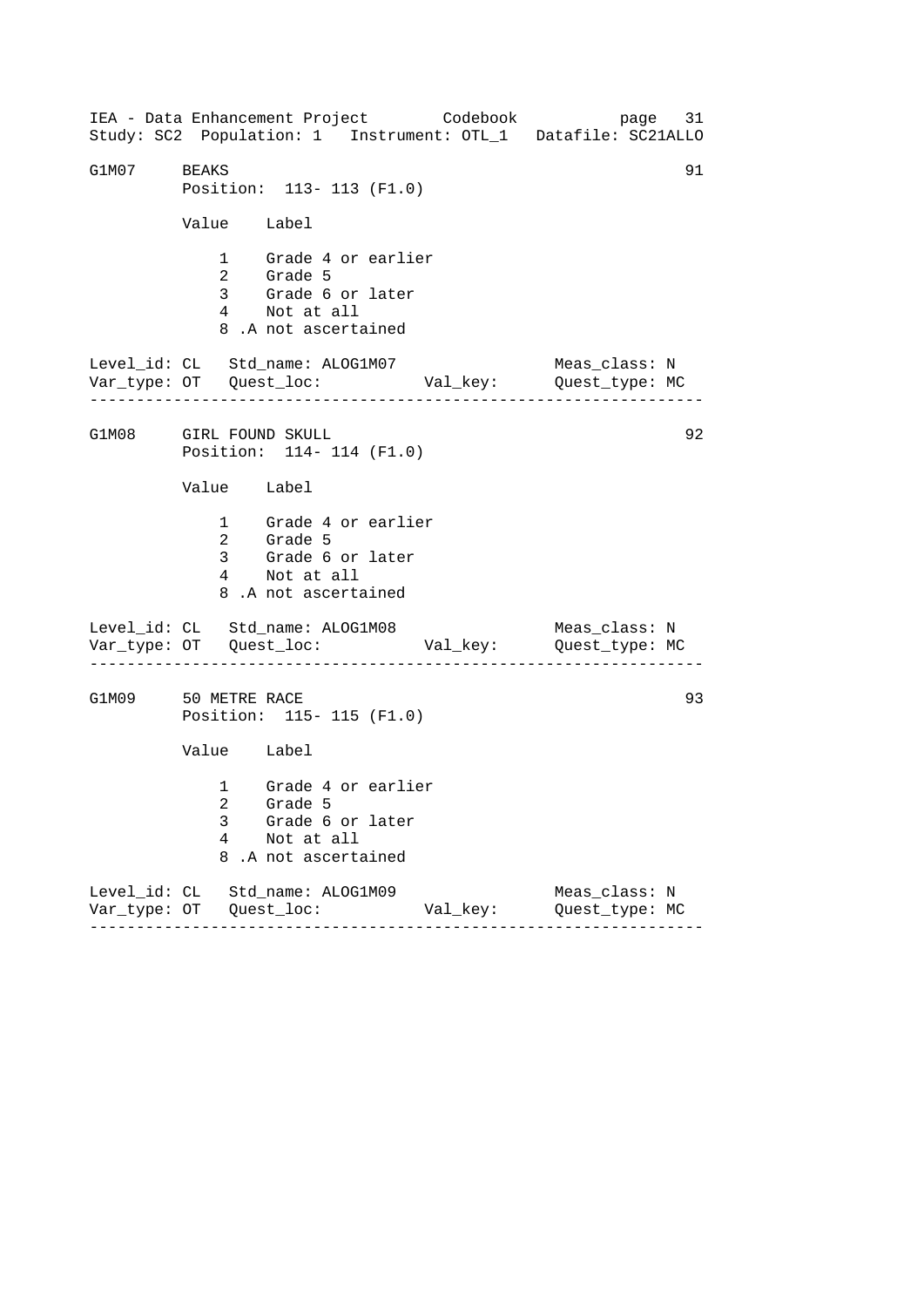| IEA - Data Enhancement Project Codebook<br>Study: SC2 Population: 1 Instrument: OTL_1 Datafile: SC21ALLO | page 32                         |
|----------------------------------------------------------------------------------------------------------|---------------------------------|
| G1M10 BEANS SOWN IN POTS<br>Position: 116- 116 (F1.0)                                                    | 94                              |
| Value Label                                                                                              |                                 |
| 1 Grade 4 or earlier<br>2 Grade 5<br>3 Grade 6 or later<br>4 Not at all<br>8.A not ascertained           |                                 |
| Level_id: CL Std_name: ALOG1M10                                                                          | Meas_class: N                   |
| G1M11 TRUE ABOUT SEEDS<br>Position: 117- 117 (F1.0)                                                      | 95                              |
| Value Label                                                                                              |                                 |
| 1 Grade 4 or earlier<br>2 Grade 5<br>3 Grade 6 or later<br>4 Not at all<br>8.A not ascertained           |                                 |
| Level_id: CL Std_name: ALOG1M11                                                                          | Meas_class: N                   |
| G1M12 NO FLOWER SEEDS UNLESS<br>Position: 118- 118 (F1.0)                                                | 96                              |
| Value Label                                                                                              |                                 |
| 1 Grade 4 or earlier<br>2 Grade 5<br>3<br>Grade 6 or later<br>4<br>Not at all<br>8<br>.A not ascertained |                                 |
| Level_id: CL Std_name: ALOG1M12<br>Val_key:<br>-------                                                   | Meas_class: N<br>Quest_type: MC |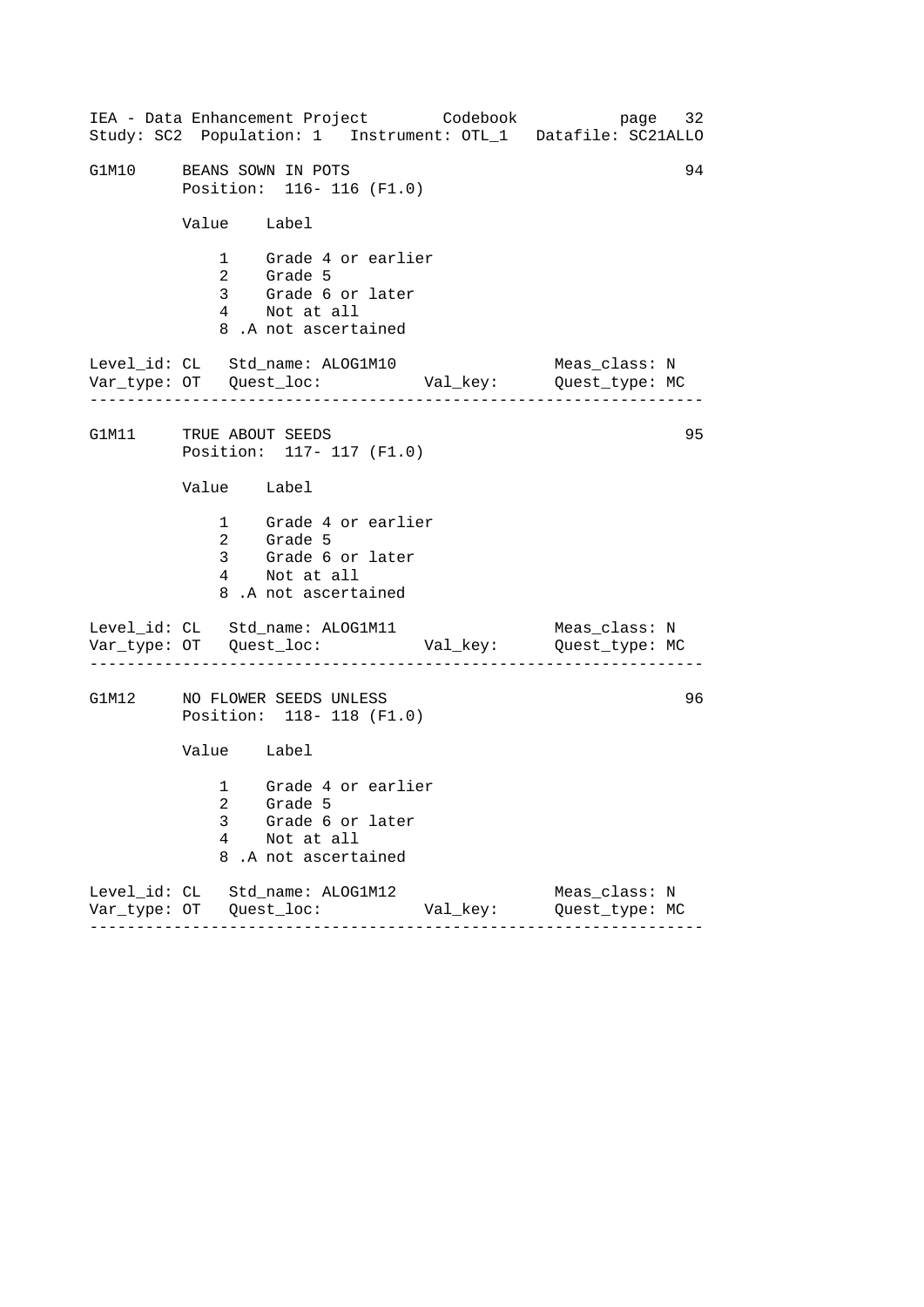------------------------------------------------------------------ ------------------------------------------------------------------ ------------------------------------------------------------------ IEA - Data Enhancement Project Codebook page 33 Study: SC2 Population: 1 Instrument: OTL\_1 Datafile: SC21ALLO G1M13 SEEDS GERMINATE 97 Position: 119- 119 (F1.0) Value Label 1 Grade 4 or earlier 2 Grade 5 3 Grade 6 or later 4 Not at all 8 .A not ascertained Level\_id: CL Std\_name: ALOG1M13 Meas\_class: N Var\_type: OT Quest\_loc: Val\_key: Quest\_type: MC G1M14 MILK IN REFRIGERATOR Position: 120- 120 (F1.0) Value Label 1 Grade 4 or earlier 2 Grade 5 3 Grade 6 or later 4 Not at all 8 .A not ascertained Level\_id: CL Std\_name: ALOG1M14 Var\_type: OT Quest\_loc: Val\_key: Quest\_type: MC Meas\_class: N G1M15 CANDLES GO OUT Position: 121- 121 (F1.0) Value Label 1 Grade 4 or earlier 2 Grade 5 3 Grade 6 or later 4 Not at all 8 .A not ascertained Level\_id: CL Std\_name: ALOG1M15 Meas\_class: N Var\_type: OT Quest\_loc: Val\_key: Quest\_type: MC 98 99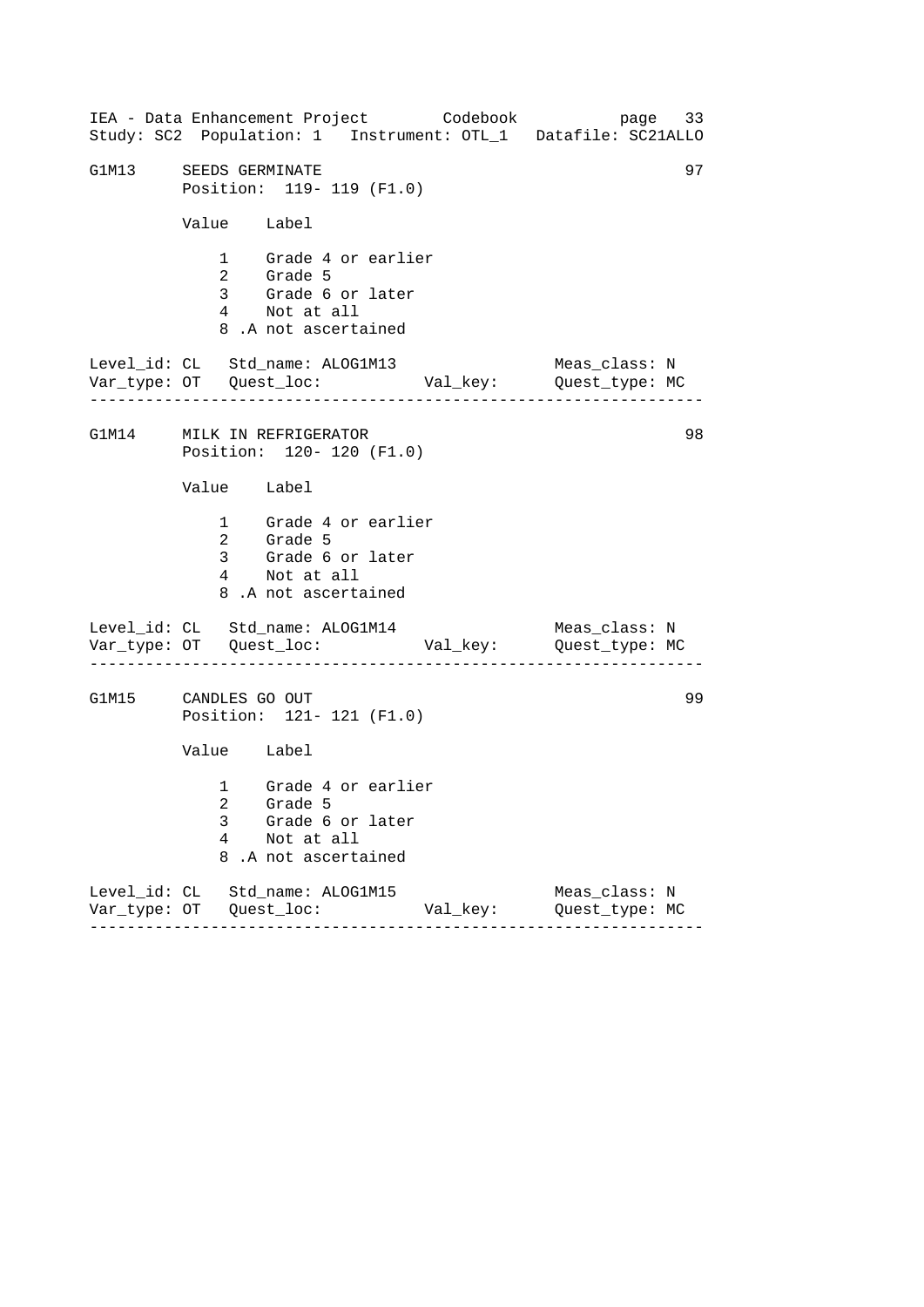|                                 |             |                           |                                                                                                | IEA - Data Enhancement Project Codebook | Study: SC2 Population: 1 Instrument: OTL_1 Datafile: SC21ALLO             | page 34 |
|---------------------------------|-------------|---------------------------|------------------------------------------------------------------------------------------------|-----------------------------------------|---------------------------------------------------------------------------|---------|
| G1M16 PAINT ON IRON             |             |                           | Position: 122- 122 (F1.0)                                                                      |                                         |                                                                           | 100     |
|                                 | Value Label |                           |                                                                                                |                                         |                                                                           |         |
|                                 |             |                           | 1 Grade 4 or earlier<br>2 Grade 5<br>3 Grade 6 or later<br>4 Not at all<br>8.A not ascertained |                                         |                                                                           |         |
|                                 |             |                           | Level_id: CL Std_name: ALOG1M16                                                                |                                         | Meas_class: N                                                             |         |
| G1M17 LENGTH OF WOOD BLOCK      |             |                           | Position: 123- 123 (F1.0)                                                                      |                                         |                                                                           | 101     |
|                                 | Value Label |                           |                                                                                                |                                         |                                                                           |         |
|                                 |             | 2 Grade 5<br>4 Not at all | 1 Grade 4 or earlier<br>3 Grade 6 or later<br>8.A not ascertained                              |                                         |                                                                           |         |
| Level_id: CL Std_name: ALOG1M17 |             |                           |                                                                                                |                                         | Meas_class: N<br>Var_type: OT    Quest_loc:    Val_key:    Quest_type: MC |         |
| G1M18 BOUNCE RUBBER BALLS       |             |                           | Position: 124- 124 (F1.0)                                                                      |                                         |                                                                           | 102     |
|                                 | Value Label |                           |                                                                                                |                                         |                                                                           |         |
|                                 | 3<br>4      | Not at all                | 1 Grade 4 or earlier<br>2 Grade 5<br>Grade 6 or later<br>8.A not ascertained                   |                                         |                                                                           |         |
| Level_id: CL Std_name: ALOG1M18 |             |                           |                                                                                                | Val_key:                                | Meas_class: N<br>Quest_type: MC                                           |         |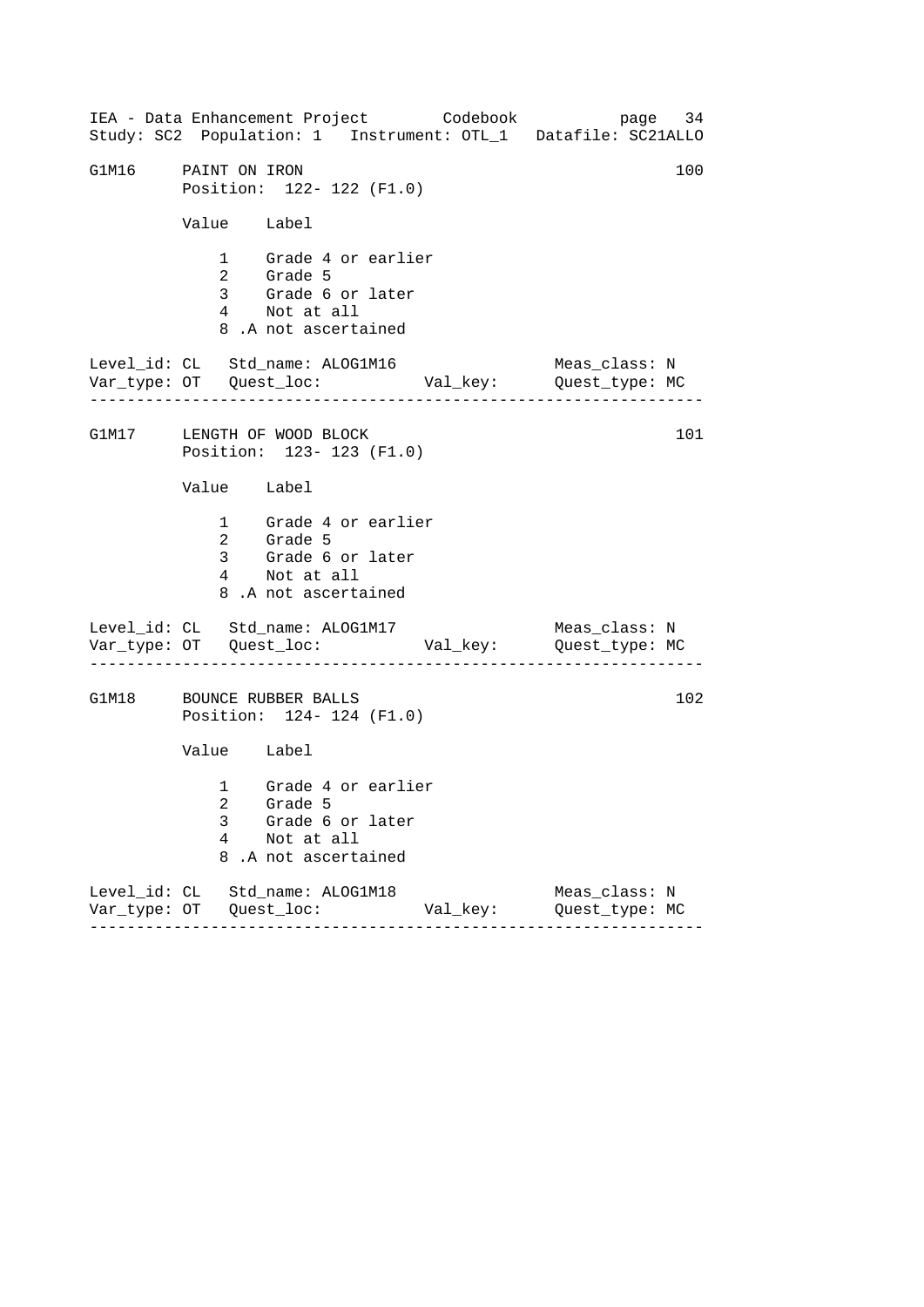|              | IEA - Data Enhancement Project Codebook<br>Study: SC2 Population: 1 Instrument: OTL_1 Datafile: SC21ALLO | page 35                         |
|--------------|----------------------------------------------------------------------------------------------------------|---------------------------------|
| G1M19        | TWO HOLES TO POUR JUICE<br>Position: 125- 125 (F1.0)                                                     | 103                             |
|              | Value Label                                                                                              |                                 |
|              | 1 Grade 4 or earlier<br>2 Grade 5<br>3 Grade 6 or later<br>4 Not at all<br>8.A not ascertained           |                                 |
|              | Level_id: CL Std_name: ALOG1M19                                                                          | Meas_class: N                   |
| G1M20 SEESAW | Position: 126-126 (F1.0)                                                                                 | 104                             |
|              | Value Label                                                                                              |                                 |
|              | 1 Grade 4 or earlier<br>2 Grade 5<br>3 Grade 6 or later<br>4 Not at all<br>8.A not ascertained           |                                 |
|              | Level_id: CL Std_name: ALOG1M20                                                                          | Meas_class: N                   |
|              | G1M21 PUMPING BICYCLE TYRE<br>Position: 127- 127 (F1.0)                                                  | 105                             |
|              | Value Label                                                                                              |                                 |
|              | 1 Grade 4 or earlier<br>2 Grade 5<br>3<br>Grade 6 or later<br>4<br>Not at all<br>8<br>.A not ascertained |                                 |
|              | Level_id: CL Std_name: ALOG1M21<br>Val_key:<br>-------                                                   | Meas_class: N<br>Quest_type: MC |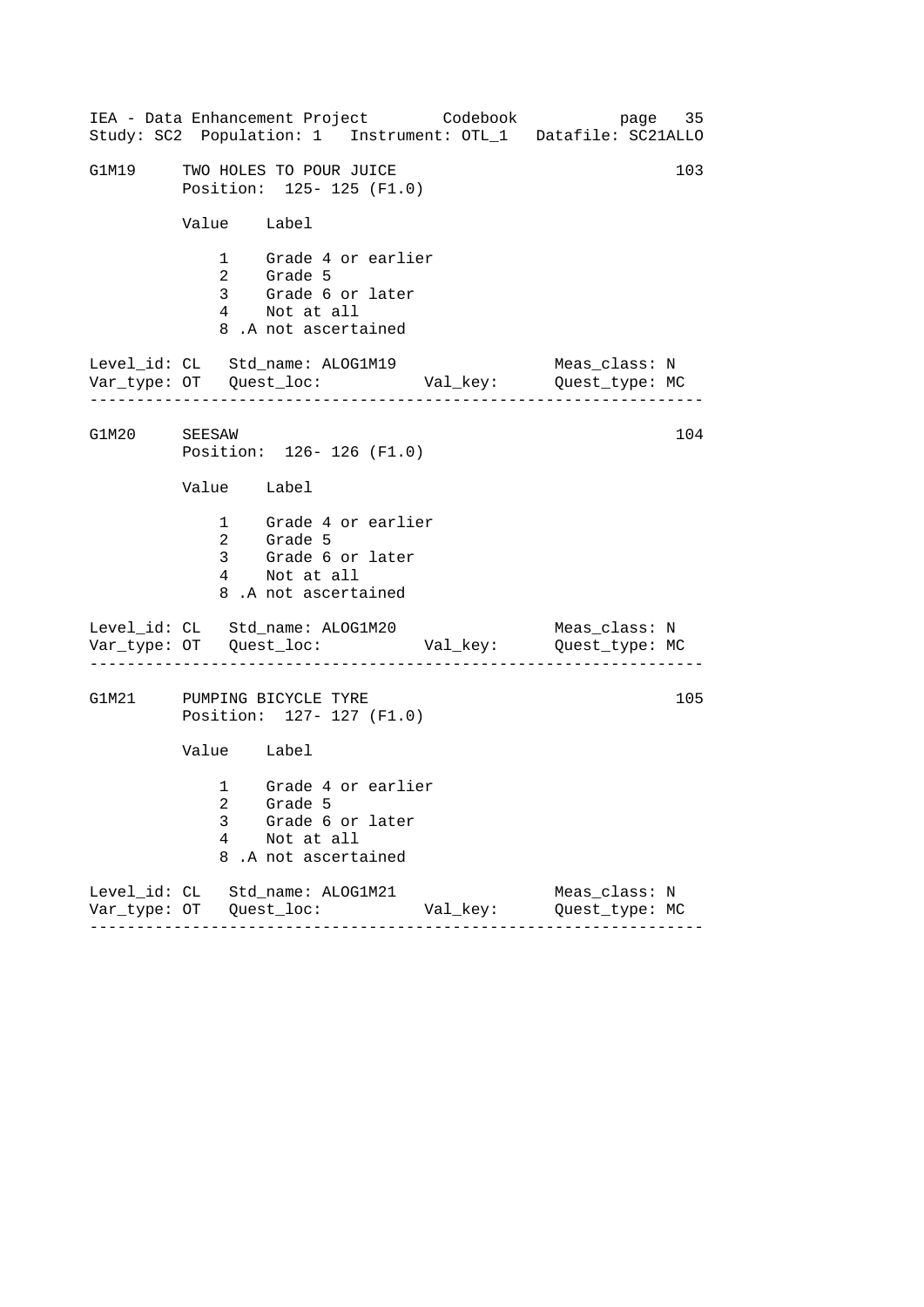| IEA - Data Enhancement Project Codebook<br>Study: SC2 Population: 1 Instrument: OTL_1 Datafile: SC21ALLO | page 36                                  |
|----------------------------------------------------------------------------------------------------------|------------------------------------------|
| G1M22 EVAPORATION<br>Position: 128- 128 (F1.0)                                                           | 106                                      |
| Value Label                                                                                              |                                          |
| 1 Grade 4 or earlier<br>2 Grade 5<br>3 Grade 6 or later<br>4 Not at all<br>8.A not ascertained           |                                          |
| Level_id: CL Std_name: ALOG1M22                                                                          | Meas_class: N                            |
| G1M23 PIPE CHIMES<br>Position: 129- 129 (F1.0)                                                           | 107                                      |
| Value Label                                                                                              |                                          |
| 1 Grade 4 or earlier<br>2 Grade 5<br>3 Grade 6 or later<br>4 Not at all<br>8.A not ascertained           |                                          |
| Level_id: CL Std_name: ALOG1M23<br>Var_type: OT    Quest_loc:    Val_key:    Quest_type: MC              | Meas_class: N<br>----------------------- |
| G1M24 FLASHLIGHT BATTERIES<br>Position: 130- 130 (F1.0)                                                  | 108                                      |
| Value Label                                                                                              |                                          |
| 1 Grade 4 or earlier<br>2 Grade 5<br>3<br>Grade 6 or later<br>4<br>Not at all<br>8<br>.A not ascertained |                                          |
| Level_id: CL Std_name: ALOG1M24<br>Val_key:<br>$- - - - - - -$<br>- - - - - - - - - - -                  | Meas_class: N<br>Quest_type: MC          |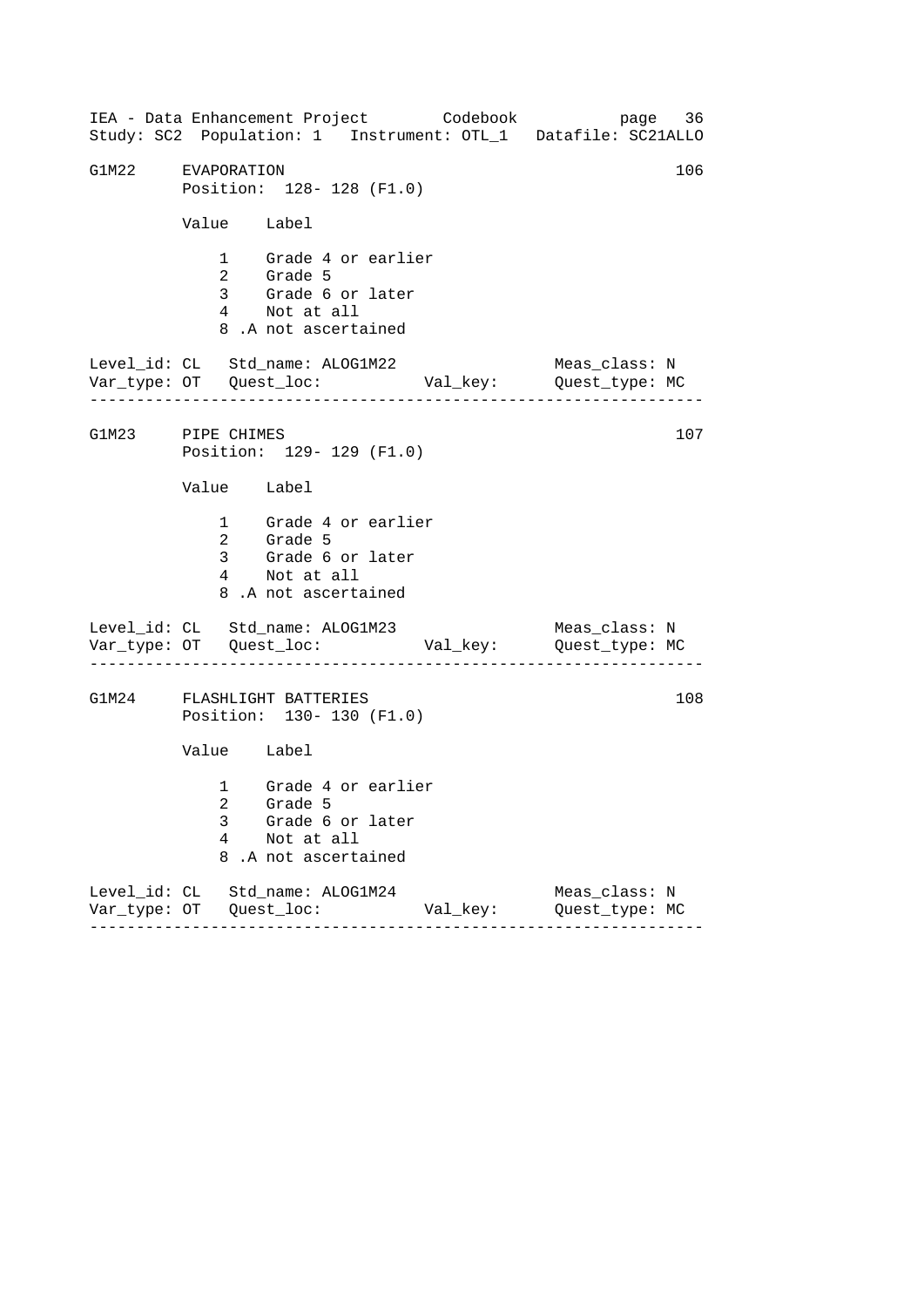------------------------------------------------------------------ ------------------------------------------------------------------ ------------------------------------------------------------------ IEA - Data Enhancement Project Codebook page 37 Study: SC2 Population: 1 Instrument: OTL\_1 Datafile: SC21ALLO G1A01 GAS TO BREATHE 109 Position: 131- 131 (F1.0) Value Label 1 Grade 4 or earlier 2 Grade 5 3 Grade 6 or later 4 Not at all 8 .A not ascertained Level\_id: CL Std\_name: ALOG1A01 Meas\_class: N Var\_type: OT Quest\_loc: Val\_key: Quest\_type: MC G1A02 WEBBED FEET Position: 132- 132 (F1.0) Value Label 1 Grade 4 or earlier 2 Grade 5 3 Grade 6 or later 4 Not at all 8 .A not ascertained Level\_id: CL Std\_name: ALOG1A02 Var\_type: OT Quest\_loc: Val\_key: Quest\_type: MC Meas\_class: N G1A03 INJURED RABBIT Position: 133- 133 (F1.0) Value Label 1 Grade 4 or earlier 2 Grade 5 3 Grade 6 or later 4 Not at all 8 .A not ascertained Level\_id: CL Std\_name: ALOG1A03 Meas\_class: N Var\_type: OT Quest\_loc: Val\_key: Quest\_type: MC 110 111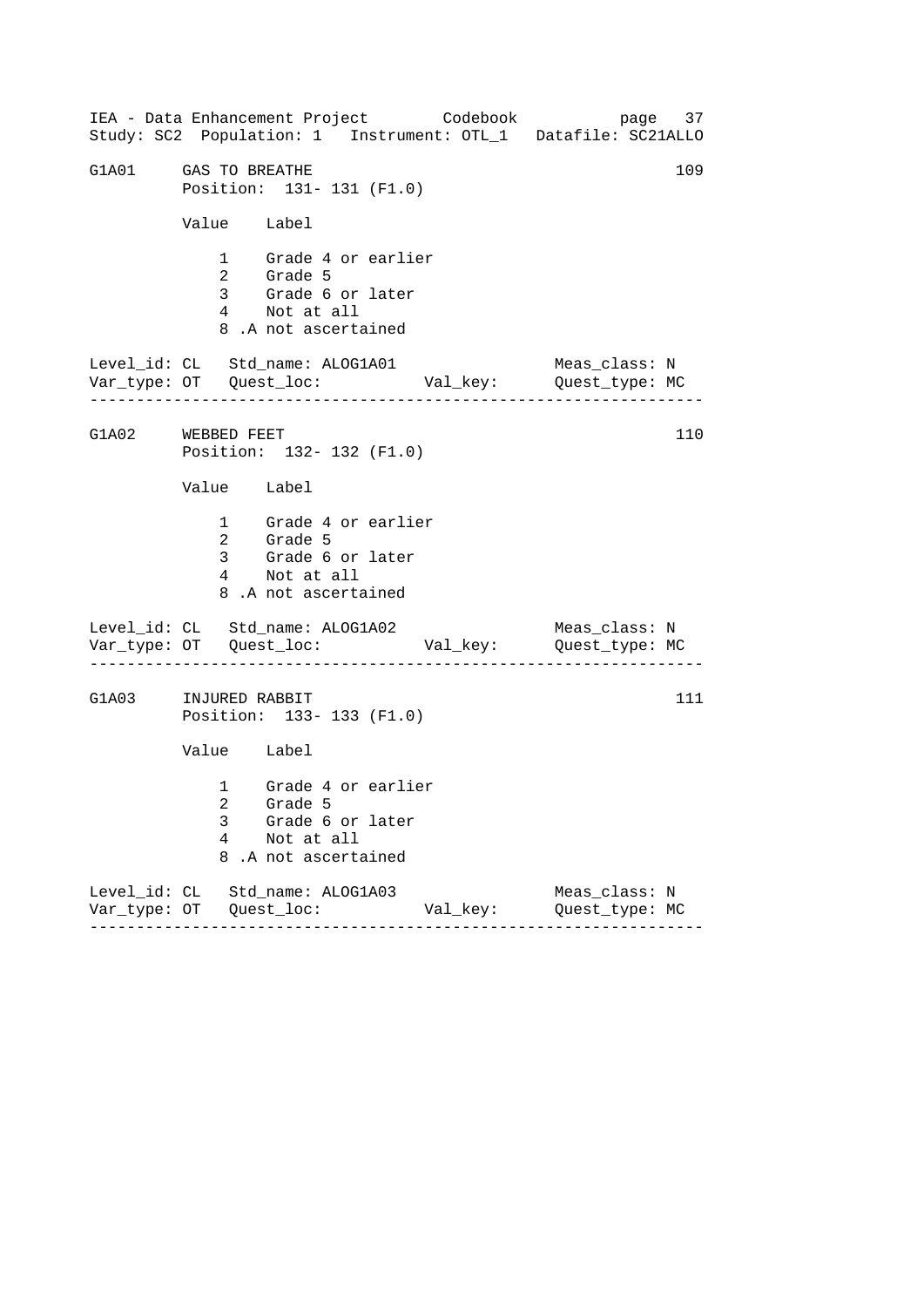| IEA - Data Enhancement Project Codebook<br>Study: SC2 Population: 1 Instrument: OTL_1 Datafile: SC21ALLO | page 38                         |
|----------------------------------------------------------------------------------------------------------|---------------------------------|
| G1A04 BUTTERFLY STAGES<br>Position: 134- 134 (F1.0)                                                      | 112                             |
| Value Label                                                                                              |                                 |
| 1 Grade 4 or earlier<br>2 Grade 5<br>3 Grade 6 or later<br>4 Not at all<br>8.A not ascertained           |                                 |
| Level_id: CL Std_name: ALOG1A04                                                                          | Meas_class: N                   |
| G1A05 NOT DISSOLVE IN WATER<br>Position: 135- 135 (F1.0)                                                 | 113                             |
| Value Label                                                                                              |                                 |
| 1 Grade 4 or earlier<br>2 Grade 5<br>3 Grade 6 or later<br>4 Not at all<br>8.A not ascertained           |                                 |
| Level_id: CL Std_name: ALOG1A05                                                                          | Meas_class: N                   |
| G1A06 BLOCKS ON STRINGS<br>Position: 136-136 (F1.0)                                                      | 114                             |
| Value Label                                                                                              |                                 |
| 1 Grade 4 or earlier<br>2 Grade 5<br>3<br>Grade 6 or later<br>4<br>Not at all<br>8<br>.A not ascertained |                                 |
| Level_id: CL Std_name: ALOG1A06<br>Val_key:<br>$- - - - - - - - -$                                       | Meas_class: N<br>Quest_type: MC |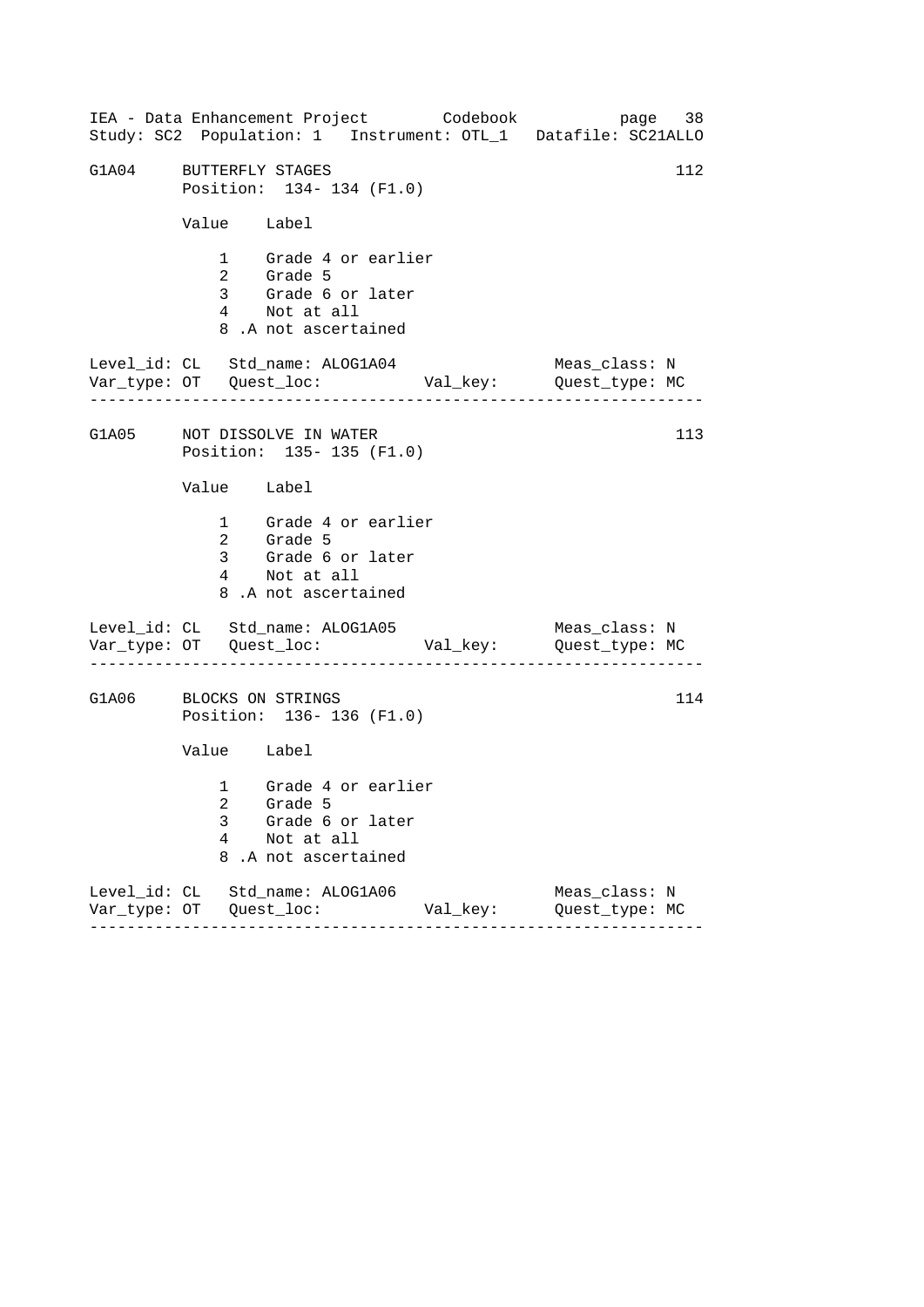|                        |             | IEA - Data Enhancement Project Codebook                                                        |         |          | Study: SC2 Population: 1 Instrument: OTL_1 Datafile: SC21ALLO | page 39 |
|------------------------|-------------|------------------------------------------------------------------------------------------------|---------|----------|---------------------------------------------------------------|---------|
|                        |             | G1A07 BALL RETURNS TO GROUND<br>Position: 137- 137 (F1.0)                                      |         |          |                                                               | 115     |
|                        |             | Value Label                                                                                    |         |          |                                                               |         |
|                        |             | 1 Grade 4 or earlier<br>2 Grade 5<br>3 Grade 6 or later<br>4 Not at all<br>8.A not ascertained |         |          |                                                               |         |
|                        |             | Level_id: CL Std_name: ALOG1A07                                                                |         |          | Meas_class: N                                                 |         |
| G1A08 STRING TELEPHONE |             | Position: 138-138 (F1.0)                                                                       |         |          |                                                               | 116     |
|                        |             | Value Label                                                                                    |         |          |                                                               |         |
|                        |             | 1 Grade 4 or earlier<br>2 Grade 5<br>3 Grade 6 or later<br>4 Not at all<br>8.A not ascertained |         |          |                                                               |         |
|                        |             | Level_id: CL Std_name: ALOG1A08                                                                |         |          | Meas_class: N                                                 |         |
| G1A09                  |             | NATIONAL OPTION/ITEM 9<br>Position: 139- 139 (F1.0)                                            |         |          |                                                               | 117     |
|                        |             | Value Label                                                                                    |         |          |                                                               |         |
|                        | 3<br>4<br>8 | 1 Grade 4 or earlier<br>2 Grade 5<br>Grade 6 or later<br>Not at all<br>.A not ascertained      |         |          |                                                               |         |
|                        |             | Level_id: CL Std_name: ALOG1A09                                                                | ------- | Val_key: | Meas_class: N<br>Quest_type: MC                               |         |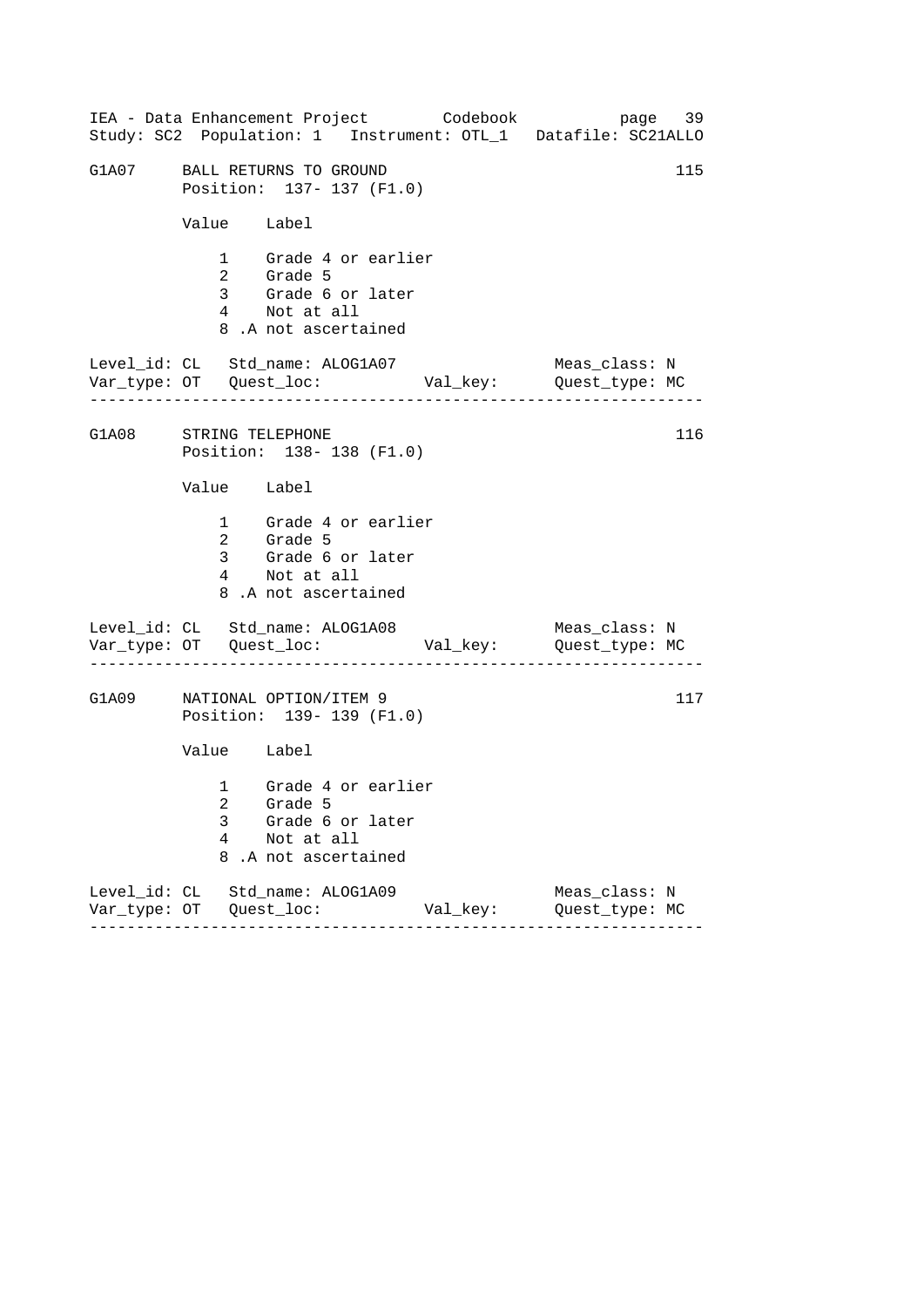|       |             | IEA - Data Enhancement Project Codebook<br>Study: SC2 Population: 1 Instrument: OTL_1 Datafile: SC21ALLO |          | page 40                         |     |
|-------|-------------|----------------------------------------------------------------------------------------------------------|----------|---------------------------------|-----|
| G1A10 |             | NATIONAL OPTION/ITEM 10<br>Position: 140- 140 (F1.0)                                                     |          |                                 | 118 |
|       | Value Label |                                                                                                          |          |                                 |     |
|       |             | 1 Grade 4 or earlier<br>2 Grade 5<br>3 Grade 6 or later<br>4 Not at all<br>8.A not ascertained           |          |                                 |     |
|       |             | Level_id: CL Std_name: ALOG1A10                                                                          |          | Meas_class: N                   |     |
|       |             | G1A11 NATIONAL OPTION/ITEM 11<br>Position: 141- 141 (F1.0)                                               |          |                                 | 119 |
|       | Value Label |                                                                                                          |          |                                 |     |
|       |             | 1 Grade 4 or earlier<br>2 Grade 5<br>3 Grade 6 or later<br>4 Not at all<br>8.A not ascertained           |          |                                 |     |
|       |             | Level_id: CL Std_name: ALOG1A11                                                                          |          | Meas_class: N                   |     |
|       |             | G1A12 NATIONAL OPTION/ITEM 12<br>Position: 142- 142 (F1.0)                                               |          |                                 | 120 |
|       | Value Label |                                                                                                          |          |                                 |     |
|       | 3<br>4<br>8 | 1 Grade 4 or earlier<br>2 Grade 5<br>Grade 6 or later<br>Not at all<br>.A not ascertained                |          |                                 |     |
|       |             | Level_id: CL Std_name: ALOG1A12                                                                          | Val_key: | Meas_class: N<br>Quest_type: MC |     |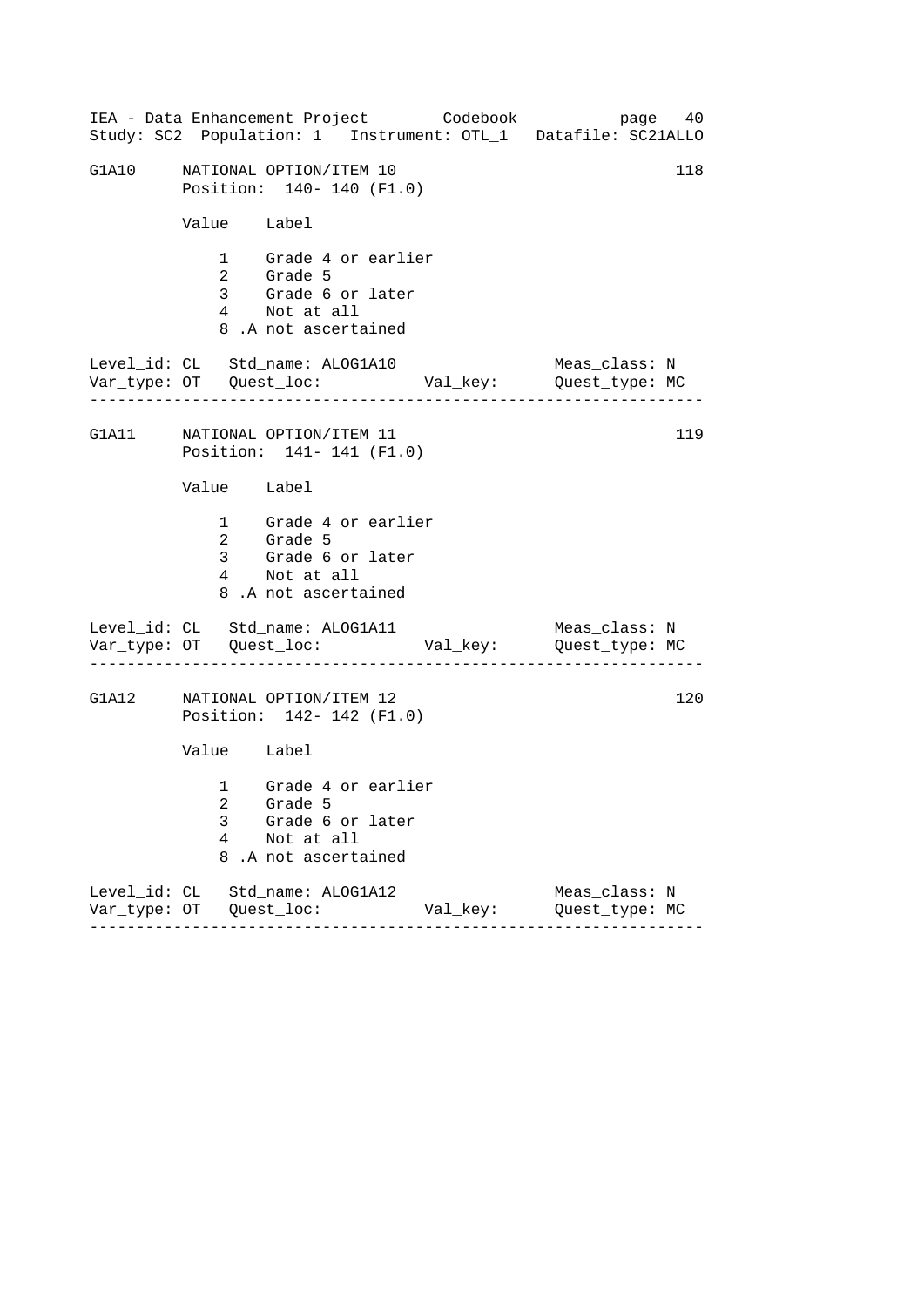------------------------------------------------------------------ ------------------------------------------------------------------ ------------------------------------------------------------------ IEA - Data Enhancement Project Codebook page 41 Study: SC2 Population: 1 Instrument: OTL\_1 Datafile: SC21ALLO G1B01 BALLOON ON BOTTLE 121 Position: 143- 143 (F1.0) Value Label 1 Grade 4 or earlier 2 Grade 5 3 Grade 6 or later 4 Not at all 8 .A not ascertained Level\_id: CL Std\_name: ALOG1B01 Meas\_class: N Var\_type: OT Quest\_loc: Val\_key: Quest\_type: MC G1B02 MAGNET POINTS NORTH Position: 144- 144 (F1.0) Value Label 1 Grade 4 or earlier 2 Grade 5 3 Grade 6 or later 4 Not at all 8 .A not ascertained Level\_id: CL Std\_name: ALOG1B02 Var\_type: OT Quest\_loc: Val\_key: Quest\_type: MC Meas\_class: N G1B03 ANT GRAPH Position: 145- 145 (F1.0) Value Label 1 Grade 4 or earlier 2 Grade 5 3 Grade 6 or later 4 Not at all 8 .A not ascertained Level\_id: CL Std\_name: ALOG1B03 Meas\_class: N Var\_type: OT Quest\_loc: Val\_key: Quest\_type: MC 122 123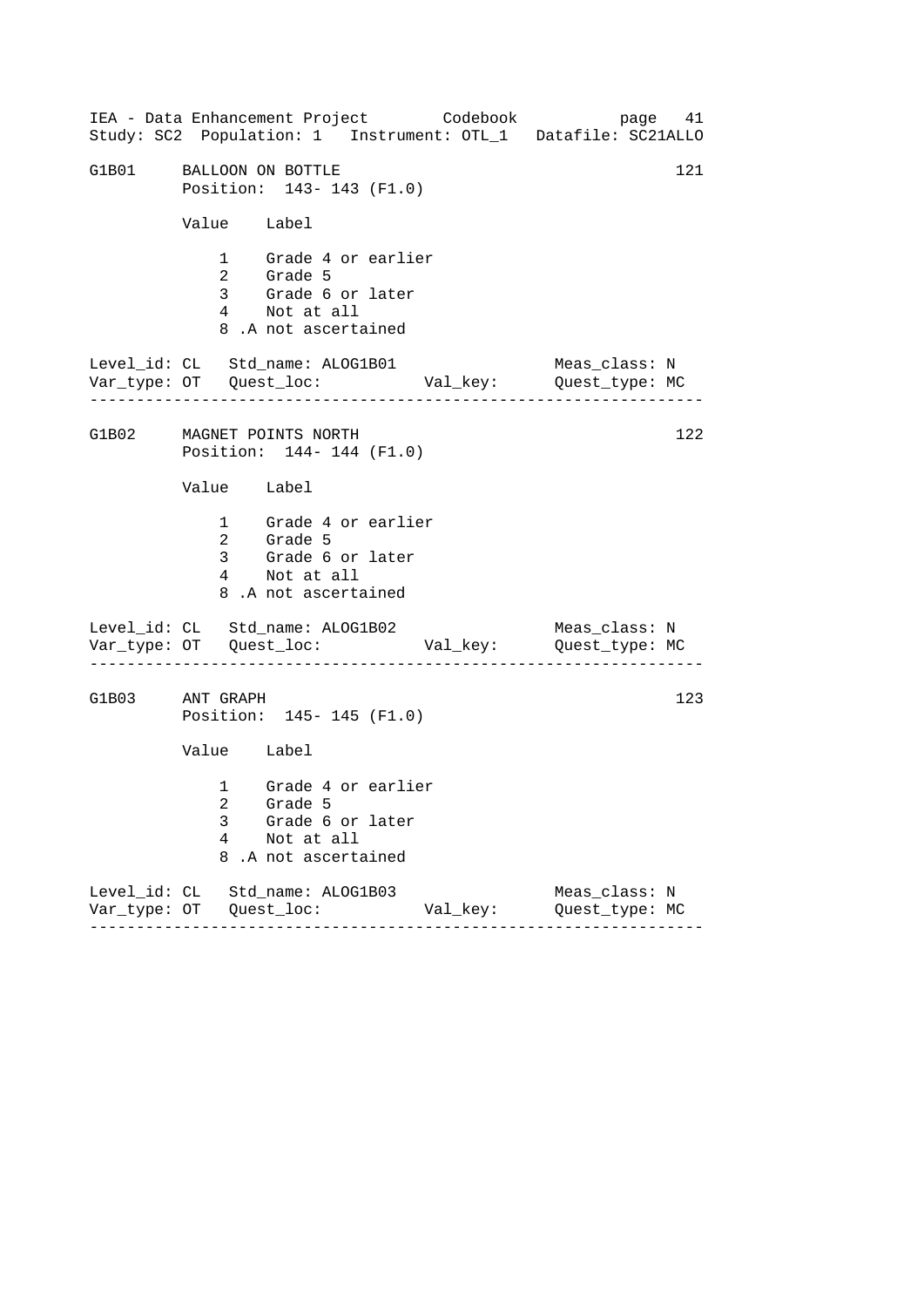| IEA - Data Enhancement Project Codebook<br>Study: SC2 Population: 1 Instrument: OTL_1 Datafile: SC21ALLO |               | page 42                         |
|----------------------------------------------------------------------------------------------------------|---------------|---------------------------------|
| G1B04 WHAT IS THE SUN<br>Position: 146-146 (F1.0)                                                        |               | 124                             |
| Value Label                                                                                              |               |                                 |
| 1 Grade 4 or earlier<br>2 Grade 5<br>3 Grade 6 or later<br>4 Not at all<br>8.A not ascertained           |               |                                 |
| Level_id: CL Std_name: ALOG1B04                                                                          |               | Meas_class: N                   |
| G1B05 CATERPILLAR AS ADULT<br>Position: 147- 147 (F1.0)                                                  |               | 125                             |
| Value Label                                                                                              |               |                                 |
| 1 Grade 4 or earlier<br>2 Grade 5<br>3 Grade 6 or later<br>4 Not at all<br>8.A not ascertained           |               |                                 |
| Level_id: CL Std_name: ALOG1B05<br>Var_type: OT    Quest_loc:    Val_key:    Quest_type: MC              |               | Meas_class: N                   |
| G1B06 MESSAGE EYES TO BRAIN<br>Position: 148-148 (F1.0)                                                  |               | 126                             |
| Value Label                                                                                              |               |                                 |
| 1 Grade 4 or earlier<br>2 Grade 5<br>Grade 6 or later<br>3<br>4<br>Not at all<br>8<br>.A not ascertained |               |                                 |
| Level_id: CL Std_name: ALOG1B06<br>$- - - - - -$<br>.                                                    | Val_key:<br>. | Meas_class: N<br>Quest_type: MC |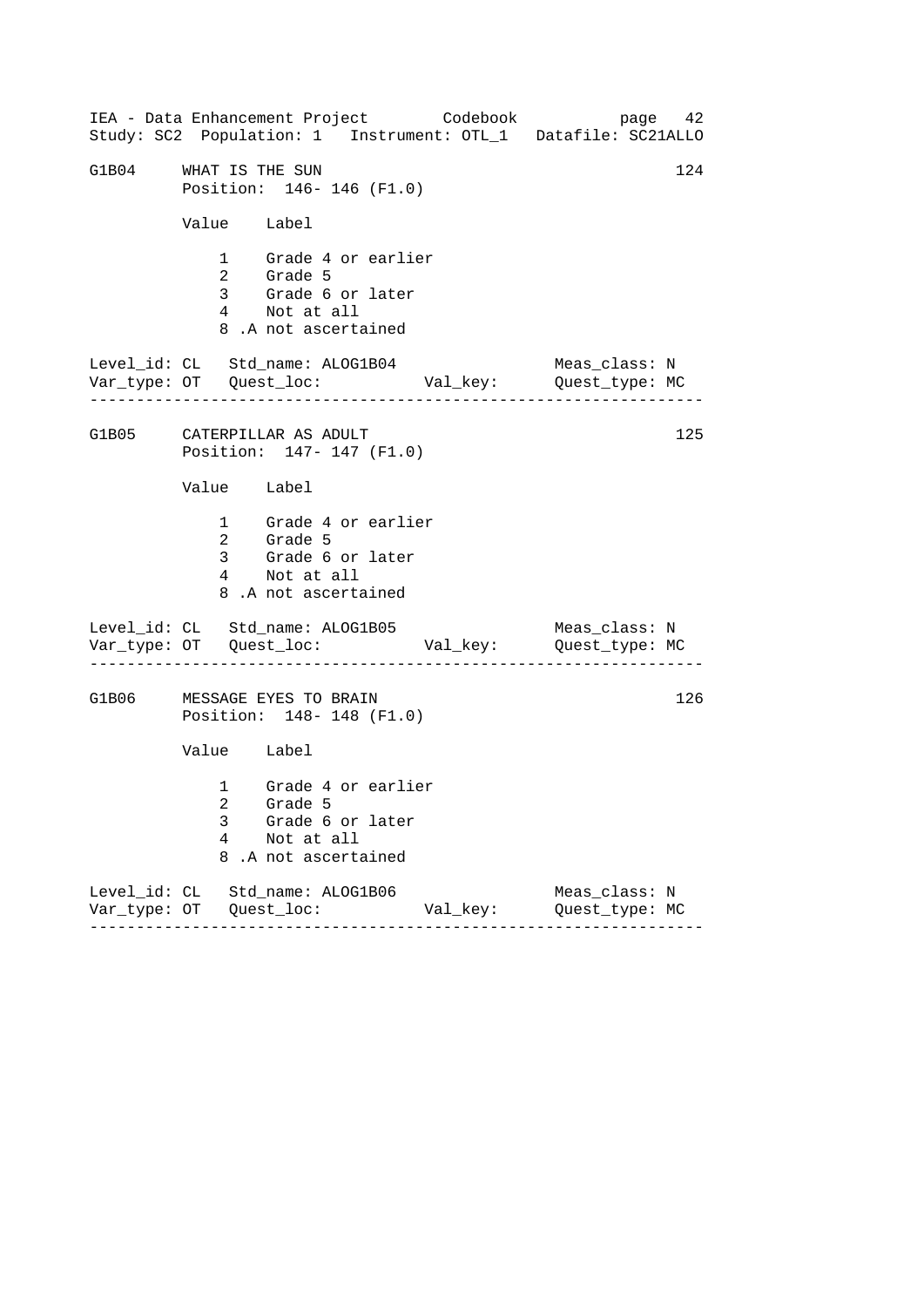| IEA - Data Enhancement Project Codebook<br>Study: SC2 Population: 1 Instrument: OTL_1 Datafile: SC21ALLO |          | page 43                         |
|----------------------------------------------------------------------------------------------------------|----------|---------------------------------|
| G1B07 CHICK FOOD BEFORE HATCH<br>Position: 149- 149 (F1.0)                                               |          | 127                             |
| Value Label                                                                                              |          |                                 |
| 1 Grade 4 or earlier<br>2 Grade 5<br>3 Grade 6 or later<br>4 Not at all<br>8.A not ascertained           |          |                                 |
| Level_id: CL Std_name: ALOG1B07                                                                          |          | Meas_class: N                   |
| G1B08 WHERE METALS COME<br>Position: 150- 150 (F1.0)                                                     |          | 128                             |
| Value Label                                                                                              |          |                                 |
| 1 Grade 4 or earlier<br>2 Grade 5<br>3 Grade 6 or later<br>4 Not at all<br>8.A not ascertained           |          |                                 |
| Level_id: CL Std_name: ALOG1B08                                                                          |          | Meas_class: N                   |
| G1B09 NATIONAL OPTION/ITEM 9<br>Position: 151- 151 (F1.0)                                                |          | 129                             |
| Value Label                                                                                              |          |                                 |
| 1 Grade 4 or earlier<br>2 Grade 5<br>3<br>Grade 6 or later<br>4<br>Not at all<br>8<br>.A not ascertained |          |                                 |
| Level_id: CL Std_name: ALOG1B09                                                                          | Val_key: | Meas_class: N<br>Quest_type: MC |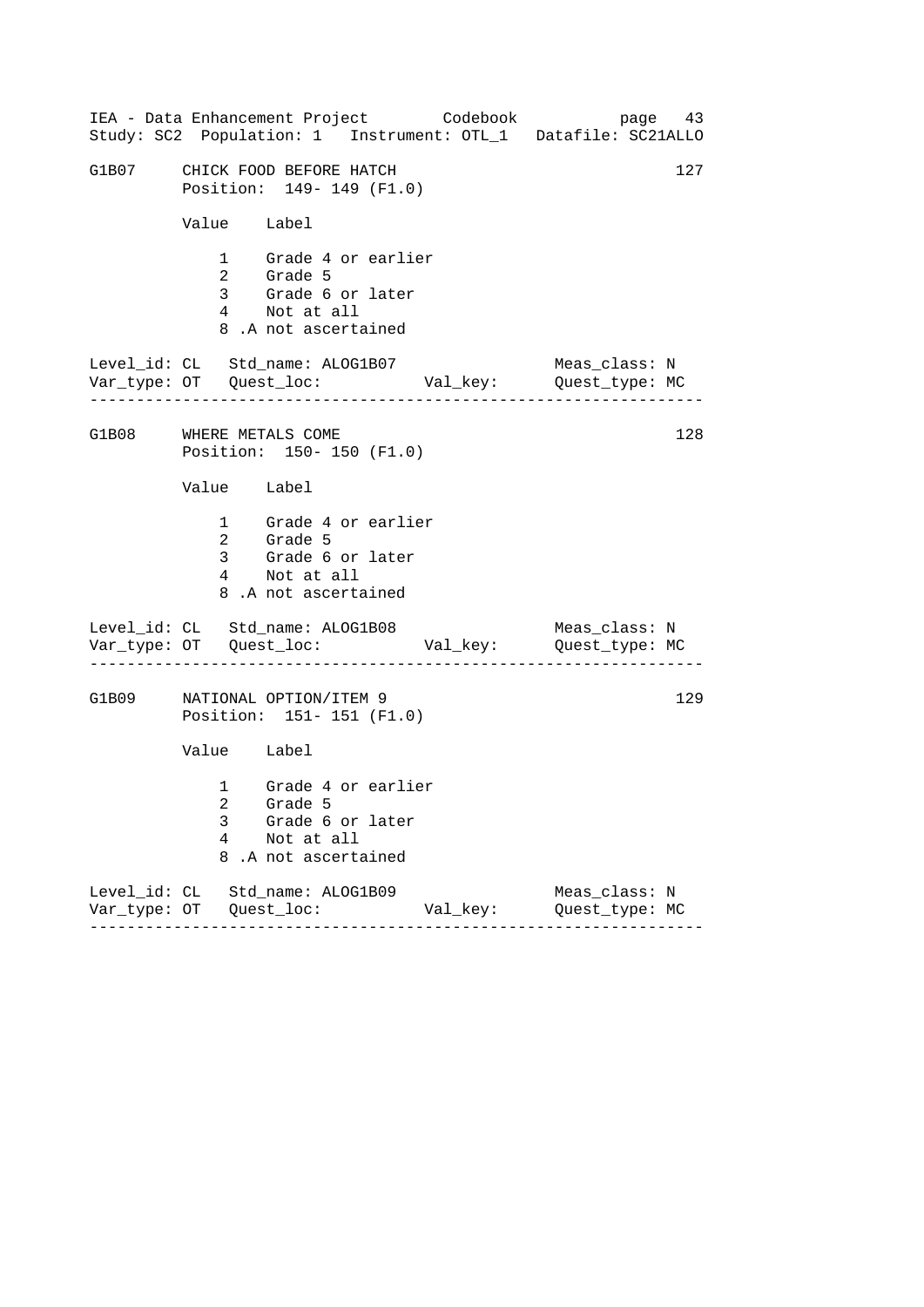|       |             | IEA - Data Enhancement Project Codebook                                                        |          | page 44<br>Study: SC2 Population: 1 Instrument: OTL_1 Datafile: SC21ALLO |
|-------|-------------|------------------------------------------------------------------------------------------------|----------|--------------------------------------------------------------------------|
| G1B10 |             | NATIONAL OPTION/ITEM 10<br>Position: 152- 152 (F1.0)                                           |          | 130                                                                      |
|       | Value Label |                                                                                                |          |                                                                          |
|       |             | 1 Grade 4 or earlier<br>2 Grade 5<br>3 Grade 6 or later<br>4 Not at all<br>8.A not ascertained |          |                                                                          |
|       |             | Level_id: CL Std_name: ALOG1B10                                                                |          | Meas_class: N                                                            |
|       |             | G1B11 NATIONAL OPTION/ITEM 11<br>Position: 153-153 (F1.0)                                      |          | 131                                                                      |
|       | Value Label |                                                                                                |          |                                                                          |
|       |             | 1 Grade 4 or earlier<br>2 Grade 5<br>3 Grade 6 or later<br>4 Not at all<br>8.A not ascertained |          |                                                                          |
|       |             | Level_id: CL Std_name: ALOG1B11                                                                |          | Meas_class: N                                                            |
|       |             | G1B12 NATIONAL OPTION/ITEM 12<br>Position: 154-154 (F1.0)                                      |          | 132                                                                      |
|       | Value Label |                                                                                                |          |                                                                          |
|       | 3<br>4<br>8 | 1 Grade 4 or earlier<br>2 Grade 5<br>Grade 6 or later<br>Not at all<br>.A not ascertained      |          |                                                                          |
|       |             | Level_id: CL Std_name: ALOG1B12                                                                | Val_key: | Meas_class: N<br>Quest_type: MC                                          |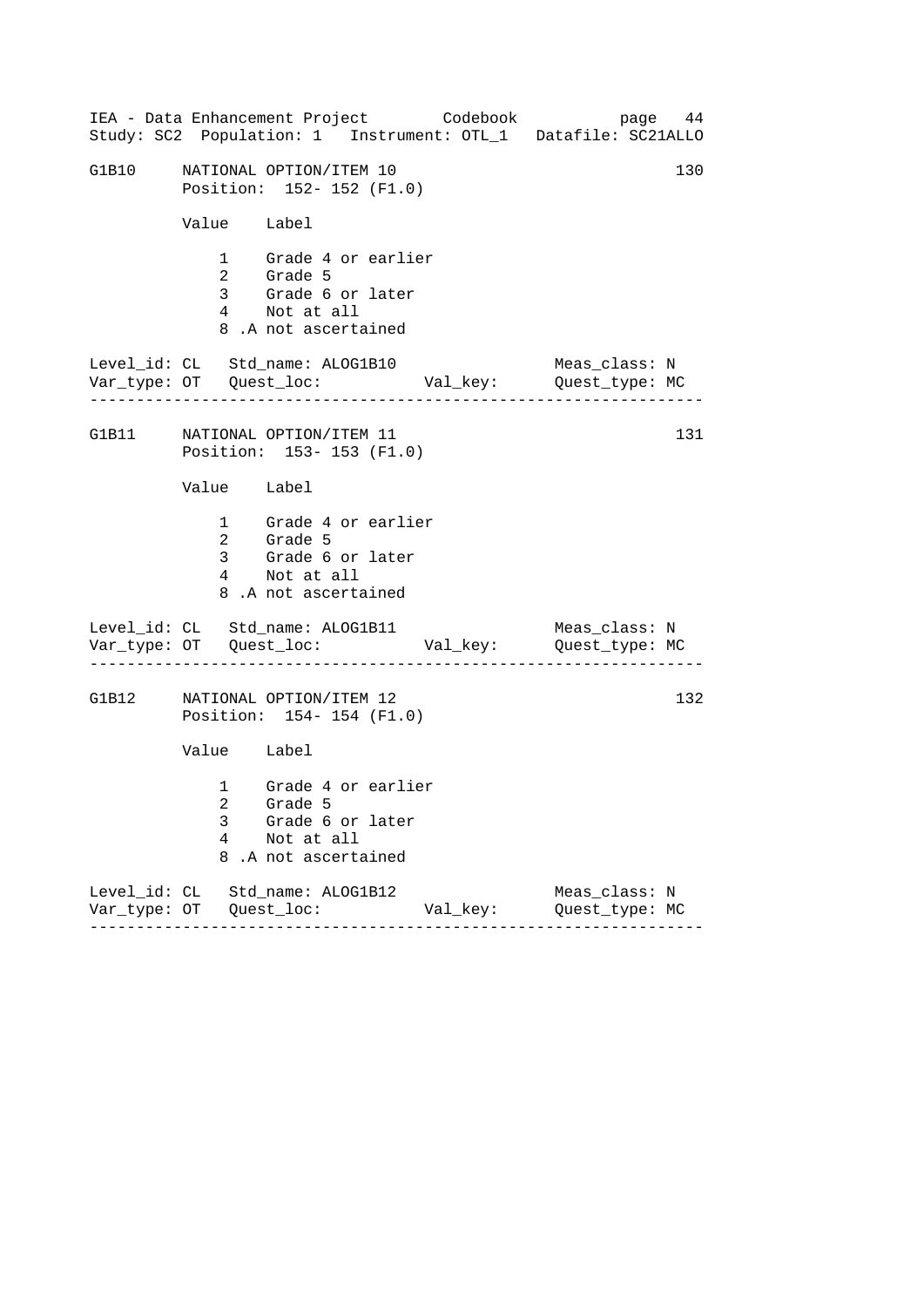|                             | IEA - Data Enhancement Project Codebook                                                        |          | page 45<br>Study: SC2 Population: 1 Instrument: OTL_1 Datafile: SC21ALLO |  |
|-----------------------------|------------------------------------------------------------------------------------------------|----------|--------------------------------------------------------------------------|--|
| G1C01 WHICH NOT LAY EGGS    | Position: 155-155 (F1.0)                                                                       |          | 133                                                                      |  |
| Value Label                 |                                                                                                |          |                                                                          |  |
|                             | 1 Grade 4 or earlier<br>2 Grade 5<br>3 Grade 6 or later<br>4 Not at all<br>8.A not ascertained |          |                                                                          |  |
|                             | Level_id: CL Std_name: ALOG1C01                                                                |          | Meas_class: N                                                            |  |
| G1C02 MOST SOIL WASHED AWAY | Position: 156-156 (F1.0)                                                                       |          | 134                                                                      |  |
| Value Label                 |                                                                                                |          |                                                                          |  |
| 2 Grade 5                   | 1 Grade 4 or earlier<br>3 Grade 6 or later<br>4 Not at all<br>8.A not ascertained              |          |                                                                          |  |
|                             | Level_id: CL Std_name: ALOG1C02                                                                |          | Meas_class: N                                                            |  |
| G1C03 WHY HUMANS NEED LUNG  | Position: 157- 157 (F1.0)                                                                      |          | 135                                                                      |  |
| Value Label                 |                                                                                                |          |                                                                          |  |
| 3<br>4<br>8                 | 1 Grade 4 or earlier<br>2 Grade 5<br>Grade 6 or later<br>Not at all<br>.A not ascertained      |          |                                                                          |  |
|                             | Level_id: CL Std_name: ALOG1C03                                                                | Val_key: | Meas_class: N<br>Quest_type: MC                                          |  |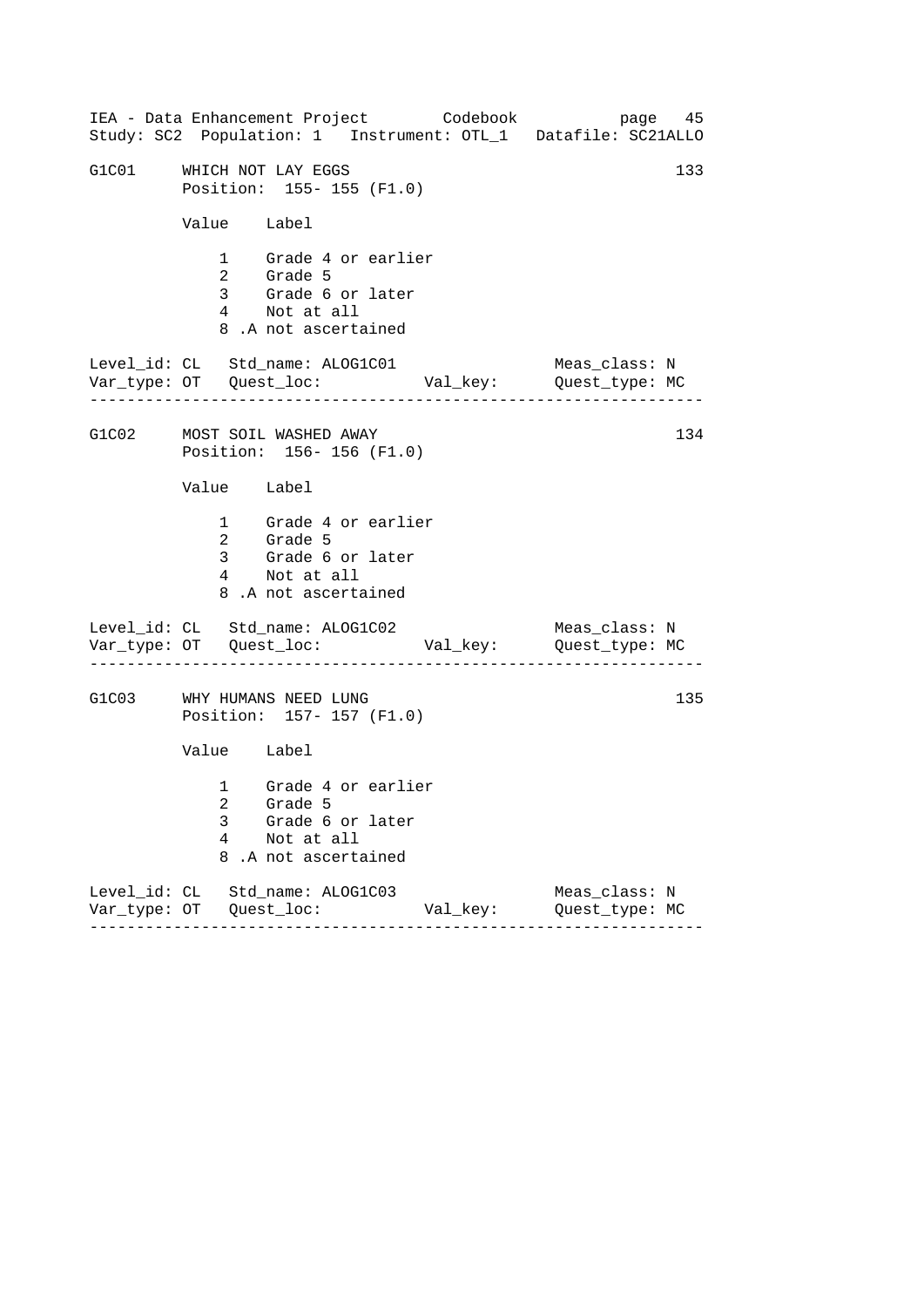|                   |                 | IEA - Data Enhancement Project Codebook<br>Study: SC2 Population: 1 Instrument: OTL_1 Datafile: SC21ALLO |          |                                 | page 46 |
|-------------------|-----------------|----------------------------------------------------------------------------------------------------------|----------|---------------------------------|---------|
| G1C04 FROG STAGES |                 | Position: 158-158 (F1.0)                                                                                 |          |                                 | 136     |
|                   | Value Label     |                                                                                                          |          |                                 |         |
|                   |                 | 1 Grade 4 or earlier<br>2 Grade 5<br>3 Grade 6 or later<br>4 Not at all<br>8.A not ascertained           |          |                                 |         |
|                   |                 | Level_id: CL Std_name: ALOG1C04                                                                          |          | Meas_class: N                   |         |
|                   |                 | G1C05 WHICH BULB LIGHTS UP<br>Position: 159-159 (F1.0)                                                   |          |                                 | 137     |
|                   | Value Label     |                                                                                                          |          |                                 |         |
|                   |                 | 1 Grade 4 or earlier<br>2 Grade 5<br>3 Grade 6 or later<br>4 Not at all<br>8.A not ascertained           |          |                                 |         |
|                   |                 | Level_id: CL Std_name: ALOG1C05<br>Var_type: OT    Quest_loc:    Val_key:    Quest_type: MC              |          | Meas_class: N                   |         |
|                   |                 | G1C06 COLDEST TO HOTTEST<br>Position: 160- 160 (F1.0)                                                    |          |                                 | 138     |
|                   | Value Label     |                                                                                                          |          |                                 |         |
|                   | 3<br>4<br>8     | 1 Grade 4 or earlier<br>2 Grade 5<br>Grade 6 or later<br>Not at all<br>.A not ascertained                |          |                                 |         |
|                   | $- - - - - - -$ | Level_id: CL Std_name: ALOG1C06<br>- - - - - - - - - -                                                   | Val_key: | Meas_class: N<br>Quest_type: MC |         |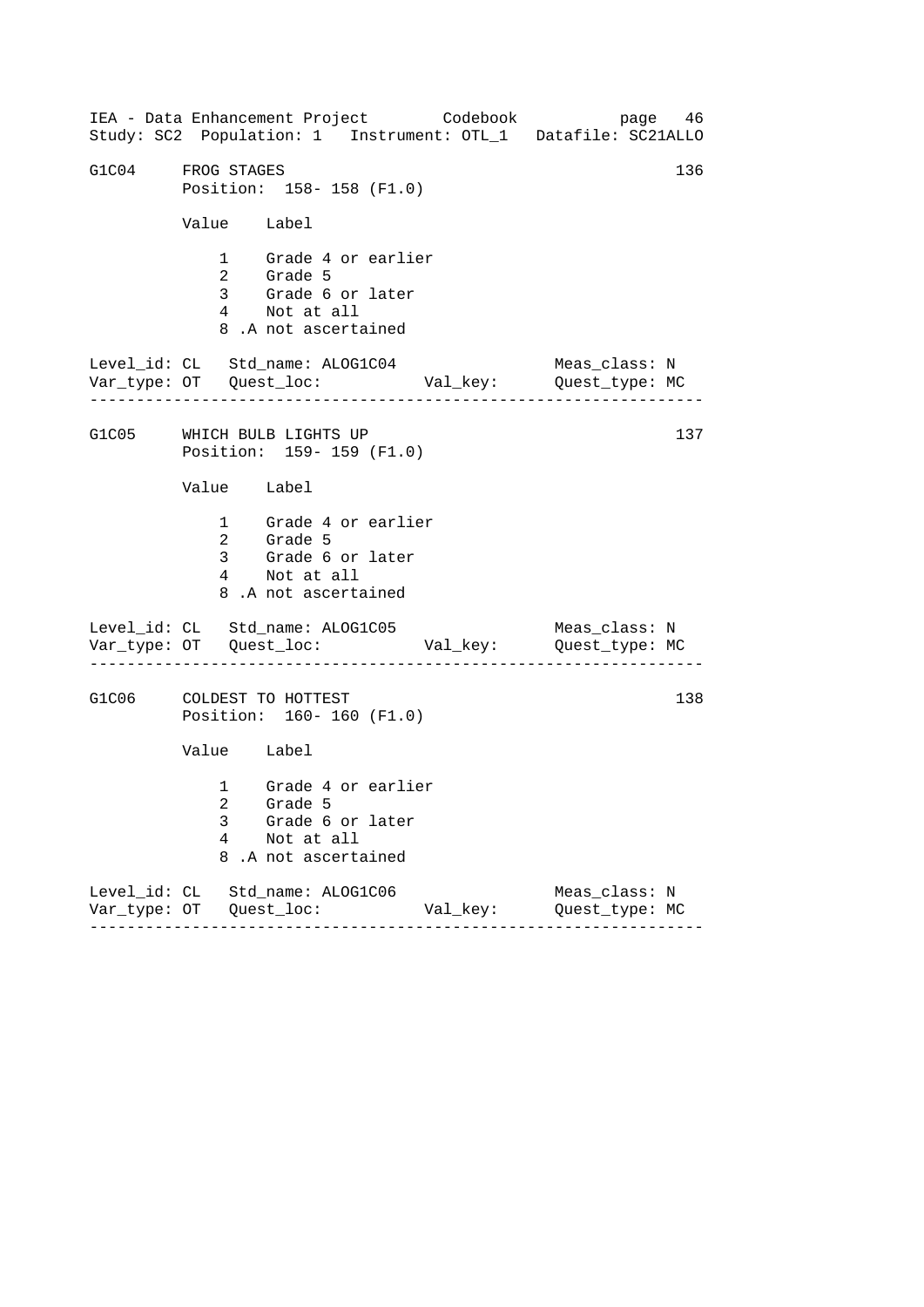|                      |                   | IEA - Data Enhancement Project Codebook                                                        |                             | page 47<br>Study: SC2 Population: 1 Instrument: OTL_1 Datafile: SC21ALLO                            |  |
|----------------------|-------------------|------------------------------------------------------------------------------------------------|-----------------------------|-----------------------------------------------------------------------------------------------------|--|
| G1C07 MAGNETS DIPPED |                   | Position: 161-161 (F1.0)                                                                       |                             | 139                                                                                                 |  |
|                      | Value Label       |                                                                                                |                             |                                                                                                     |  |
|                      |                   | 1 Grade 4 or earlier<br>2 Grade 5<br>3 Grade 6 or later<br>4 Not at all<br>8.A not ascertained |                             |                                                                                                     |  |
|                      |                   | Level_id: CL Std_name: ALOG1C07                                                                |                             | Meas_class: N                                                                                       |  |
| G1C08 MIRROR FUN     |                   | Position: 162- 162 (F1.0)                                                                      |                             | 140                                                                                                 |  |
|                      | Value Label       |                                                                                                |                             |                                                                                                     |  |
|                      |                   | 1 Grade 4 or earlier<br>2 Grade 5<br>3 Grade 6 or later<br>4 Not at all<br>8.A not ascertained |                             |                                                                                                     |  |
|                      |                   | Level_id: CL Std_name: ALOG1C08                                                                |                             | Meas_class: N<br>Var_type: OT    Quest_loc:    Val_key:    Quest_type: MC<br>______________________ |  |
| G1C09                |                   | NATIONAL OPTION/ITEM 9<br>Position: 163-163 (F1.0)                                             |                             | 141                                                                                                 |  |
|                      | Value Label       |                                                                                                |                             |                                                                                                     |  |
|                      | 2.<br>3<br>4<br>8 | 1 Grade 4 or earlier<br>Grade 5<br>Grade 6 or later<br>Not at all<br>.A not ascertained        |                             |                                                                                                     |  |
|                      | ------            | Level_id: CL Std_name: ALOG1C09<br>- - - - - - - - - - - <b>-</b>                              | Val_key:<br>- - - - - - - - | Meas_class: N<br>Quest_type: MC                                                                     |  |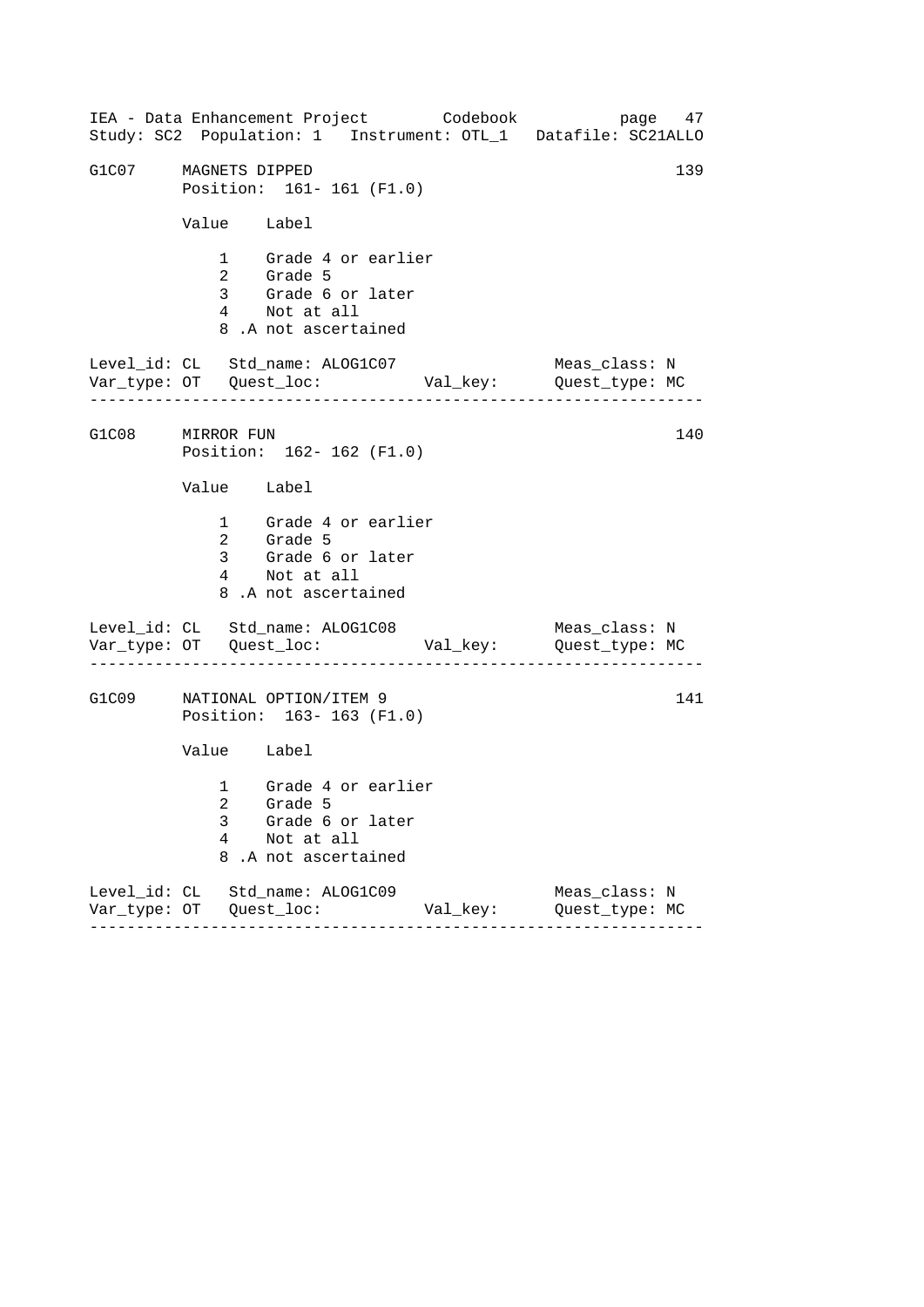|       |             | IEA - Data Enhancement Project Codebook                                                        |          | page 48<br>Study: SC2 Population: 1 Instrument: OTL_1 Datafile: SC21ALLO |
|-------|-------------|------------------------------------------------------------------------------------------------|----------|--------------------------------------------------------------------------|
| G1C10 |             | NATIONAL OPTION/ITEM 10<br>Position: 164-164 (F1.0)                                            |          | 142                                                                      |
|       | Value Label |                                                                                                |          |                                                                          |
|       |             | 1 Grade 4 or earlier<br>2 Grade 5<br>3 Grade 6 or later<br>4 Not at all<br>8.A not ascertained |          |                                                                          |
|       |             | Level_id: CL Std_name: ALOG1C10                                                                |          | Meas_class: N                                                            |
|       |             | G1C11 NATIONAL OPTION/ITEM 11<br>Position: 165-165 (F1.0)                                      |          | 143                                                                      |
|       | Value Label |                                                                                                |          |                                                                          |
|       |             | 1 Grade 4 or earlier<br>2 Grade 5<br>3 Grade 6 or later<br>4 Not at all<br>8.A not ascertained |          |                                                                          |
|       |             | Level_id: CL Std_name: ALOG1C11                                                                |          | Meas_class: N                                                            |
|       |             | G1C12 NATIONAL OPTION/ITEM 12<br>Position: 166-166 (F1.0)                                      |          | 144                                                                      |
|       | Value Label |                                                                                                |          |                                                                          |
|       | 3<br>4<br>8 | 1 Grade 4 or earlier<br>2 Grade 5<br>Grade 6 or later<br>Not at all<br>.A not ascertained      |          |                                                                          |
|       |             | Level_id: CL Std_name: ALOG1C12                                                                | Val_key: | Meas_class: N<br>Quest_type: MC                                          |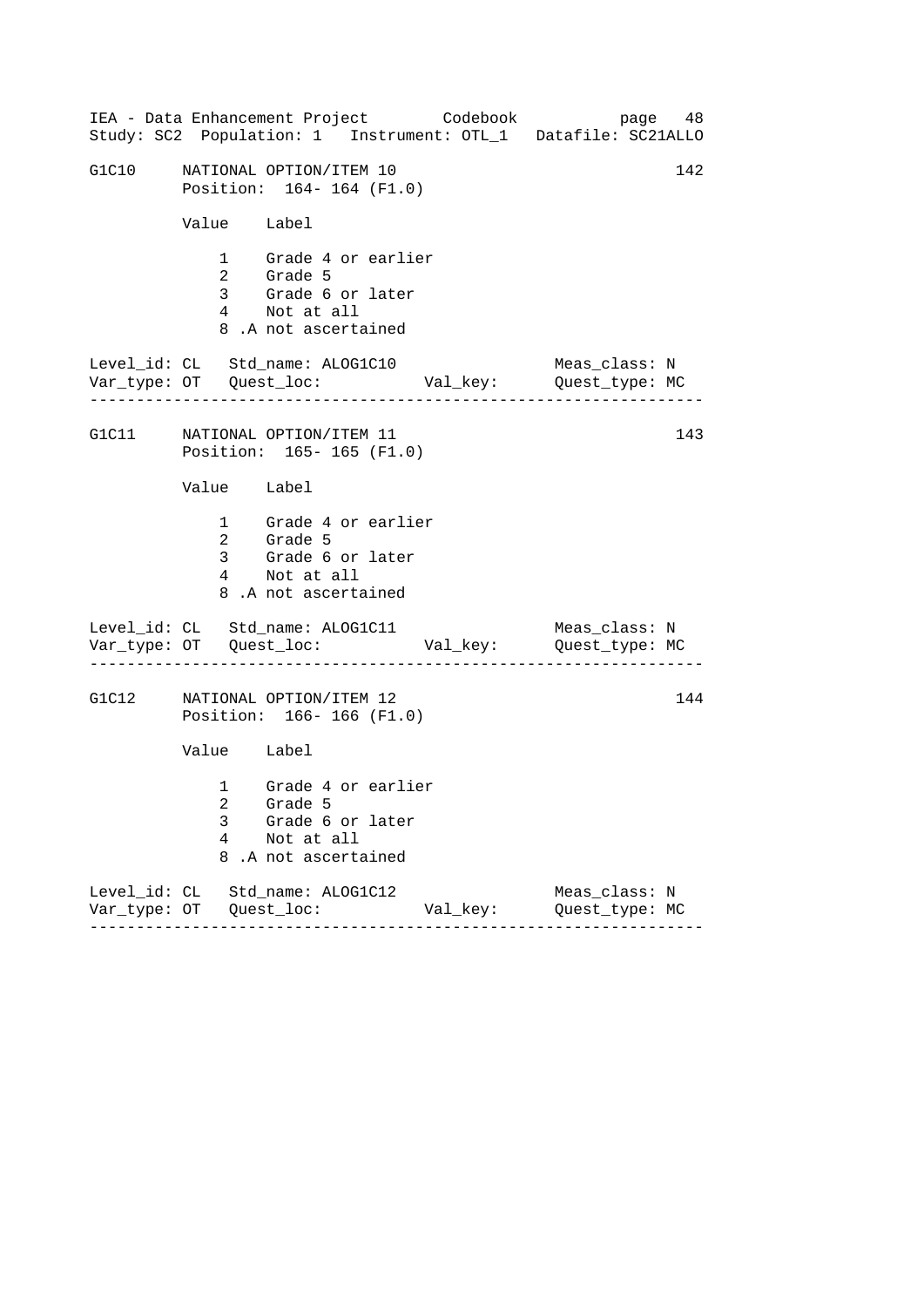|                         |             | IEA - Data Enhancement Project Codebook<br>Study: SC2 Population: 1 Instrument: OTL_1 Datafile: SC21ALLO |          |                                 | page 49 |
|-------------------------|-------------|----------------------------------------------------------------------------------------------------------|----------|---------------------------------|---------|
| G1D01 BEAN PLANT STAGES |             | Position: 167- 167 (F1.0)                                                                                |          |                                 | 145     |
|                         | Value Label |                                                                                                          |          |                                 |         |
|                         |             | 1 Grade 4 or earlier<br>2 Grade 5<br>3 Grade 6 or later<br>4 Not at all<br>8.A not ascertained           |          |                                 |         |
|                         |             | Level_id: CL Std_name: ALOG1D01                                                                          |          | Meas_class: N                   |         |
|                         |             | G1D02 SEEDS STICK TO ANIMALS<br>Position: 168-168 (F1.0)                                                 |          |                                 | 146     |
|                         | Value Label |                                                                                                          |          |                                 |         |
|                         |             | 1 Grade 4 or earlier<br>2 Grade 5<br>3 Grade 6 or later<br>4 Not at all<br>8.A not ascertained           |          |                                 |         |
|                         |             | Level_id: CL Std_name: ALOG1D02<br>------------                                                          |          | Meas_class: N                   |         |
|                         |             | G1D03 CLASSIFY LIVING THINGS<br>Position: 169-169 (F1.0)                                                 |          |                                 | 147     |
|                         | Value Label |                                                                                                          |          |                                 |         |
|                         | 3<br>4<br>8 | 1 Grade 4 or earlier<br>2 Grade 5<br>Grade 6 or later<br>Not at all<br>.A not ascertained                |          |                                 |         |
|                         |             | Level_id: CL Std_name: ALOG1D03<br>-------                                                               | Val_key: | Meas_class: N<br>Quest_type: MC |         |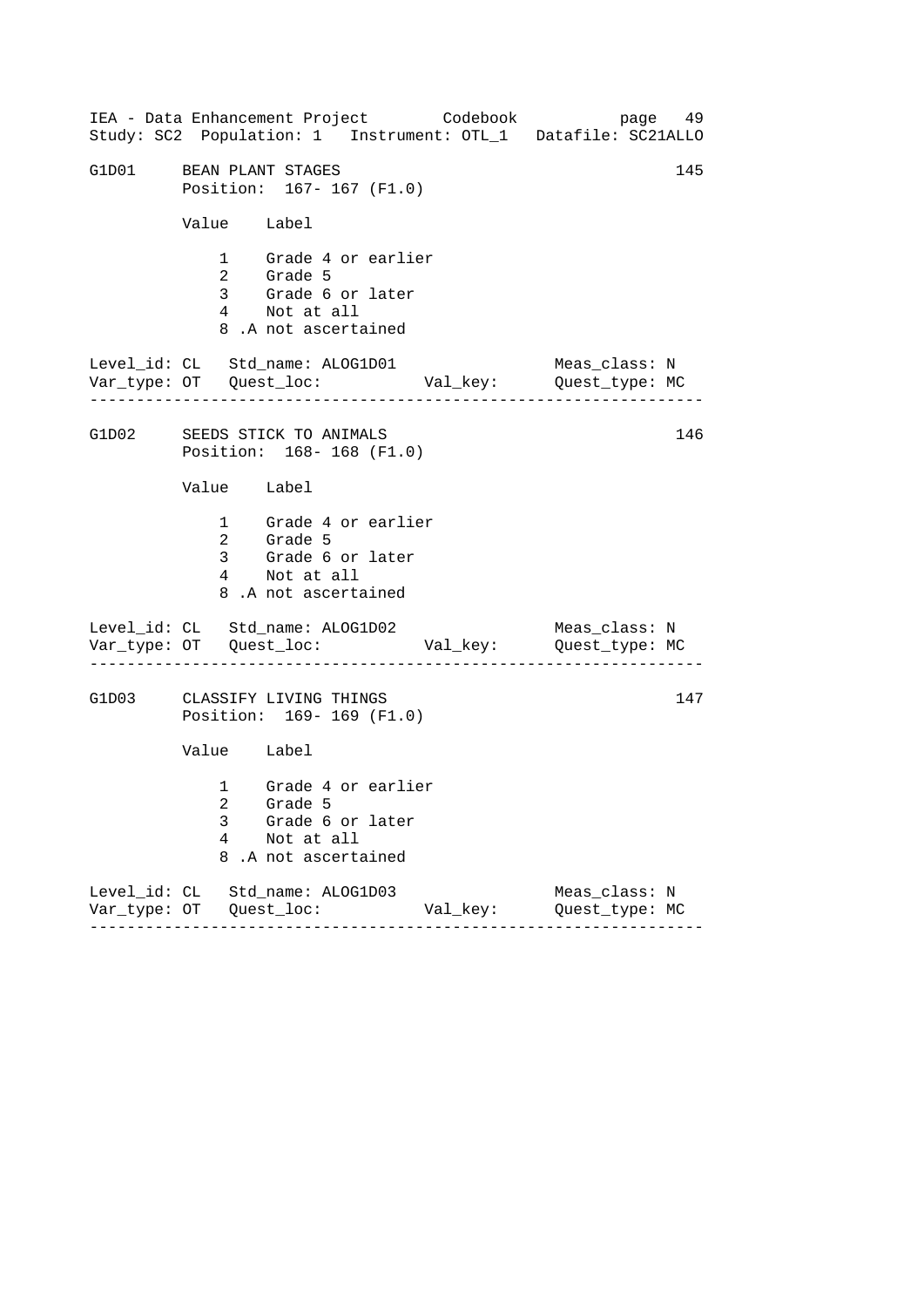|                         |             | IEA - Data Enhancement Project Codebook<br>Study: SC2 Population: 1 Instrument: OTL_1 Datafile: SC21ALLO |          | page 50                         |     |
|-------------------------|-------------|----------------------------------------------------------------------------------------------------------|----------|---------------------------------|-----|
| G1D04 LEVER MOVES STONE |             | Position: 170- 170 (F1.0)                                                                                |          |                                 | 148 |
|                         | Value Label |                                                                                                          |          |                                 |     |
|                         |             | 1 Grade 4 or earlier<br>2 Grade 5<br>3 Grade 6 or later<br>4 Not at all<br>8.A not ascertained           |          |                                 |     |
|                         |             | Level_id: CL Std_name: ALOG1D04                                                                          |          | Meas_class: N                   |     |
| G1D05 BALANCED DIET     |             | Position: 171- 171 (F1.0)                                                                                |          |                                 | 149 |
|                         | Value Label |                                                                                                          |          |                                 |     |
|                         |             | 1 Grade 4 or earlier<br>2 Grade 5<br>3 Grade 6 or later<br>4 Not at all<br>8.A not ascertained           |          |                                 |     |
|                         |             | Level_id: CL Std_name: ALOG1D05<br>. <u>.</u> .                                                          |          | Meas_class: N                   |     |
|                         |             | G1D06 SPRING WEIGHING MACHINE<br>Position: 172- 172 (F1.0)                                               |          |                                 | 150 |
|                         | Value Label |                                                                                                          |          |                                 |     |
|                         | 3<br>4<br>8 | 1 Grade 4 or earlier<br>2 Grade 5<br>Grade 6 or later<br>Not at all<br>.A not ascertained                |          |                                 |     |
|                         |             | Level_id: CL Std_name: ALOG1D06<br>$- - - - - - - - -$                                                   | Val_key: | Meas_class: N<br>Quest_type: MC |     |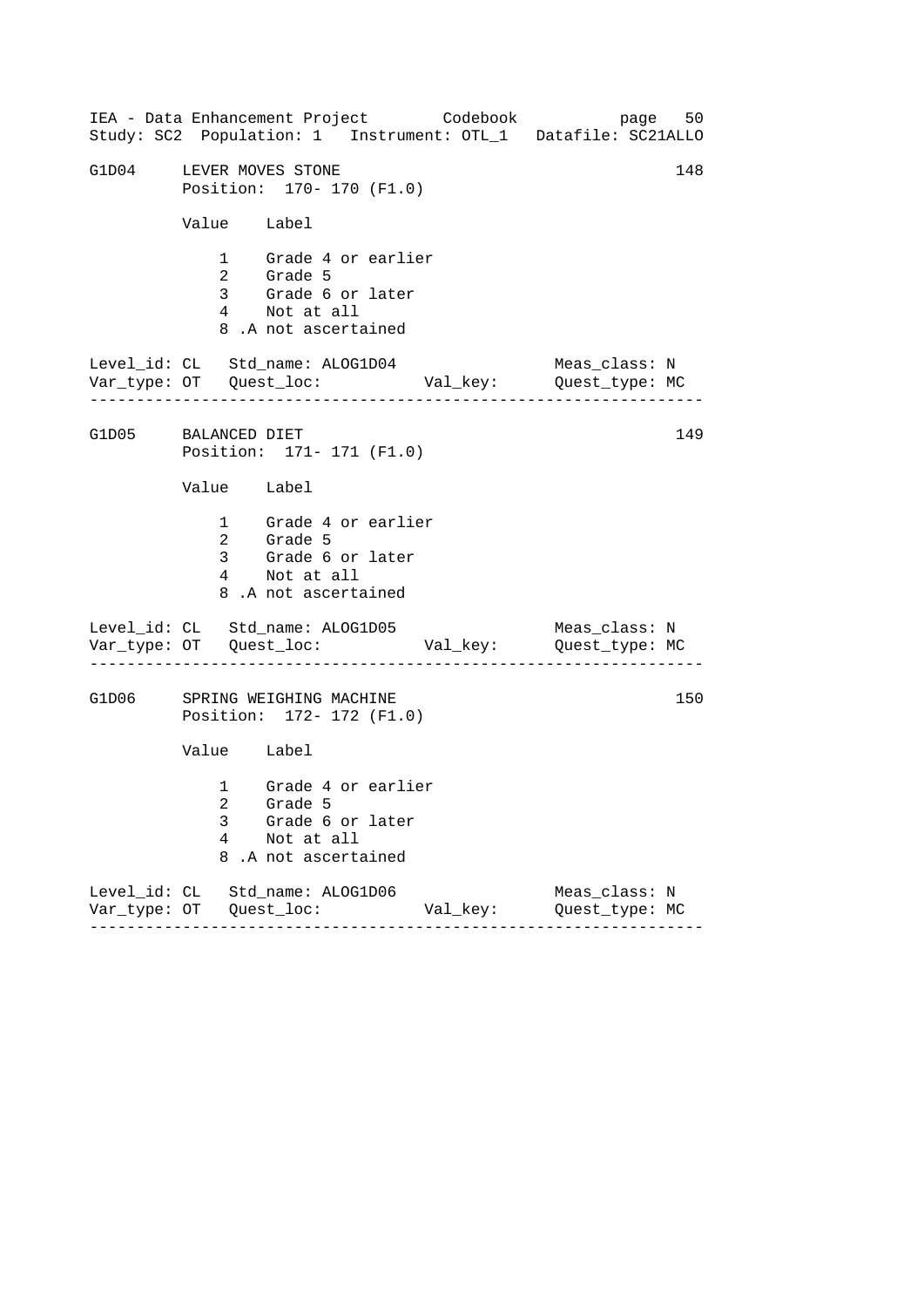|                   |             | IEA - Data Enhancement Project Codebook<br>Study: SC2 Population: 1 Instrument: OTL_1 Datafile: SC21ALLO |          | page 51                         |     |
|-------------------|-------------|----------------------------------------------------------------------------------------------------------|----------|---------------------------------|-----|
|                   |             | G1D07 WHERE FISH GET AIR<br>Position: 173- 173 (F1.0)                                                    |          |                                 | 151 |
|                   | Value Label |                                                                                                          |          |                                 |     |
|                   |             | 1 Grade 4 or earlier<br>2 Grade 5<br>3 Grade 6 or later<br>4 Not at all<br>8.A not ascertained           |          |                                 |     |
|                   |             | Level_id: CL Std_name: ALOG1D07                                                                          |          | Meas_class: N                   |     |
| G1D08 PAN BALANCE |             | Position: 174- 174 (F1.0)                                                                                |          |                                 | 152 |
|                   | Value Label |                                                                                                          |          |                                 |     |
|                   |             | 1 Grade 4 or earlier<br>2 Grade 5<br>3 Grade 6 or later<br>4 Not at all<br>8.A not ascertained           |          |                                 |     |
|                   |             | Level_id: CL Std_name: ALOG1D08                                                                          |          | Meas_class: N                   |     |
| G1D09             |             | NATIONAL OPTION/ITEM 9<br>Position: 175- 175 (F1.0)                                                      |          |                                 | 153 |
|                   | Value Label |                                                                                                          |          |                                 |     |
|                   | 3<br>4<br>8 | 1 Grade 4 or earlier<br>2 Grade 5<br>Grade 6 or later<br>Not at all<br>.A not ascertained                |          |                                 |     |
|                   |             | Level_id: CL Std_name: ALOG1D09<br>-------                                                               | Val_key: | Meas_class: N<br>Quest_type: MC |     |